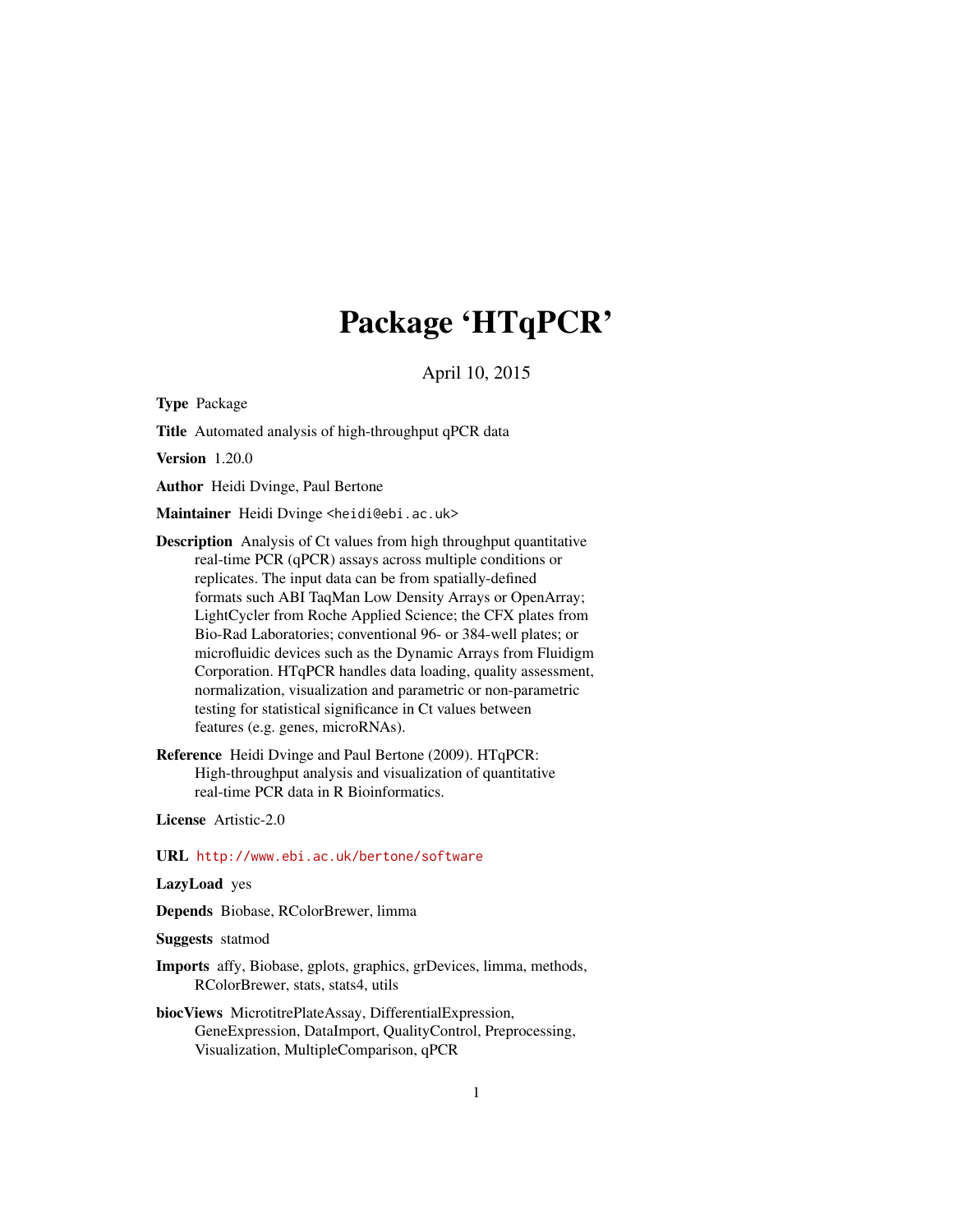# <span id="page-1-0"></span>R topics documented:

|       |                                                                                                                      | 2              |
|-------|----------------------------------------------------------------------------------------------------------------------|----------------|
|       | cbind                                                                                                                | $\overline{4}$ |
|       |                                                                                                                      | 5              |
|       |                                                                                                                      | 6              |
|       |                                                                                                                      | 8              |
|       |                                                                                                                      | 9              |
|       | heatmapSig                                                                                                           | 10             |
|       |                                                                                                                      | 12             |
|       | mannwhitneyCtData                                                                                                    | 14             |
|       | normalizeCtData                                                                                                      | 16             |
|       |                                                                                                                      | 18             |
|       |                                                                                                                      | 19             |
|       |                                                                                                                      | 20             |
|       |                                                                                                                      | 22             |
|       |                                                                                                                      | 23             |
|       |                                                                                                                      | 24             |
|       |                                                                                                                      | 25             |
|       |                                                                                                                      | 26             |
|       |                                                                                                                      | 27             |
|       |                                                                                                                      | 29             |
|       | plotCtPairs                                                                                                          | 30             |
|       |                                                                                                                      | 31             |
|       |                                                                                                                      | 33             |
|       |                                                                                                                      | 34             |
|       |                                                                                                                      | 35             |
|       | $plotCtSignificance \dots \dots \dots \dots \dots \dots \dots \dots \dots \dots \dots \dots \dots \dots \dots \dots$ | 36             |
|       |                                                                                                                      | 38             |
|       |                                                                                                                      | 40             |
|       |                                                                                                                      | 41             |
|       |                                                                                                                      | 42             |
|       |                                                                                                                      | 43             |
|       | readCtData                                                                                                           | 45             |
|       | setCategory                                                                                                          | 48             |
|       | ttestCtData                                                                                                          | 50             |
| Index |                                                                                                                      | 53             |

HTqPCR-package *Analysis of High-Throughput qPCR data (HTqPCR)*

# Description

This package is for analysing high-throughput qPCR data. Focus is on data from Taqman Low Density Arrays, but any kind of qPCR performed across several samples is applicable. Cycle threshold (Ct) data from different cards (samples) is read in, normalised, processed and the genes are tested for differential expression across different samples. Results are visualised in various ways.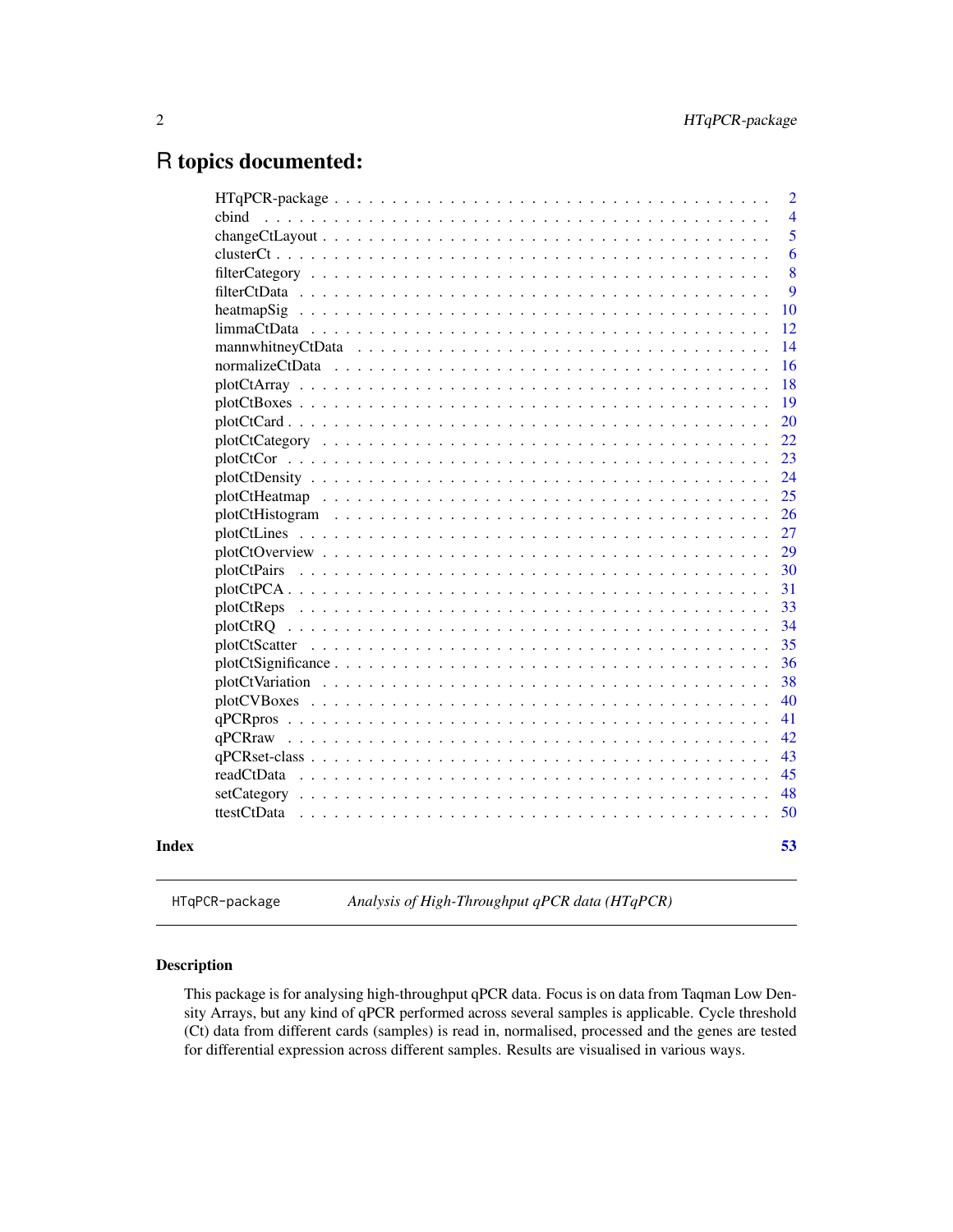### Details

| Package:  | <b>HTqPCR</b> |
|-----------|---------------|
| Type:     | Package       |
| Version:  | 1.0           |
| Date:     | 2009-07-03    |
| License:  | Artistic      |
| LazyLoad: | yes           |
| Depends:  | methods       |

# Author(s)

Maintainer: Heidi Dvinge <heidi@ebi.ac.uk> Maintainer: Paul Bertone <bertone@ebi.ac.uk>

#### Examples

```
# Locate example data and create qPCRset object
exPath <- system.file("exData", package="HTqPCR")
exFiles <- read.delim(file.path(exPath, "files.txt"))
raw <- readCtData(files=exFiles$File, path=exPath)
# Preprocess
raw.cats <- setCategory(raw, groups=exFiles$Treatment, plot=FALSE)
norm <- normalizeCtData(raw.cats, norm="scale.rank")
# Various plots
plotCtDensity(norm)
plotCtBoxes(norm)
plotCtOverview(norm, groups=exFiles$Treatment, genes=featureNames(raw)[1:10], calibrator="Control")
plotCtCor(norm)
plotCtScatter(norm, cards=c(1,4), col="type")
# Define design and contrasts for testing differential expression
design <- model.matrix(~0+exFiles$Treatment)
colnames(design) <- c("Control", "LongStarve", "Starve")
contrasts <- makeContrasts(LongStarve-Control, LongStarve-Starve, Starve-Control, levels=design)
# Reorder by featureNames (2 replicates of each feature) and the actual test
norm2 <- norm[order(featureNames(norm)),]
diff.exp <- limmaCtData(norm2, design=design, contrasts=contrasts, ndups=2, spacing=1)
# Some of the results
names(diff.exp)
diff.exp[["LongStarve - Control"]][1:10,]
diff.exp[["Summary"]][1:10,]
# Some plots of results
plotCtRQ(diff.exp, genes=1:10)
plotCtSignificance(qDE=diff.exp, q=norm2, groups=exFiles$Treatment, calibrator="Control", target="LongStarve", g
plotCtSignificance(qDE=diff.exp, q=norm2, comparison="LongStarve - Starve", groups=exFiles$Treatment, calibrator
```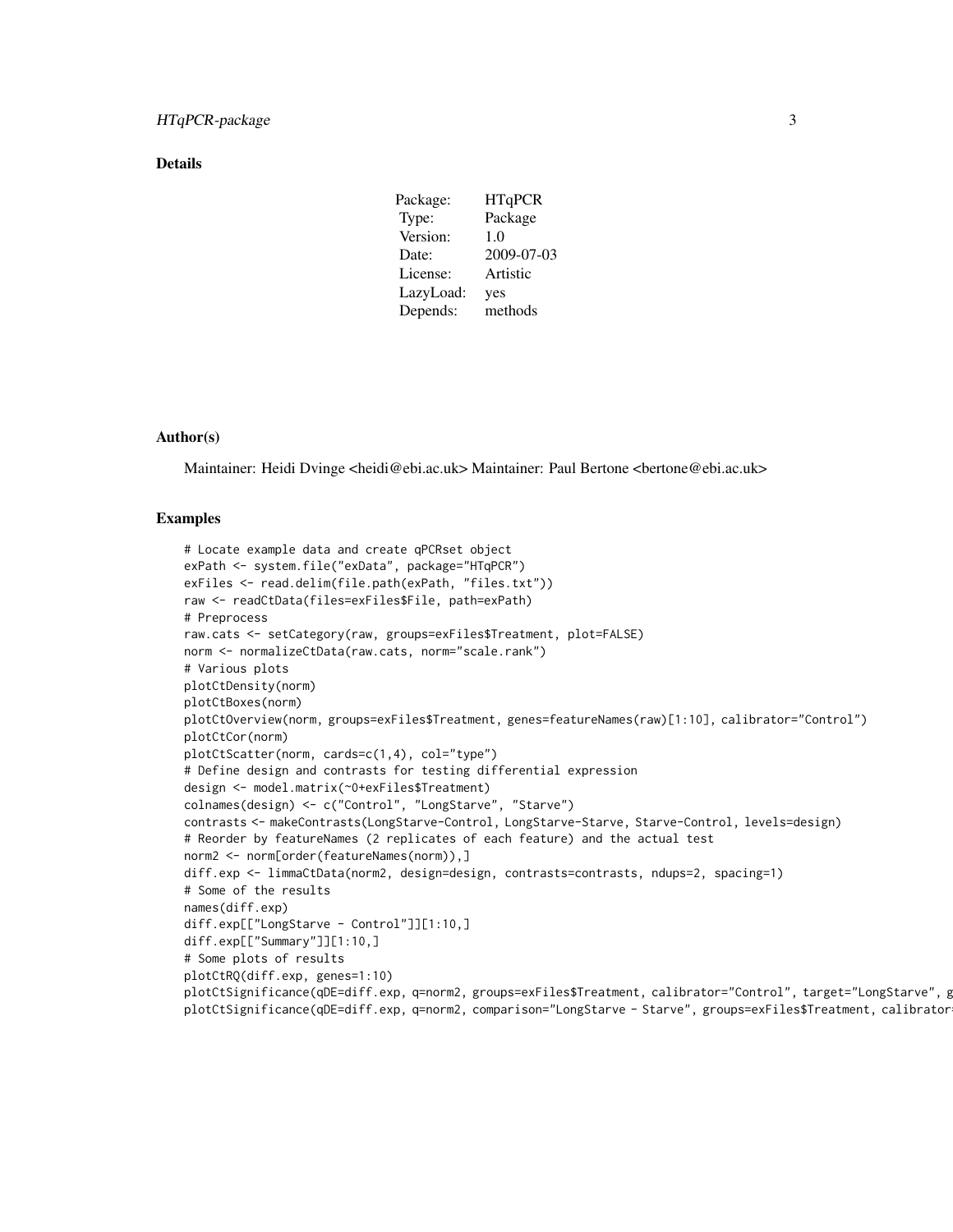<span id="page-3-1"></span><span id="page-3-0"></span>

# Description

Functions for combining multiple qPCRset objects into one, by either adding columns (samples) or rows (features).

#### Usage

```
## S3 method for class qPCRset
cbind(..., deparse.level = 1)## S3 method for class qPCRset
rbind(..., deparse.level = 1)
```
#### Arguments

| $\cdots$ | gPCRset objects that are to be combined.             |
|----------|------------------------------------------------------|
|          | deparse. level not implemented currently. See chind. |

# Details

In some cases it might be desirable to merge multiple qPCRset objects, that have been read into R or processed individually. This can be done for either identical samples across multiple different cards (such as a 384 well plate), or if more samples have been run on cards with the same layout.

cbind combines data assuming that all experiments have been carried out on identical cards, i.e. that featureNames, featureType, featurePos and featureClass is identical across all the qPCRset objects. rbind combines data assuming that the same samples have been analysed using different qPCR cards.

For both functions, the getCtHistory of all the individual objects will be added to the combined qPCRset.

# Value

A combined qPCRset object.

#### Author(s)

Heidi Dvinge

#### See Also

[cbind](#page-3-1)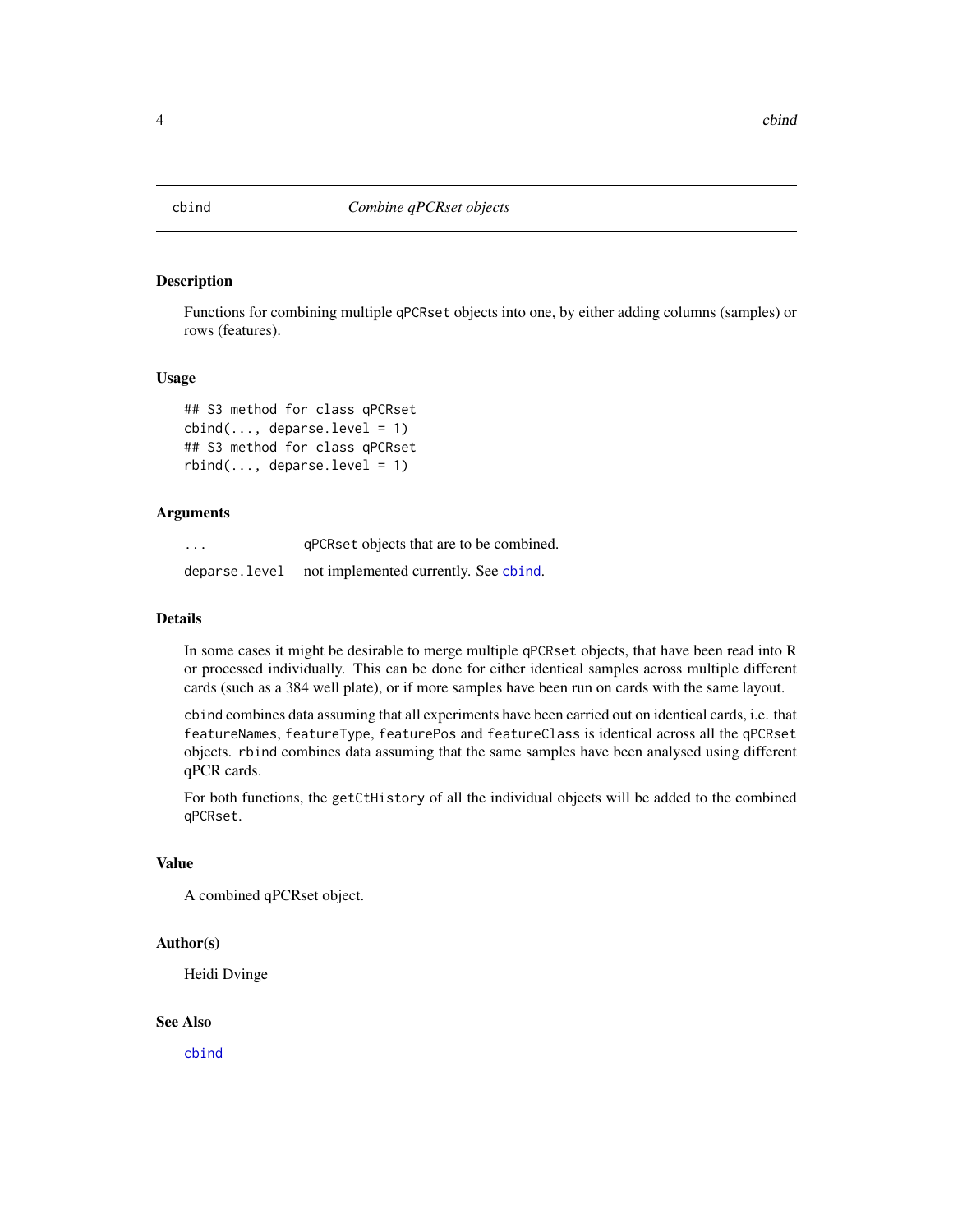# <span id="page-4-0"></span>changeCtLayout 5

#### Examples

```
# Load some example data and split into multiple qPCRset objects
data(qPCRraw)
q1 \leq -qPCRraw[,1:2]
q2 \leq -qPCRraw[, 2:4]q3 \leq -qPCRraw[,5:6]
# Combine together by samples
q.samples \leq cbind(q1,q3,q2)
n.wells(q.samples)
n.samples(q.samples)
# Combine as if the same samples had been run on multiple different cards
sampleNames(q3) <- sampleNames(q1)
q.features <- rbind(q1,q3)
n.wells(q.features)
n.samples(q.features)
```
changeCtLayout *Changing the dimensions (rows x columns) of qPCRset objects*

#### Description

A function for splitting up the individual qPCR cards, in case there are multiple samples present on each card. I.e. for cases where the layout isn't 1 sample x 384 features, but for example 4 samples x 96 features on each 384 well card.

#### Usage

```
changeCtLayout(q, sample.order)
```
#### Arguments

|              | a qPCRset object.                                                               |
|--------------|---------------------------------------------------------------------------------|
| sample.order | vector, same length as number of features on each card (e.g. 384). See details. |

#### Details

The result from each qPCR run of a given card typically gets presented together, such as in a file with 384 lines, one per feature, for 384 well plates. However, some cards may contain multiple samples, such as commercial cards that are designed to be loaded with two separate samples and then include 192 individual features.

Per default, each card is read into the qPCRset object as consisting of a single sample, and hence one column in the Ct data matrix. When this is not the case, the data can subsequently be split into the correct features x samples (rows x columns) dimensions using this function. The parameter sample.order is a vector, that for each feature in the qPCRset indicates what sample it actually belongs to.

In the new qPCRset the samples (Ct columns) are ordered first by sample.order then by the original sampleNames, as shown in the examples below.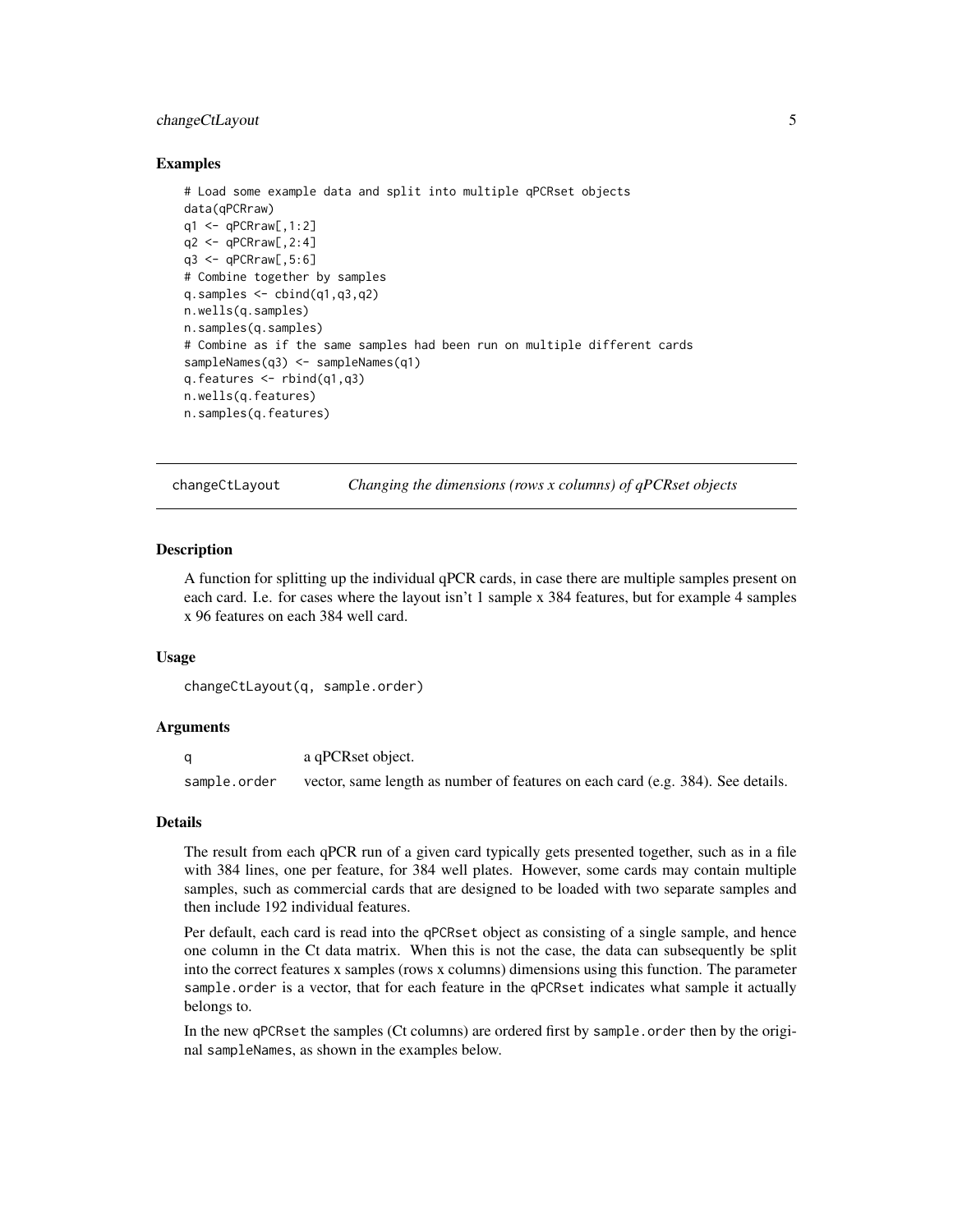#### <span id="page-5-0"></span>Value

A qPCRset object like the input, but with the dimensions changed according to the new layout.

# Note

Since the actual biological samples are likely to differ on each card, after applying changeCtLayout renaming of the samples in qPCRset using sampleNames is advisable.

The features are assumed to be identical for all samples on a given card! I.e. if for example sample.order=rep(c("A", "B"), each=192), then feature number 1 (the first for sample A) should be the same as feature number 193 (the first for sample B). The new featureNames are taken for those features listed as belonging to the first sample in sample.order.

### Author(s)

Heidi Dvinge

#### Examples

```
# Example data
data(qPCRraw)
# With e.g. 2 or 4 samples per 384 well card.
sample2.order <- rep(c("subSampleA", "subSampleB"), each=192)
sample4.order <- rep(c("subA", "subB", "subC", "subD"), each=96)
# Splitting the data into all individual samples
qPCRnew2 <- changeCtLayout(qPCRraw, sample.order=sample2.order)
show(qPCRnew2)
qPCRnew4 <- changeCtLayout(qPCRraw, sample.order=sample4.order)
show(qPCRnew4)
sampleNames(qPCRnew4)
```
clusterCt *Clustering of qPCR Ct values*

# Description

Hierarchical clustering of samples or genes from high-throughput qPCR experiments, such as the TaqMan Low Density Array platform. Individual clusters can be selected, and the features within them listed in the given order.

#### Usage

```
clusterCt(q, main = NULL, type = "genes", dist = "pearson", xlab = "Cluster dendrogram", n.classer, h.cl
```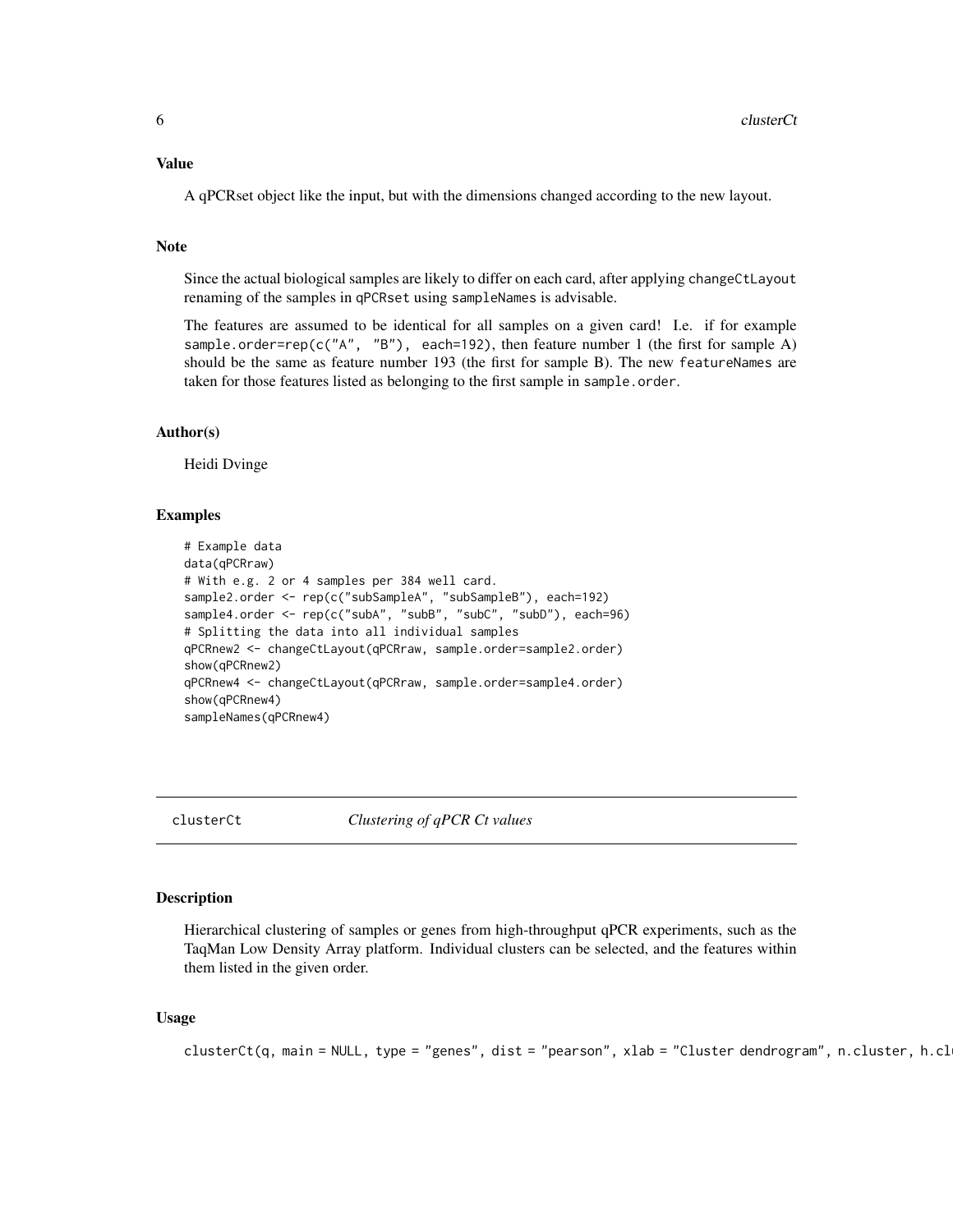#### $clusterC$ t $\qquad \qquad$  7

#### Arguments

| q              | object of class qPCRset.                                                                                                   |
|----------------|----------------------------------------------------------------------------------------------------------------------------|
| main           | character string, plot title.                                                                                              |
| type           | character string, either "genes" (default) or "samples", indicating what is to be<br>clustered.                            |
| dist           | character string, specifying whether to use "pearson" correlation (default) or<br>"euclidean" distance for the clustering. |
| xlab           | character string, label for the x-axis.                                                                                    |
| n.cluster      | integer, the number of cluster to divide the dendrogram into. See details.                                                 |
| h.cluster      | numeric, the height at which to cut the dendrogram into clusters. See details.                                             |
| select.cluster | logical, whether to select clusters interactively. See details.                                                            |
| $\cdots$       | any other arguments will be passed to the plot function.                                                                   |

# Details

This function may be used to cluster the Ct values and present the result as a dendrogram.

The n.cluster and h.cluster parameters are from the rect.hclust function and can be used to divide the dendrogram into subclusters based on either number of clusters or height of branch, drawing boxes around subclusters. The members of each cluster can be returned (see value). If n.cluster is specified h.cluster will be ignored.

If select.cluster is chosen individual subclusters can be selected and marked by a box by clicking on their highest comment branch with the (first) mouse button. Multiple clusters can be selected until any mouse button other than the first is pressed, and the function can be used in conjunction with either n.cluster or h.cluster. The members of each cluster will likewise be returned, in the order they were selected.

# Value

A plot is created on the current graphics device. If any subclusters are marked, these will be returned invisibly in a list, with one component for each subcluster. The individual slots in the list contain the names of the genes, and their position in the original input data (row number).

# Author(s)

Heidi Dvinge

### See Also

[hclust](#page-0-0), [dist](#page-0-0), [rect.hclust](#page-0-0), [identify.hclust](#page-0-0)

# Examples

```
# Load example data
data(qPCRraw)
# Clustering samples
clusterCt(qPCRraw, type="samples")
```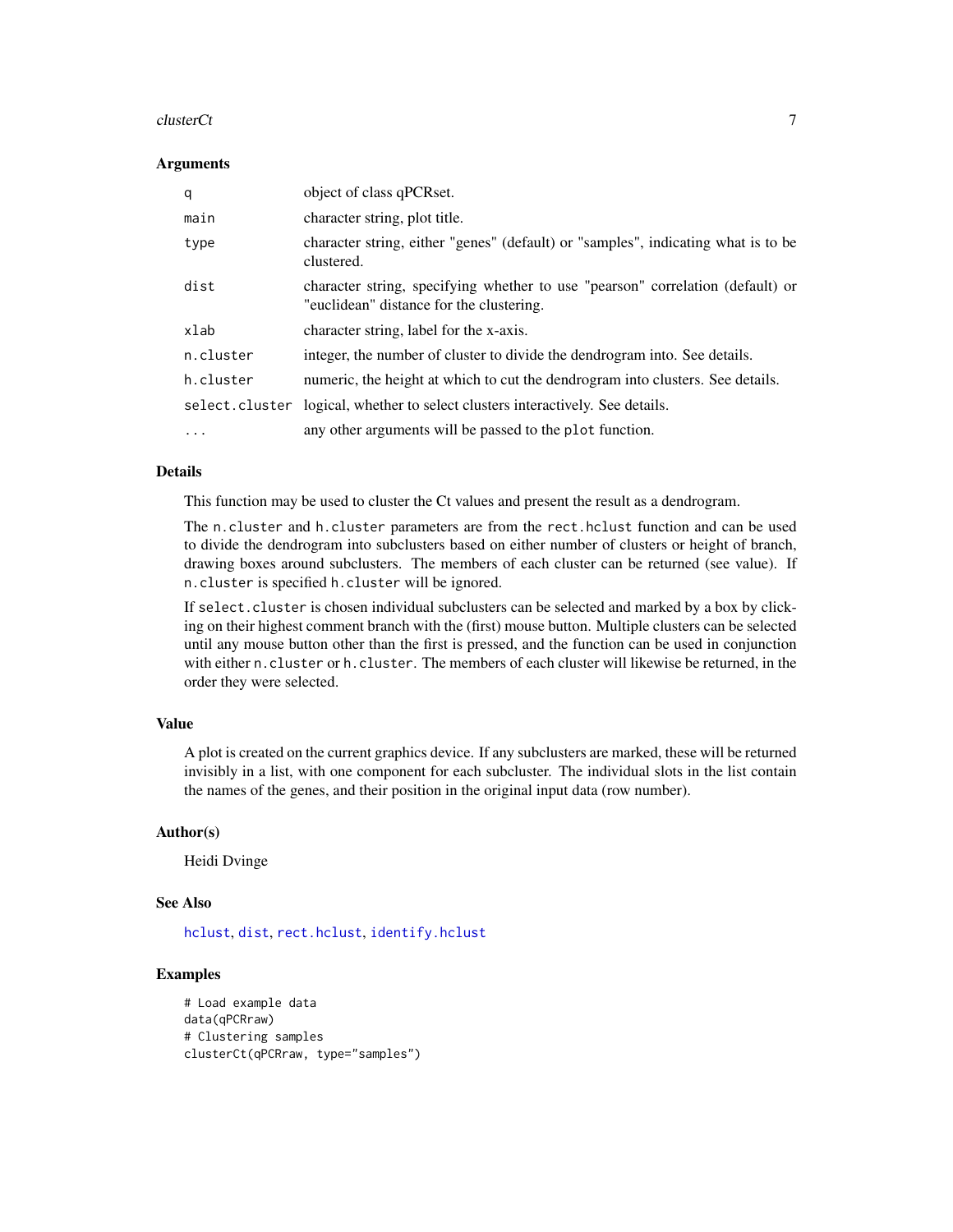```
clusterCt(qPCRraw, type="samples", dist="euclidean")
# Clustering genes
clusterCt(qPCRraw, type="genes", cex=0.5)
clusterCt(qPCRraw, type="genes", h.cluster=1.5, cex=0.5)
cluster.list <- clusterCt(qPCRraw, type="genes", n.cluster=6, cex=0.5)
cluster.list[[1]]
```
<span id="page-7-1"></span>filterCategory *Filter Ct values based on their feature categories.*

# Description

Ct values corresponding to selected feature categories will be replaced by NA. Generally, the feature categories indicate how reliable the values are.

# Usage

```
filterCategory(q, na.categories = c("Unreliable", "Undetermined"))
```
#### Arguments

| a | a qPCRset object.                                                                                                     |
|---|-----------------------------------------------------------------------------------------------------------------------|
|   | na. categories character vector, with the name(s) of the feature categories where Ct values will<br>be considered NA. |

# Value

A qPCRset object like the input, but with the selected Ct values replaced by NAs

#### Author(s)

Heidi Dvinge

# See Also

[setCategory](#page-47-1) for adjusting the categories.

# Examples

```
data(qPCRraw)
qPCRraw2 <- setCategory(qPCRraw, groups=NULL)
x <- filterCategory(qPCRraw2)
summary(qPCRraw)
summary(x)
```
<span id="page-7-0"></span>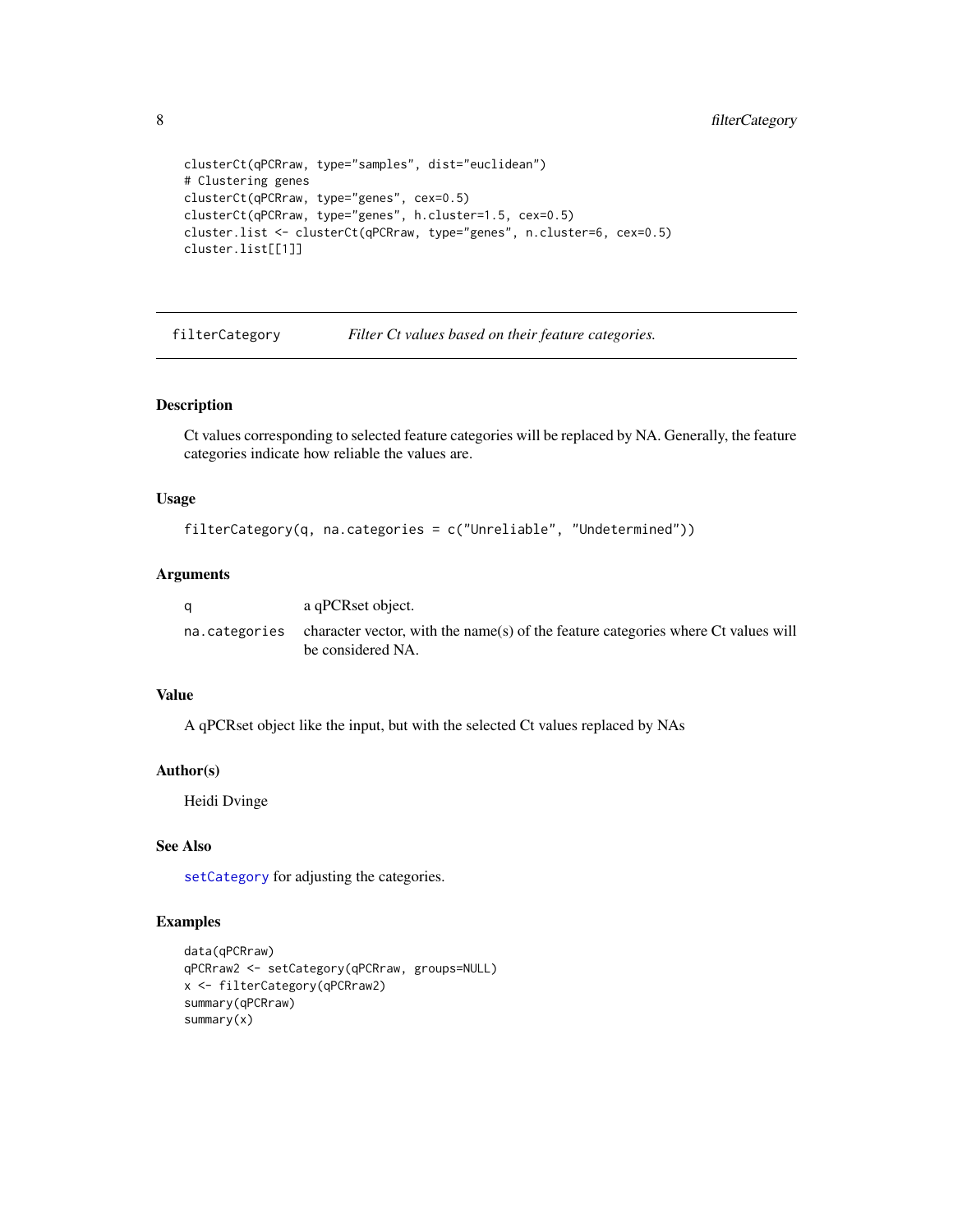<span id="page-8-0"></span>

#### Description

This function is for filtering Ct data from high-throughput qPCR platforms like the TaqMan Low Density Arrays. This can for example be done prior to analysing the statistical significance of the data, to remove genes where the results are of low quality, or that are not of interest to the analysis in question.

#### Usage

filterCtData(q, remove.type, remove.name, remove.class, remove.category, n.category = 3, remove.IQR, v

#### Arguments

| q               | object of class qPCRset.                                                                                    |  |
|-----------------|-------------------------------------------------------------------------------------------------------------|--|
| remove.type     | character vector, the feature type(s) to be removed from the data object.                                   |  |
| remove.name     | character vector, the feature name(s) to be removed from the data object.                                   |  |
| remove.class    | character vector, the feature class(es) to be removed from the data object.                                 |  |
| remove.category |                                                                                                             |  |
|                 | character vector, the features categories(s) to be assessed across samples.                                 |  |
| n.category      | numeric, all features with more than this number of remove. category across<br>samples are removed.         |  |
| remove.IQR      | numeric, all features with an interquartile range (IQR) below this limit across<br>samples will be removed. |  |
| verbose         | boolean, should some information be printed to the prompt.                                                  |  |

#### Details

This function may be used to exclude individual or small groups of features that are irrelevant to a given analysis. However, it can also be used on a more general basis, to for example split the data into separate qPCRset objects based on features with different characteristics, such as groups of markers or other gene classes present in featureClass.

remove.IQR can be used to exclude features that show only little variation across the samples. These are unlikely to be differentially expressed, so including them in downstream analysis such as limmaCtData or ttestCtData would result in a slight loss of power caused by the adjustment of p-values required due to multiple testing across all features.

# Value

An object of class qPCRset like the input, but with the required features removed.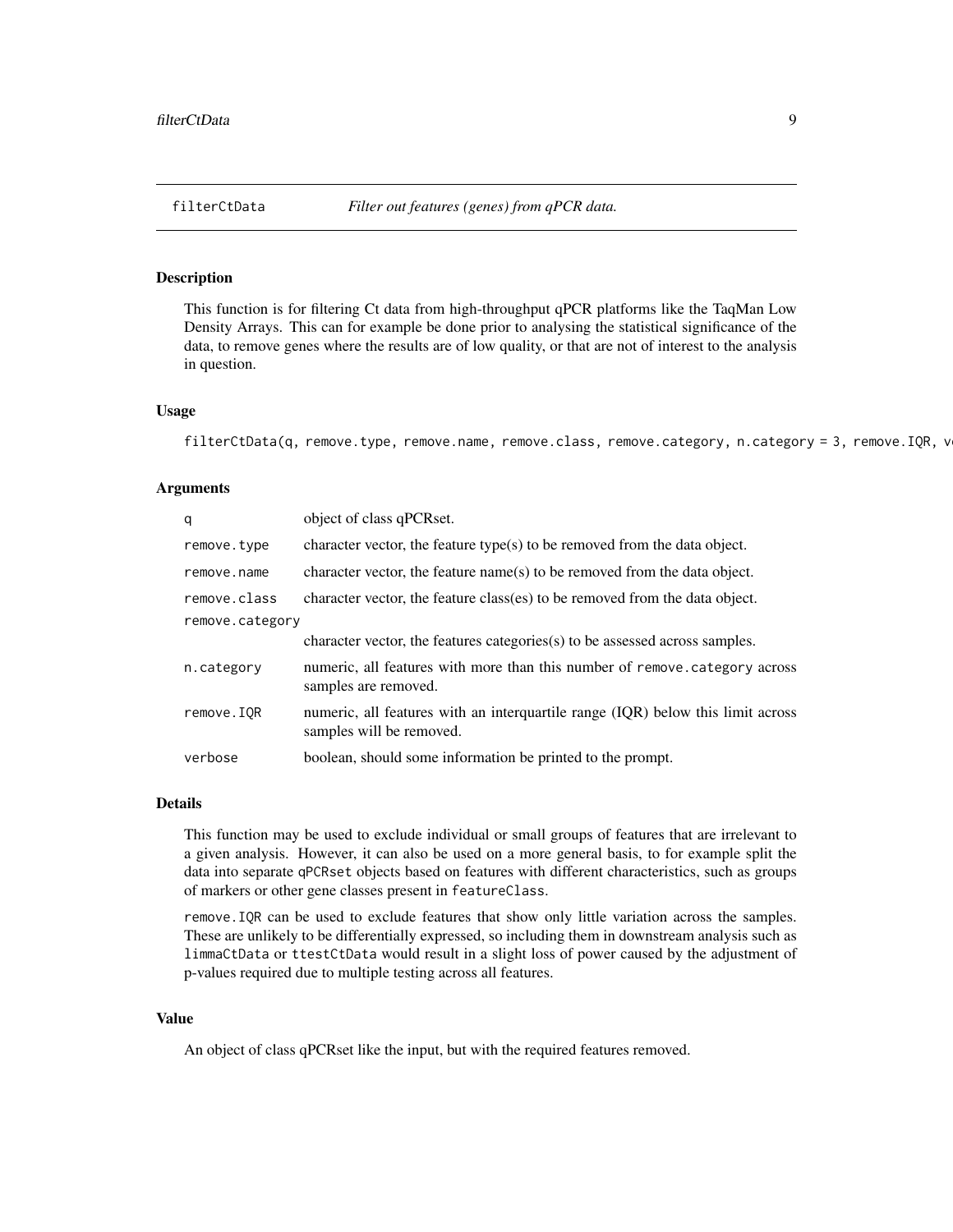After removing features the function [plotCtCard](#page-19-1) will no longer work, since the number of features is now smaller than the card dimensions.

When using remove.category or remove.IQR and there are replicated features present on the array, it might no longer be possible to use the ndups parameter of [limmaCtData](#page-11-1), since the number of replicates isn't identical for each feature.

Filtering can be performed either before or after normalization, but in some cases normalization might be affected by this, for example if many features are removed, making it difficult to identify rank-invariant genes.

#### Author(s)

Heidi Dvinge

#### Examples

```
# Load some example data
data(qPCRpros)
show(qPCRpros)
# Filter based on different feature type
qFilt <- filterCtData(qPCRpros, remove.type=c("Endogenous Control"))
# Filter based on feature type and name
qFilt <- filterCtData(qPCRpros, remove.type=c("Endogenous Control"), remove.name=c("Gene1", "Gene20", "Gene30"))
# Filter based on feature class
qFilt <- filterCtData(qPCRpros, remove.class="Kinase")
# Filter based on feature categories, using two different cut-offs
qFilt <- filterCtData(qPCRpros, remove.category="Undetermined")
qFilt <- filterCtData(qPCRpros, remove.category="Undetermined", n.category=5)
# Remove features without much variation across samples
iqr <- apply(exprs(qPCRpros), 1, IQR, na.rm=TRUE)
hist(iqr, n=20)
qFilt <- filterCtData(qPCRpros, remove.IQR=2)
```
<span id="page-9-1"></span>heatmapSig *Heatmap of deltadeltaCt values from qPCR data.*

#### Description

Heatmap and clustering of deltadeltaCt values from different sample comparisons using qPCR data.

#### Usage

```
heatmapSig(qDE, comparison = "all", col, zero.center = TRUE, mar, dist = "pearson", ...)
```
<span id="page-9-0"></span>

# Note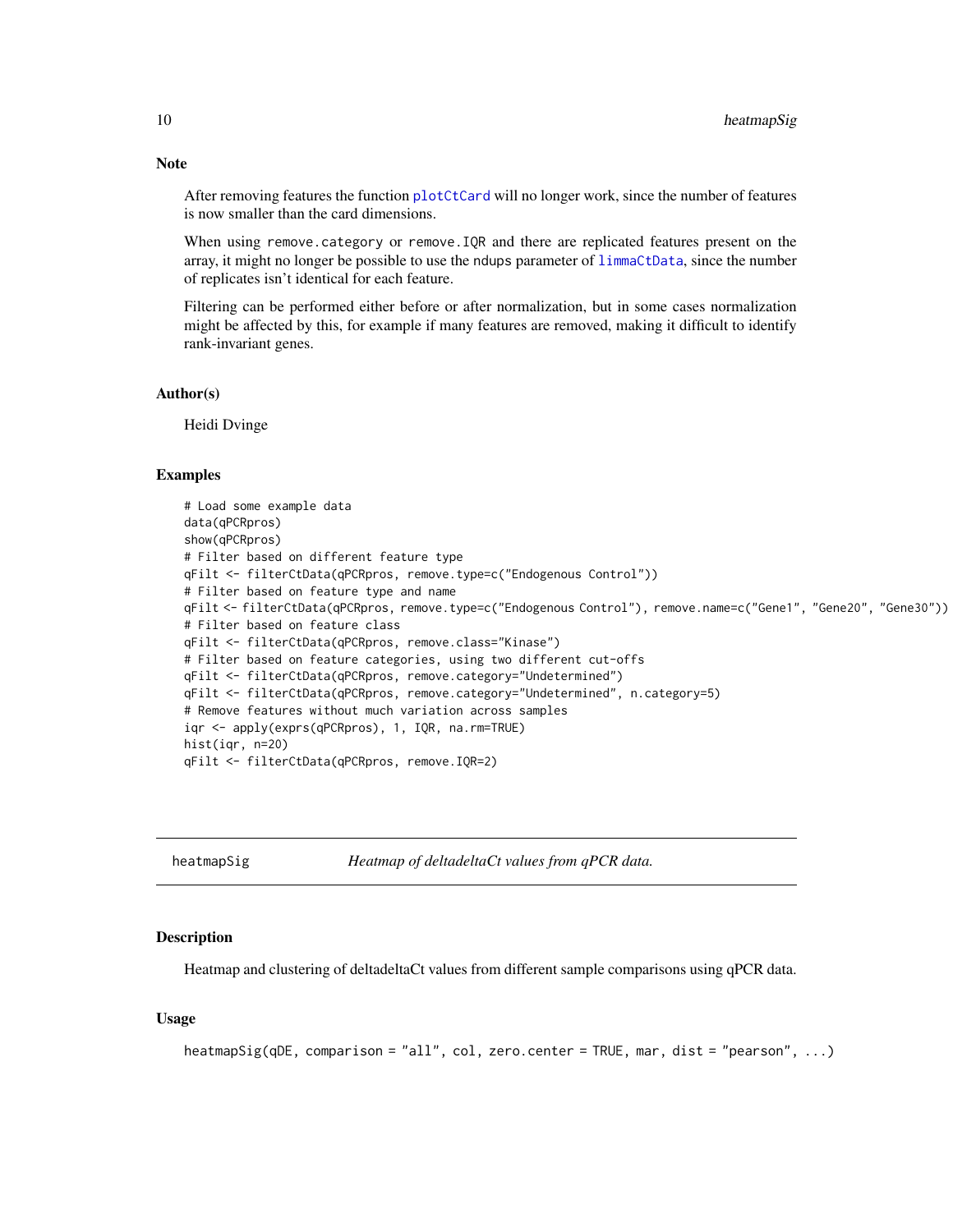# heatmapSig 11

#### Arguments

| qDE         | data.frame or list, as created by ttestCtData or limmaCtData.                                                                                  |
|-------------|------------------------------------------------------------------------------------------------------------------------------------------------|
| comparison  | integers or the names of the comparisons to include in the plot. Defaults to all<br>results in the qDE data, but a minimum of two is required. |
| col         | colour scheme to use for the plot.                                                                                                             |
| zero.center | logical, should the colour scale be centered around 0.                                                                                         |
| mar         | vector of length two, the bottom and right side margins mof the heatmap.                                                                       |
| dist        | character string, either "pearson" (default) or "euclidean" indicating what type<br>of distance is used for the clustering.                    |
| .           | further arguments passed to heatmap. 2.                                                                                                        |

# Details

This function can be useful if multiple conditions are compared, for detecting features with similar behaviour in comparisons, and look at the general level of up and down regulation.

#### Value

A plot if produced in the current graphics device.

# Author(s)

Heidi Dvinge

# See Also

[heatmap.2](#page-0-0) for modifying the plot, and [ttestCtData](#page-49-1) or [limmaCtData](#page-11-1) for generating the data used for the plotting.

# Examples

```
# Load example preprocessed data
data(qPCRpros)
samples <- read.delim(file.path(system.file("exData", package="HTqPCR"), "files.txt"))
# Define design and contrasts
design <- model.matrix(~0+samples$Treatment)
colnames(design) <- c("Control", "LongStarve", "Starve")
contrasts <- makeContrasts(LongStarve-Control, LongStarve-Starve, Starve-Control, levels=design)
# Reorder data to get the genes in consecutive rows
temp <- qPCRpros[order(featureNames(qPCRpros)),]
# The actual test
qDE <- limmaCtData(temp, design=design, contrasts=contrasts, ndups=2, spacing=1)
# Plotting the heatmap
heatmapSig(qDE)
heatmapSig(qDE, dist="euclidean")
```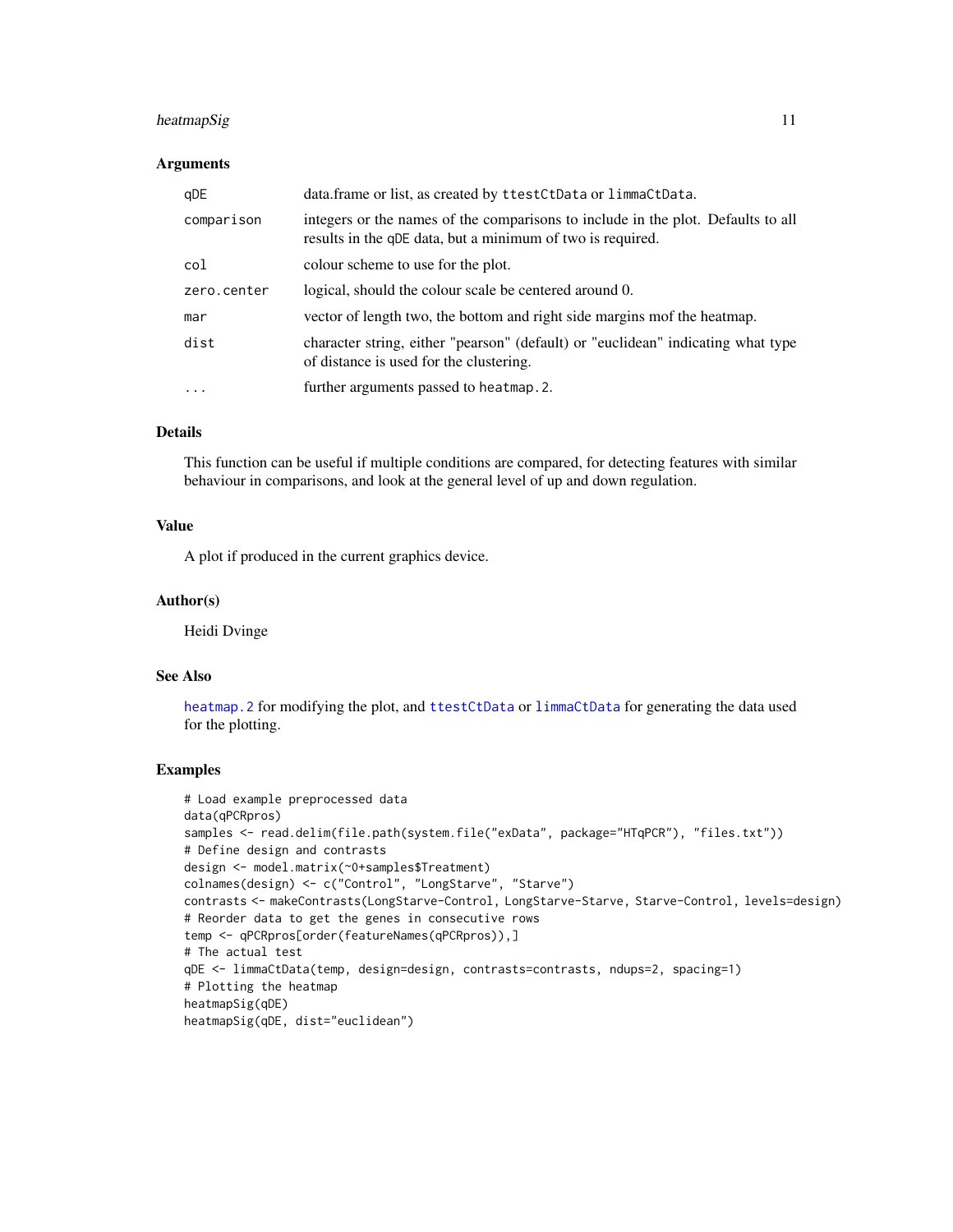#### Description

Function for detecting differentially expressed genes from high-throughput qPCR Ct values, based on the framework from the limma package. Multiple comparisons can be performed, and across more than two groups of samples.

#### Usage

```
limmaCtData(q, design = NULL, contrasts, sort = TRUE, stringent = TRUE, ndups = 1, spacing = NULL, dupcor, ...)
```
#### Arguments

| q          | object of class qPCRset.                                                                                                  |
|------------|---------------------------------------------------------------------------------------------------------------------------|
| design     | matrix, design of the experiment rows corresponding to cards and columns to<br>coefficients to be estimated. See details. |
| contrasts  | matrix, with columns containing contrasts. See details                                                                    |
| sort       | boolean, should the output be sorted by adjusted p-values.                                                                |
| stringent  | boolean, for flagging results as "Undetermined". See details.                                                             |
| ndups      | integer, the number of times each feature is present on the card.                                                         |
| spacing    | integer, the spacing between duplicate spots, spacing=1 for consecutive spots                                             |
| dupcor     | list, the output from duplicateCorrelation. See details.                                                                  |
| $\ddots$ . | any other arguments are passed to $ImFit$ , contrasts. fit, eBayes or decideTests.                                        |

#### Details

This function is a wrapper for the functions lmFit, contrasts.fit (if a contrast matrix is supplied) and eBayes from the limma package. See the help pages for these functions for more information about setting up the design and contrast matrices.

All results are assigned to a category, either "OK" or "Unreliable" depending on the input Ct values. If stringent=TRUE any unreliable or undetermined measurements among technical and biological replicates will result in the final result being "Undetermined". For stringent=FALSE the result will be "OK" unless at least half of the Ct values for a given gene are unreliable/undetermined.

Note that when there are replicated features in the samples, each feature is assumed to be present the same number of times, and with regular spacing between replicates. Reordering the sample by featureNames and setting spacing=1 is recommendable.

If technical sample replicates are available, dupcor can be used. It is a list containing the estimated correlation between replicates. limmaCtData will then take this correlation into account when fitting a model for each gene. It can be calculate using the function [duplicateCorrelation](#page-0-0). Technical replicates and duplicated spots can't be assessed at the same time though, so if dupcor is used, ndups should be 1.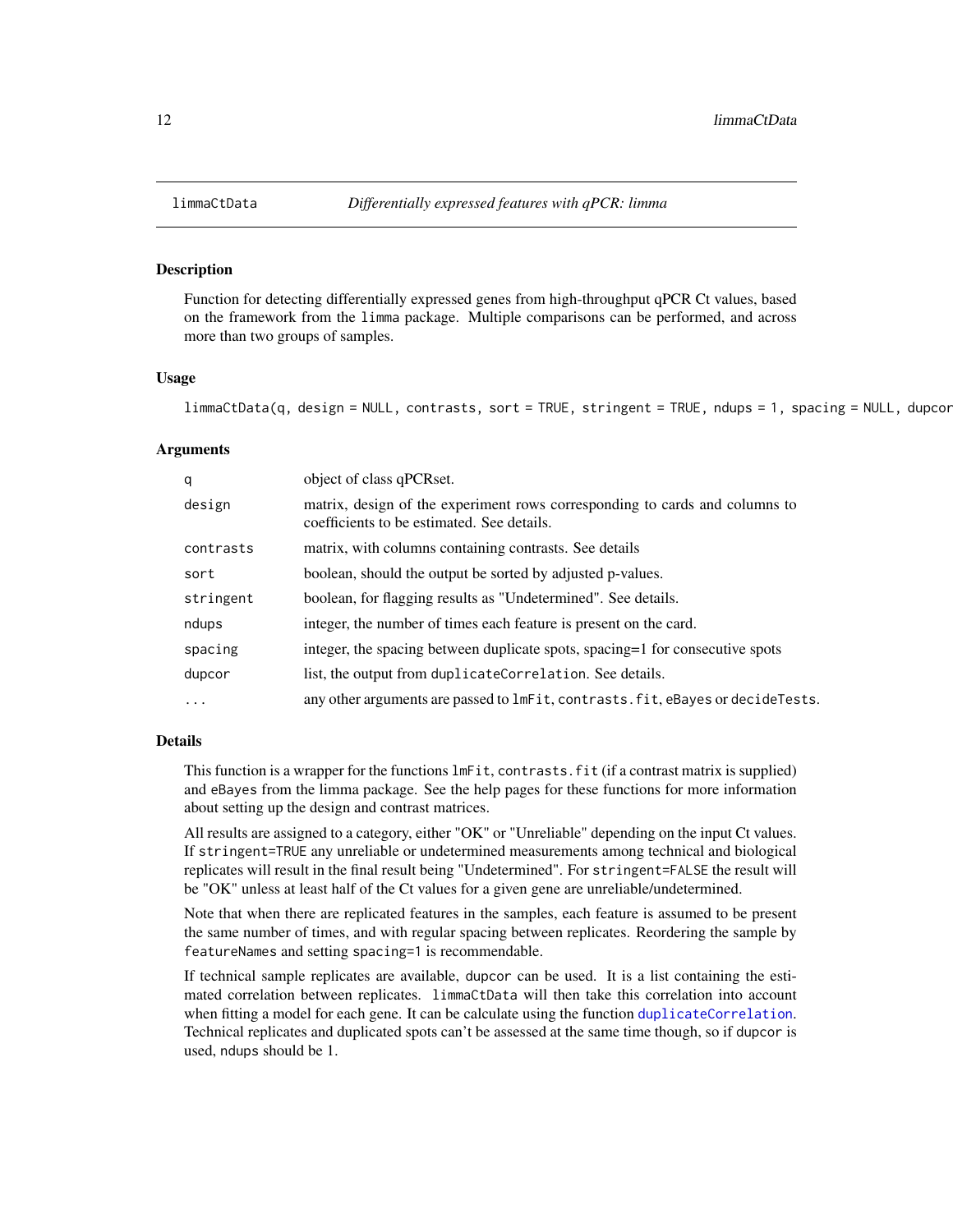#### limmaCtData 13

### Value

A list of data.frames, one for each column in design, or for each comparison in contrasts if this matrix is supplied. Each component of the list contains the result of the given comparisons, with one row per gene and has the columns:

| genes             | Feature ID <sub>s</sub> .                                                                                                                                                 |  |
|-------------------|---------------------------------------------------------------------------------------------------------------------------------------------------------------------------|--|
| feature.pos       | The unique feature IDs from featurePos of the q object. Useful if replicates<br>are not collapsed, in which case there might be several features with identical<br>names. |  |
| t.test            | The result of the t-test.                                                                                                                                                 |  |
| p.value           | The corresponding p. values.                                                                                                                                              |  |
| adj.p.value       | P-values after correcting for multiple testing using the Benjamini-Holm method.                                                                                           |  |
| ddCt              | The deltadeltaCt values.                                                                                                                                                  |  |
| FC.               | The fold change; $2^{\wedge}$ (-ddCt).                                                                                                                                    |  |
| meanTest          | The average Ct across the test samples for the given comparison.                                                                                                          |  |
| meanReference     | The average Ct across the reference samples for the given comparison.                                                                                                     |  |
| categoryTest      | The category of the Ct values ("OK", "Undetermined") across the test samples<br>for the given comparison.                                                                 |  |
| categoryReference |                                                                                                                                                                           |  |
|                   | The category of the Ct values ("OK", "Undetermined") across the reference sam-<br>ples for the given comparison.                                                          |  |

Also, the last item in the list is called "Summary", and it's the result of calling decideTests from limma on the fitted data. This is a data frame with one row per feature and one column per comparison, with down-regulation, no change and up-regulation marked by -1, 0 and 1.

#### Author(s)

Heidi Dvinge

#### References

Smyth, G. K. (2005). Limma: linear models for microarray data. In: Bioinformatics and Computational Biology Solutions using R and Bioconductor. R. Gentleman, V. Carey, S. Dudoit, R. Irizarry, W. Huber (eds), Springer, New York, pages 397–420.

# See Also

[lmFit](#page-0-0), [contrasts.fit](#page-0-0) and [ebayes](#page-0-0) for more information about the underlying limma functions. [mannwhitneyCtData](#page-13-1) and [ttestCtData](#page-49-1) for other functions calculating differential expression of Ct data. [plotCtRQ](#page-33-1), [heatmapSig](#page-9-1) and [plotCtSignificance](#page-35-1) can be used for visualising the results.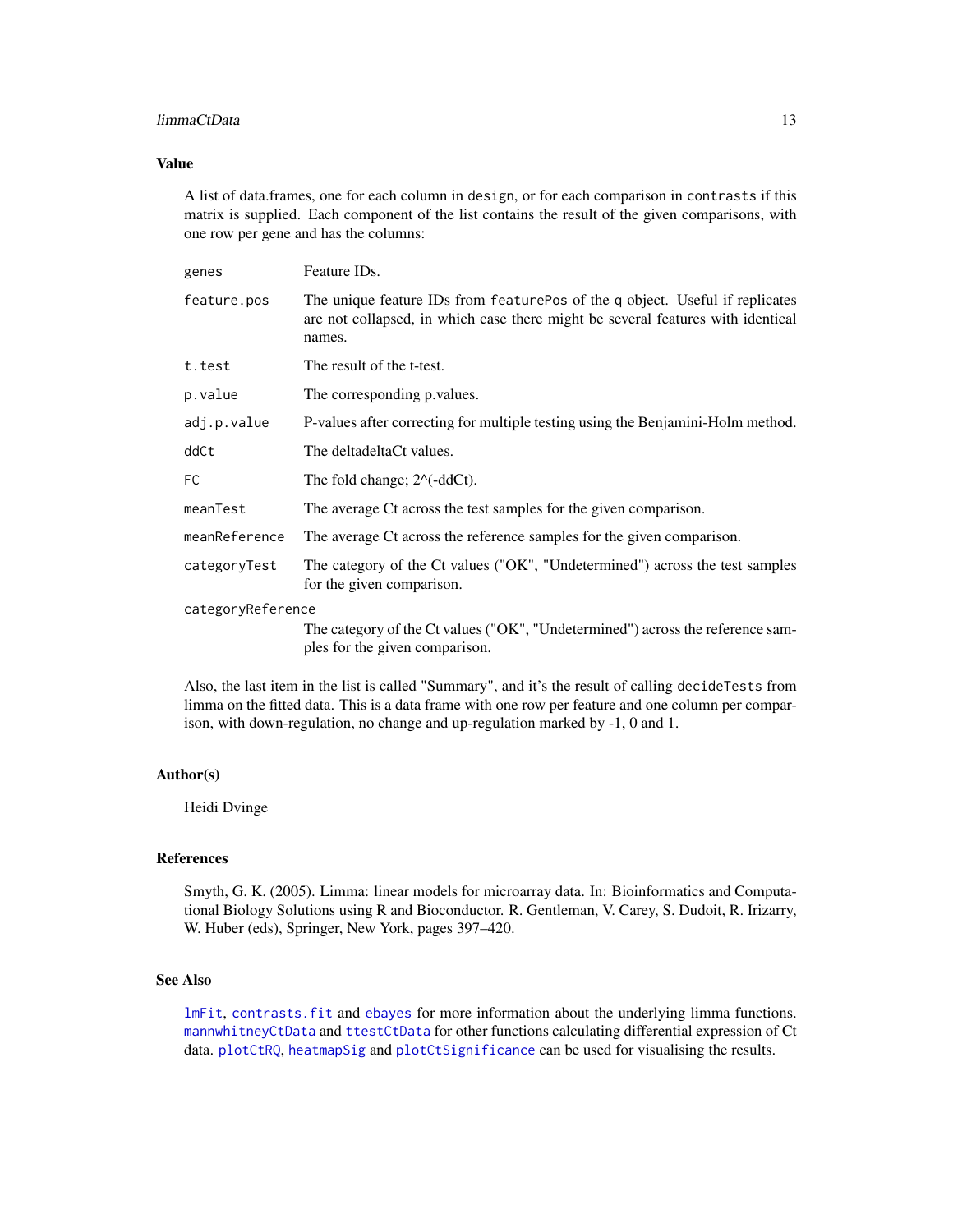# Examples

```
# Load example preprocessed data
data(qPCRpros)
samples <- read.delim(file.path(system.file("exData", package="HTqPCR"), "files.txt"))
# Define design and contrasts
design <- model.matrix(~0+samples$Treatment)
colnames(design) <- c("Control", "LongStarve", "Starve")
contrasts <- makeContrasts(LongStarve-Control, LongStarve-Starve, Starve-Control, levels=design)
# The actual test
diff.exp <- limmaCtData(qPCRpros, design=design, contrasts=contrasts)
# Some of the results
diff.exp[["LongStarve - Control"]][1:10,]
# Example with duplicate genes on card.
# Reorder data to get the genes in consecutive rows
temp <- qPCRpros[order(featureNames(qPCRpros)),]
diff.exp <- limmaCtData(temp, design=design, contrasts=contrasts, ndups=2, spacing=1)
# Some of the results
names(diff.exp)
diff.exp[["LongStarve - Control"]][1:10,]
diff.exp[["Summary"]][1:10,]
```
<span id="page-13-1"></span>mannwhitneyCtData *Differentially expressed features with qPCR: Mann-Whitney*

#### Description

Function for calculating p-values across two groups for the features present in high-throughput qPCR data, such as from TaqMan Low Density Arrays. Also known as two sample Wilcoxon test.

# Usage

mannwhitneyCtData(q, groups = NULL, calibrator, alternative = "two.sided", paired = FALSE, replicates =

# Arguments

| q           | qPCRset object.                                                                                                                                                  |
|-------------|------------------------------------------------------------------------------------------------------------------------------------------------------------------|
| groups      | factor, assigning each sample to one of two groups.                                                                                                              |
| calibrator  | which of the two groups is to be considered as the reference and not the test?<br>Defaults to the first group in groups.                                         |
| alternative | character string (first letter is enough), specifying the alternative hypothesis,<br>"two.sided" (default), "greater" or "less".                                 |
| paired      | logical, should a paired t-test be used.                                                                                                                         |
| replicates  | logical, if replicated genes are present on the array, the statistics will be calcu-<br>lated for all the replicates combined, rather than the individual wells. |
| sort        | boolean, should the output be sorted by p-values.                                                                                                                |
| stringent   | boolean, for flagging results as "Undetermined". See details.                                                                                                    |

<span id="page-13-0"></span>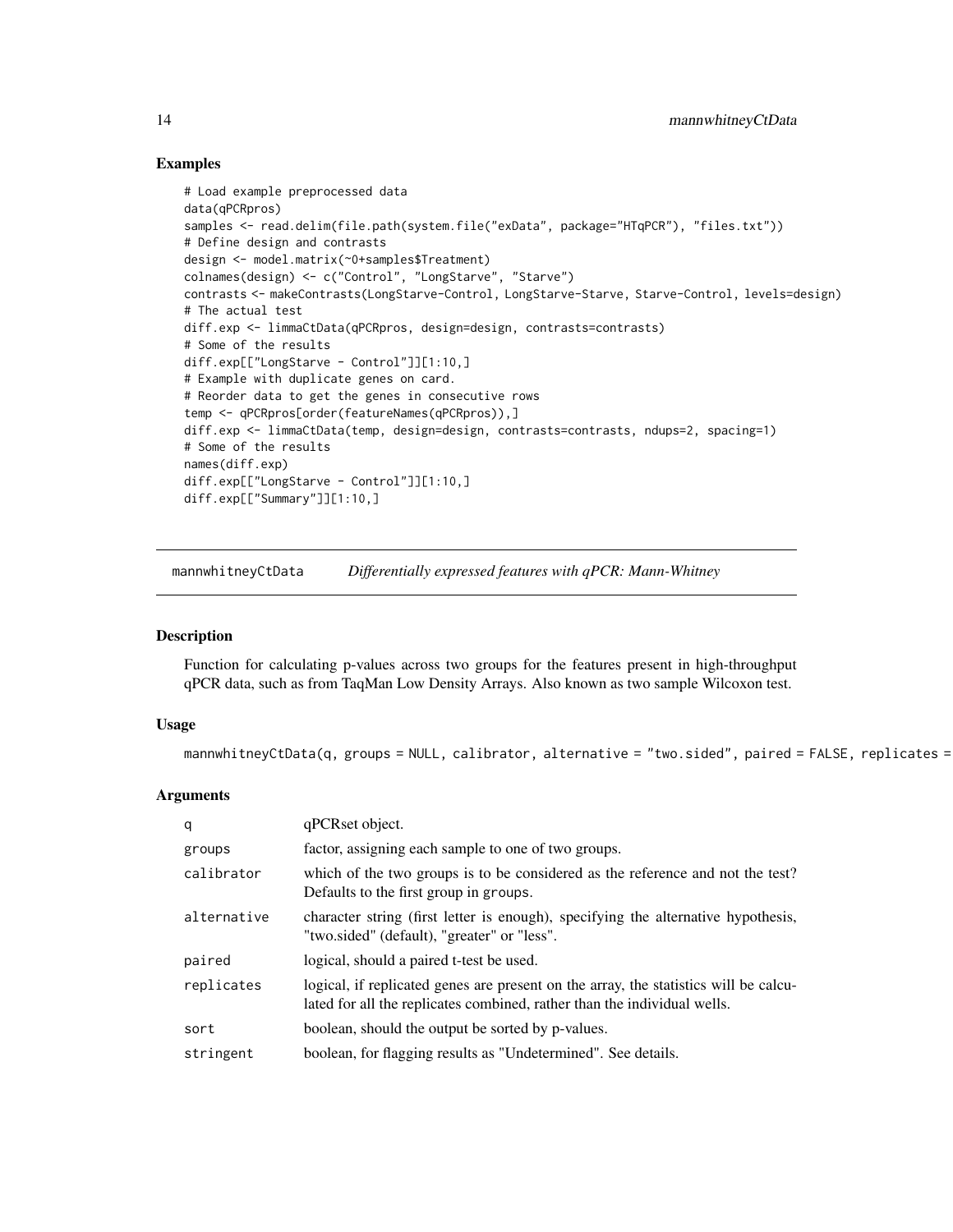# Details

Once the Ct values have been normalised, differential expression can be calculated. This function deals with just the simple case, where there are two types of samples to compare. For a parametric test see ttestCtData and limmaCtData for more complex studies.

The underlying statistics is calculated by wilcox.test. Due to the high possibility of ties for each feature between samples, the test is run with exact=FALSE.

All results are assigned to a category, either "OK" or "Undetermined" depending on the input Ct values. If stringent=TRUE any unreliable or undetermined measurements among technical and biological replicates will result in the final result being "Undetermined". For stringent=FALSE the result will be "OK" unless at least half of the Ct values for a given gene are unreliable/undetermined.

The argument p.adjust is passed on to the [p.adjust](#page-0-0) function. Options include e.g. "BH" (Benjamini & Hochberg, the default), "fdr" and "bonferroni". See [p.adjust](#page-0-0) for more information on the individual methods.

#### Value

A data.frame containing the following information:

| genes              | The names of the features on the card.                                                                             |
|--------------------|--------------------------------------------------------------------------------------------------------------------|
| feature.pos        | The featurePos of the genes. If replicated genes are used, the feature positions<br>will be concatenated together. |
| MB.test            | The name and value of the test statistic.                                                                          |
| p.value            | The corresponding p-value.                                                                                         |
| ddCt               | The delta delta Ct values.                                                                                         |
| FC.                | The fold change; $2^{\wedge}$ (-ddCt).                                                                             |
|                    | meanCalibrator The average expression level of each gene in the calibrator sample(s).                              |
| meanTarget         | The average expression level of each gene in the target sample(s).                                                 |
| categoryCalibrator |                                                                                                                    |
|                    | The category of the Ct values ("OK", "Undetermined") across the calibrator.                                        |
|                    | categoryTarget Ditto for the target.                                                                               |

#### Author(s)

Heidi Dvinge

#### See Also

[wilcox.test](#page-0-0), [ttestCtData](#page-49-1), [limmaCtData](#page-11-1). [plotCtRQ](#page-33-1) and [plotCtSignificance](#page-35-1) can be used for visualising the results.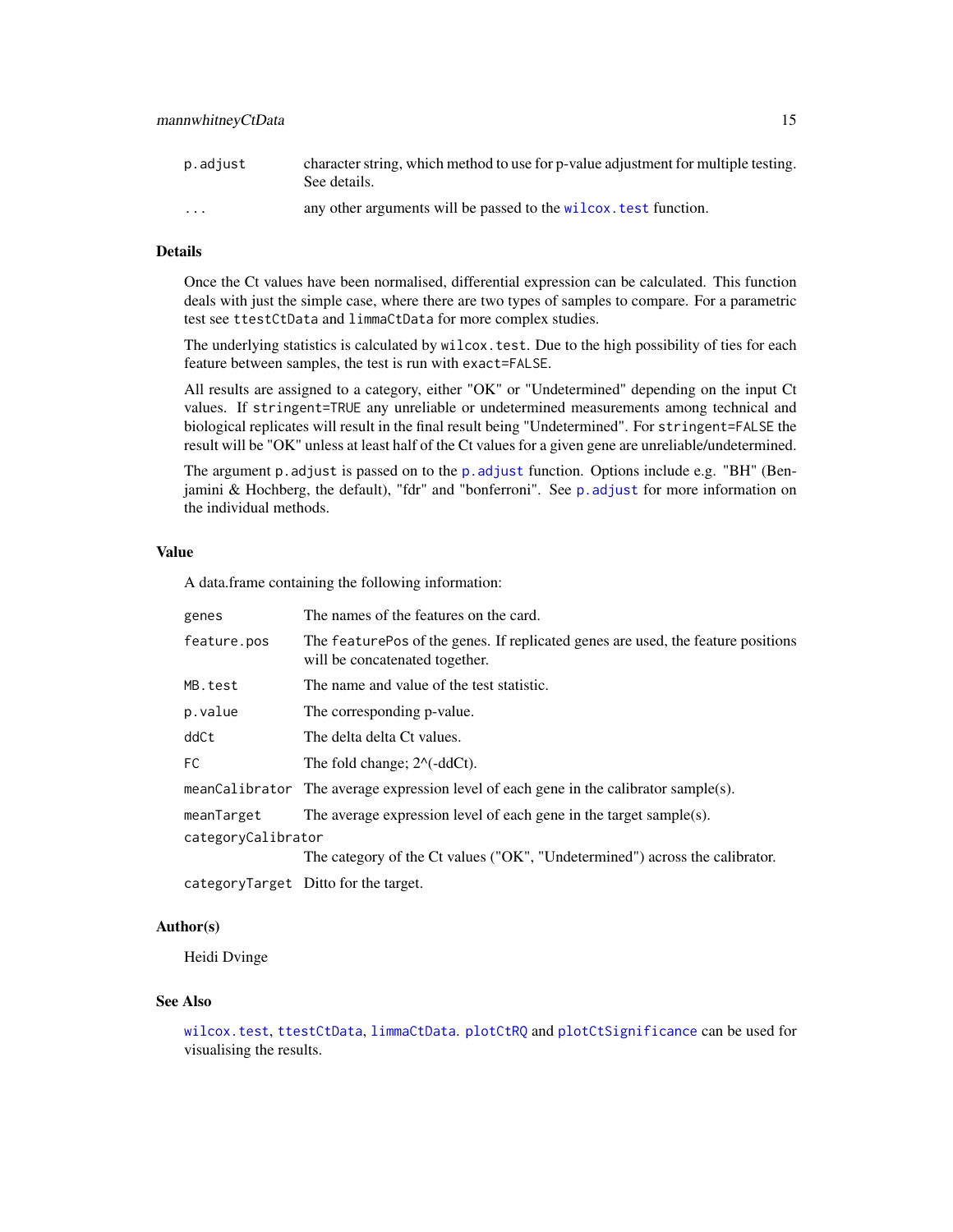# Examples

```
# Load example preprocessed data
data(qPCRpros)
# Test between two groups, collapsing replicated features
diff.exp <- mannwhitneyCtData(qPCRpros[,1:4], groups=factor(c("A", "B", "B", "A")), calibrator="B")
diff.exp[1:10,]
# The same test, taking replicated features individually
diff.exp <- mannwhitneyCtData(qPCRpros[,1:4], groups=factor(c("A", "B", "B", "A")), calibrator="B", replicates=FA
# Using another method for p-value adjustment
diff.exp <- mannwhitneyCtData(qPCRpros[,1:4], groups=factor(c("A", "B", "B", "A")), calibrator="B", p.adjust="hol
```
normalizeCtData *Normalization of Ct values from qPCR data.*

#### Description

This function is for normalizing Ct data from high-throughput qPCR platforms like the TaqMan Low Density Arrays. Normalization can be either within or across different samples.

#### Usage

normalizeCtData(q, norm = "deltaCt", deltaCt.genes = NULL, scale.rank.samples, rank.type = "pseudo.med:

#### Arguments

| q                  | object of class qPCRset.                                                                                                                                                                                            |  |
|--------------------|---------------------------------------------------------------------------------------------------------------------------------------------------------------------------------------------------------------------|--|
| norm               | character string with partial match allowed, the normalisation method to use.<br>"deltaCt" (default), "scale.rankinvariant", "norm.rankinvariant", "quantile" and<br>"geometric.mean" are implemented. See details. |  |
| deltaCt.genes      | character vector, the gene(s) to use for deltaCt normalization. Must correspond<br>to some of the featureNames in q or NULL, in which case the endogenous con-<br>trols from featureType are used.                  |  |
| scale.rank.samples |                                                                                                                                                                                                                     |  |
|                    | integer, for the "scale.rankinvariant" method, how many samples should a fea-<br>ture be rank invariant across to be included. Defaults to number of samples-1.                                                     |  |
| rank.type          | string, the reference sample for the rank invariant normalisation. Either "pseudo.median"<br>or "pseudo.mean" for using the median or mean across samples as a pseudo-<br>reference sample.                         |  |
| Ct.max             | numeric, Ct values above this will be ignored when identifying rank invariant<br>genes.                                                                                                                             |  |
| geo.mean.ref       | numeric, the reference sample to scale to for the "geometric.mean" method. De-<br>faults to sample number 1.                                                                                                        |  |
| verbose            | boolean, should some information be printed to the prompt.                                                                                                                                                          |  |

<span id="page-15-0"></span>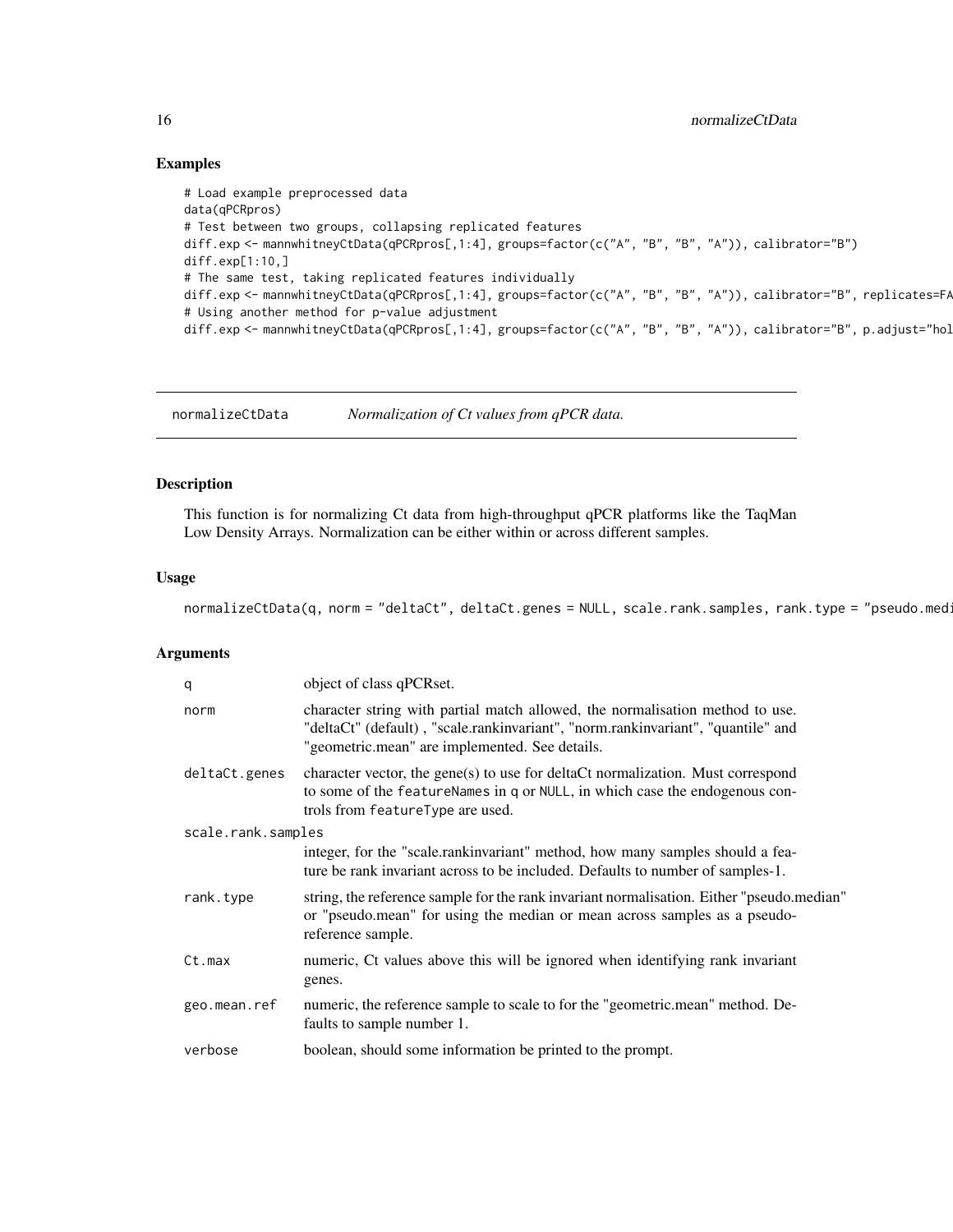#### Details

"quantile" will make the expression distributions across all cards more or less identical. "deltaCt" calculates the standard deltaCt values, i.e. subtracts the mean of the chosen controls from all other values on the array. "scale.rankinvariant" sorts features from each sample based on Ct values, and identifies a set of features that remain rank invariant, i.e. whose ordering is constant. The average of these rank invariant features is then used to scale the Ct values on each array individually. "norm.rankinvariant" also identifies rank invariant features between each sample and a reference, and then uses these features to generate a normalisation curve individually for each sample by smoothing. "geometric.mean" calculates the geometric mean of all Ct values below Ct.max in each sample, and scales the Ct values accordingly.

For the rank invariant methods it can make a significant difference whether high Ct values, such as "40" or something else being used for undetermined Ct values is removed during the normalisation using the Ct.max parameter. "norm.rankinvariant" also depends on having enough rank invariant genes for generating a robust smoothing curve.

"quantile" is base on normalizeQuantiles from limma, and the rank invariant normalisations implement methods from normalize.invariantset in package affy.

The distribution of Ct values before/after normalisation can be assessed with the function plotCtDensity.

#### Value

An object of class qPCRset like the input.

#### Author(s)

Heidi Dvinge

#### See Also

[normalize.invariantset](#page-0-0) for the rank invariant normalisations, [normalizequantiles](#page-0-0) and [plotCtDensity](#page-23-1)

#### Examples

```
# Load example data
data(qPCRraw)
# Perform different normalisations
dnorm <- normalizeCtData(qPCRraw, norm="deltaCt", deltaCt.genes="Gene1")
qnorm <- normalizeCtData(qPCRraw, norm="quantile")
nrnorm <- normalizeCtData(qPCRraw, norm="norm.rankinvariant")
srnorm <- normalizeCtData(qPCRraw, norm="scale.rankinvariant")
gnorm <- normalizeCtData(qPCRraw, norm="geometric.mean")
# Normalized versus raw data
cols <- rep(brewer.pal(6, "Spectral"), each=384)
plot(exprs(qPCRraw), exprs(dnorm), pch=20, col=cols, main="deltaCt normalization")
plot(exprs(qPCRraw), exprs(qnorm), pch=20, col=cols, main="Quantile normalization")
plot(exprs(qPCRraw), exprs(nrnorm), pch=20, col=cols, main="norm.rankinvariant")
plot(exprs(qPCRraw), exprs(srnorm), pch=20, col=cols, main="scale.rankinvariant")
plot(exprs(qPCRraw), exprs(gnorm), pch=20, col=cols, main="geometric.mean")
# With or without removing high Ct values
nrnorm <- normalizeCtData(qPCRraw, norm="norm.rankinvariant")
```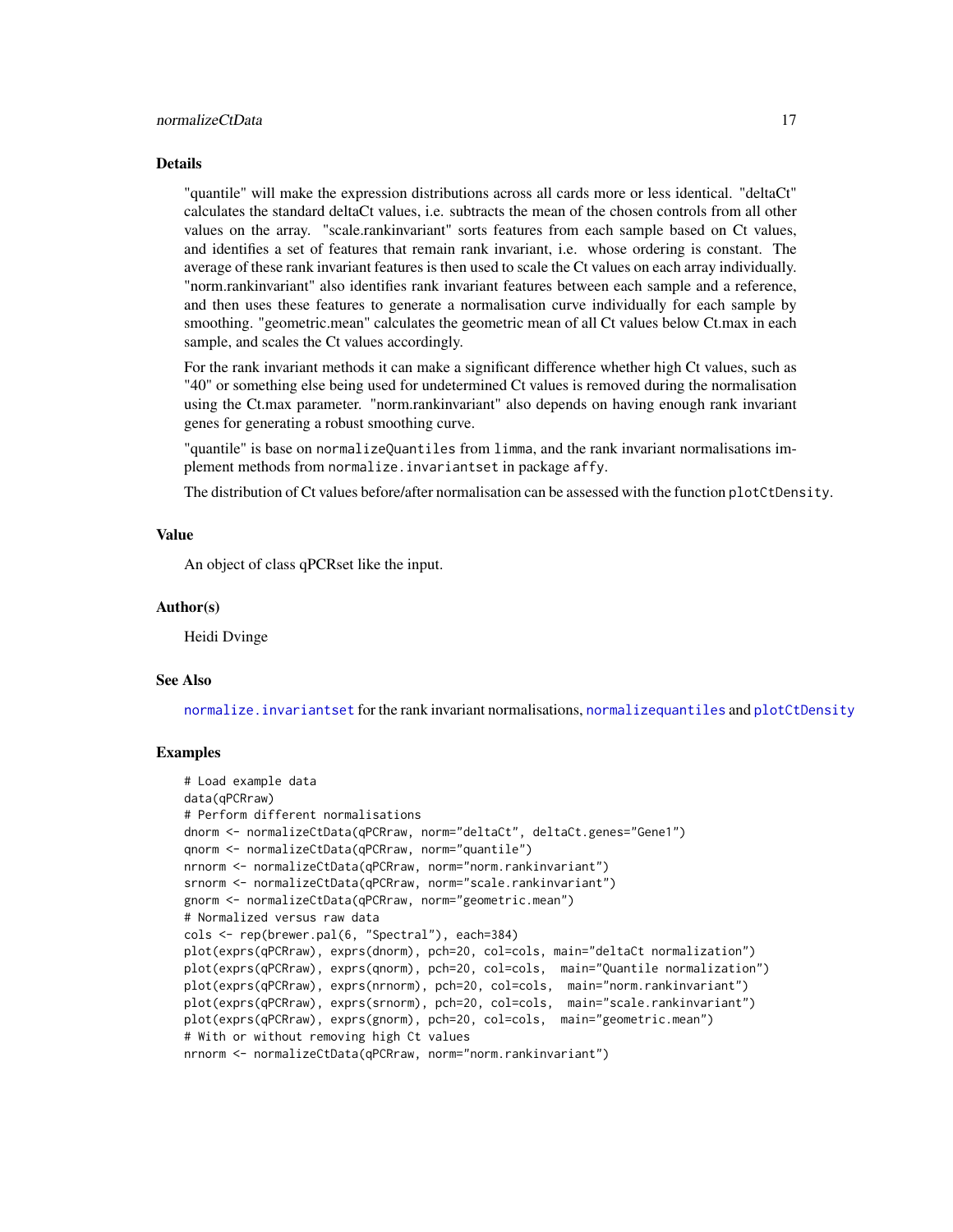```
nrnorm2 <- normalizeCtData(qPCRraw, norm="norm.rankinvariant", Ct.max=40)
plot(exprs(nrnorm), exprs(nrnorm2), pch=20, col=cols, xlab="Ct.max = 35", ylab="Ct.max = 40")
# Distribution of the normalised data
par(mfrow=c(2,3), mar=c(3,3,2,1))plotCtDensity(qPCRraw, main="Raw Ct values")
plotCtDensity(dnorm, main="deltaCt")
plotCtDensity(qnorm, main="quantile")
plotCtDensity(srnorm, main="scale.rankinvariant")
plotCtDensity(nrnorm, main="norm.rankinvariant")
plotCtDensity(gnorm, main="geometric.mean")
```
<span id="page-17-1"></span>

plotCtArray *Image plot of qPCR Ct values from an array format*

# Description

Function for plotting high-throughput qPCR Ct values from a platform with a defined spatial layout, such as Fluidigm Dynamic Arrays (BioMark) or OpenArray from Applied Biosystems. The location of Ct values in the plot corresponds to the position of each well on the array.

# Usage

plotCtArray(q, plot = "Ct", main, col, col.range, na.col = "grey", na.value = 40, chamber.size, ...)

# Arguments

| q            | object of class qPCRset.                                                                         |
|--------------|--------------------------------------------------------------------------------------------------|
| plot         | character string indicating what type of plot to produce. Currently only "Ct" is<br>implemented. |
| main         | character string, the title of the plot. Per default "Ct values".                                |
| col          | the name of a colour scheme.                                                                     |
| col.range    | vector, the range of colours to use.                                                             |
| na.col       | the colour used for well with NA (undetermined) Ct values.                                       |
| na.value     | numeric, if NA has been replaced by an (arbitrary) high Ct value in the data.                    |
| chamber.size | numeric, for adjusting the size of the reaction chamber on the card.                             |
| $\cdots$     | any other arguments will be passed to the plot function.                                         |

#### Value

A plot is created on the current graphics device.

# Author(s)

Heidi Dvinge

<span id="page-17-0"></span>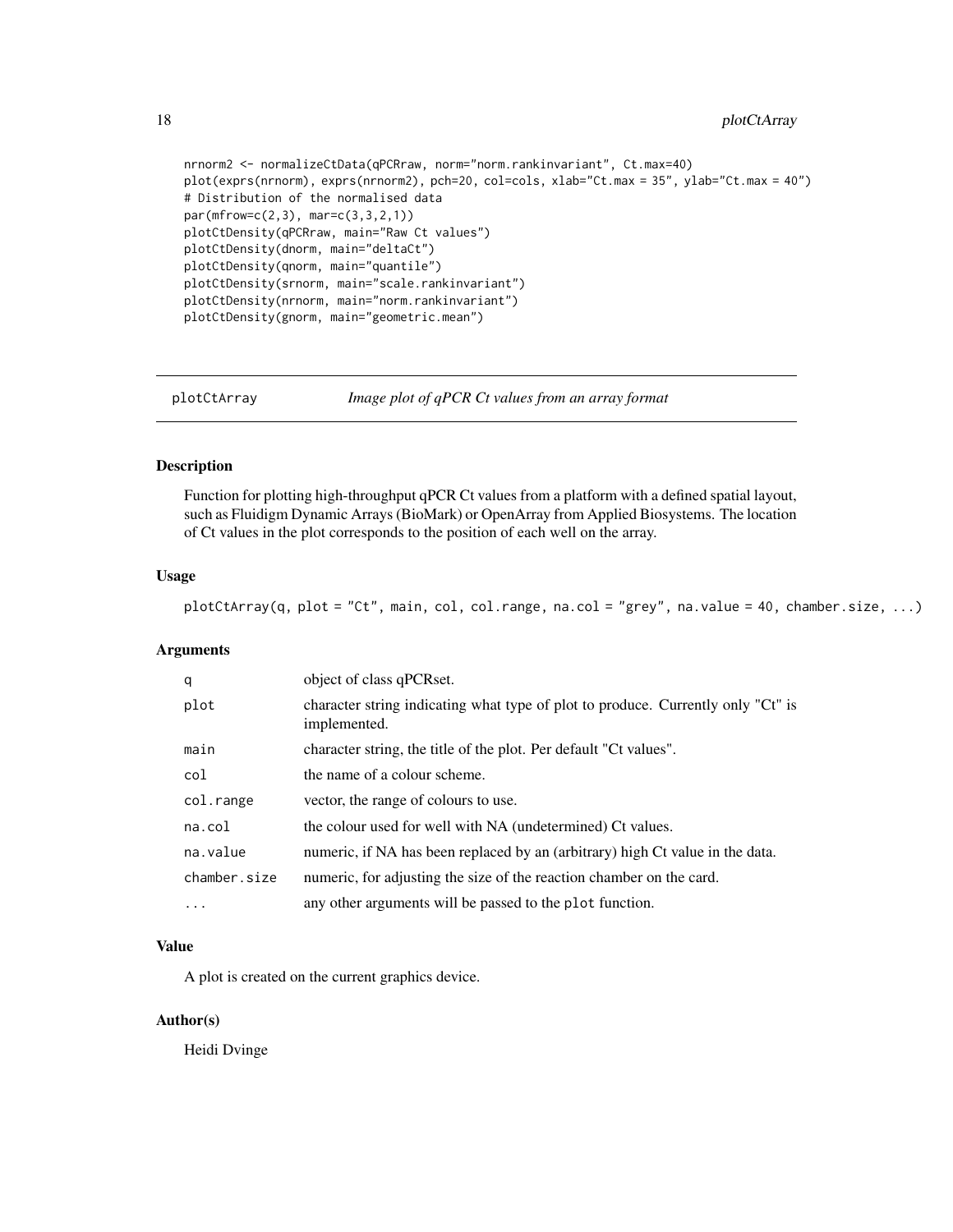# <span id="page-18-0"></span>plotCtBoxes 19

# See Also

[plotCtCard](#page-19-1) for plotting data from other high-throughput qPCR platforms.

# Examples

```
# Locate example data
exPath <- system.file("exData", package="HTqPCR")
exFiles <- "BioMark_sample.csv"
# Create qPCRset object
raw <- readCtData(exFiles, path=exPath, n.features=48, n.data=48, format="BioMark")
# Plot
plotCtArray(raw)
# Change colour and range
plotCtArray(raw, col=brewer.pal(11, "Spectral"), col.range=c(10,35))
```
<span id="page-18-1"></span>plotCtBoxes *Boxplots for qPCR Ct values.*

# Description

Function for making boxplots of Ct values from high-throughput qPCR data. The boxes can be made either using all values on each card, or stratified by different feature information.

# Usage

```
plotCtBoxes(q, cards = TRUE, xlab = "", col, main = NULL, names, stratify = "type", mar = c(7, 4, 3, 1), .
```
# Arguments

| q         | object of class qPCRset.                                                                                                                                                               |
|-----------|----------------------------------------------------------------------------------------------------------------------------------------------------------------------------------------|
| cards     | vector, the numbers of the cards to plot. Defaults to TRUE = all cards.                                                                                                                |
| xlab      | character string, label for the x-axis.                                                                                                                                                |
| col       | vector of colours to use, defaults to different colour for each card.                                                                                                                  |
| main      | character string, plot title.                                                                                                                                                          |
| names     | vector, names to plot under the boxes. Defaults to sample names.                                                                                                                       |
| stratify  | character, specifying what to stratify the Ct values by. NULL, the default means<br>no stratification, "type" is the feature types of the qPCRset, and "class" the fea-<br>ture class. |
| mar       | vector, the size of the margins. See par for details.                                                                                                                                  |
| $\ddotsc$ | any other arguments will be passed to the boxplot or parfunction.                                                                                                                      |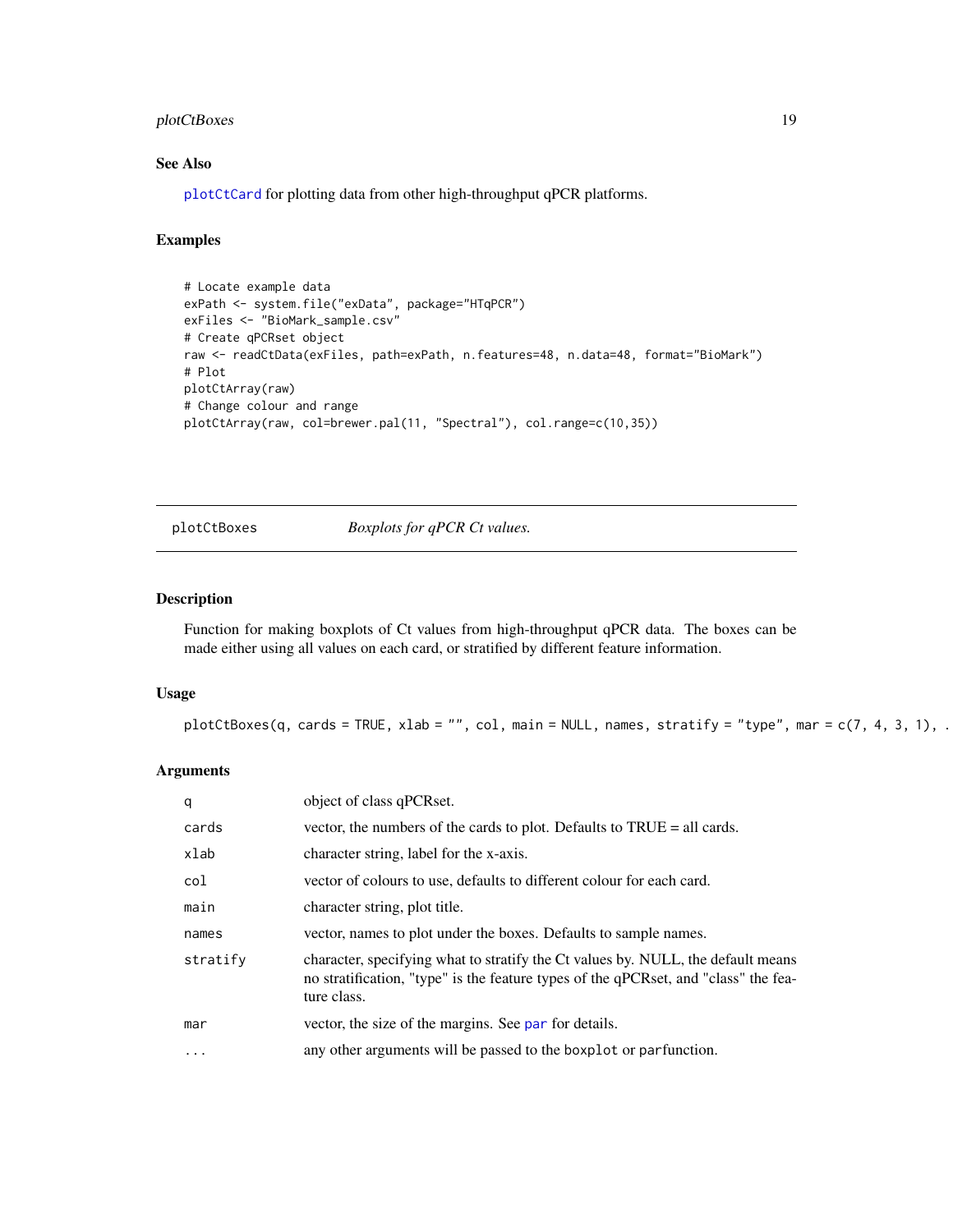# Details

For the stratified plots all boxes with Ct values from the same card are plotted in identical colours. "type" and "class" are automatically extracted from the qPCRset using featureType and featureClass.

#### Value

A plot is created on the current graphics device.

#### Author(s)

Heidi Dvinge

#### See Also

[boxplot](#page-0-0)

#### Examples

```
# Loading the data
data(qPCRraw)
# Make plot with all samples or just a few
plotCtBoxes(qPCRraw, stratify=NULL)
plotCtBoxes(qPCRraw, cards=c(1,4))
plotCtBoxes(qPCRraw, stratify="class")
```
<span id="page-19-1"></span>

plotCtCard *Image plot of qPCR Ct values from a card format*

# Description

Function for plotting high-throughput qPCR Ct values from a platform with a defined spatial layout, such as TaqMan Low Density Assay cards. The location of Ct values in the plot corresponds to the position of each well on the card.

#### Usage

```
plotCtCard(q, card = 1, plot = "Ct", main, nrow = 16, ncol = 24, col, col.range, na.col = "grey", na.value
```
# Arguments

| q    | object of class qPCRset.                                                                                                                |
|------|-----------------------------------------------------------------------------------------------------------------------------------------|
| card | integer, the sample number to plot.                                                                                                     |
| plot | character string among "Ct", "flag", "type", "class") indicating what type of plot<br>to produce. See Details for a longer description. |
| main | character string, the title of the plot. Per deault this is the sample name corre-<br>sponding to card.                                 |
| nrow | integer, the numer of rows on the card (16 for a standard 384 well format).                                                             |

<span id="page-19-0"></span>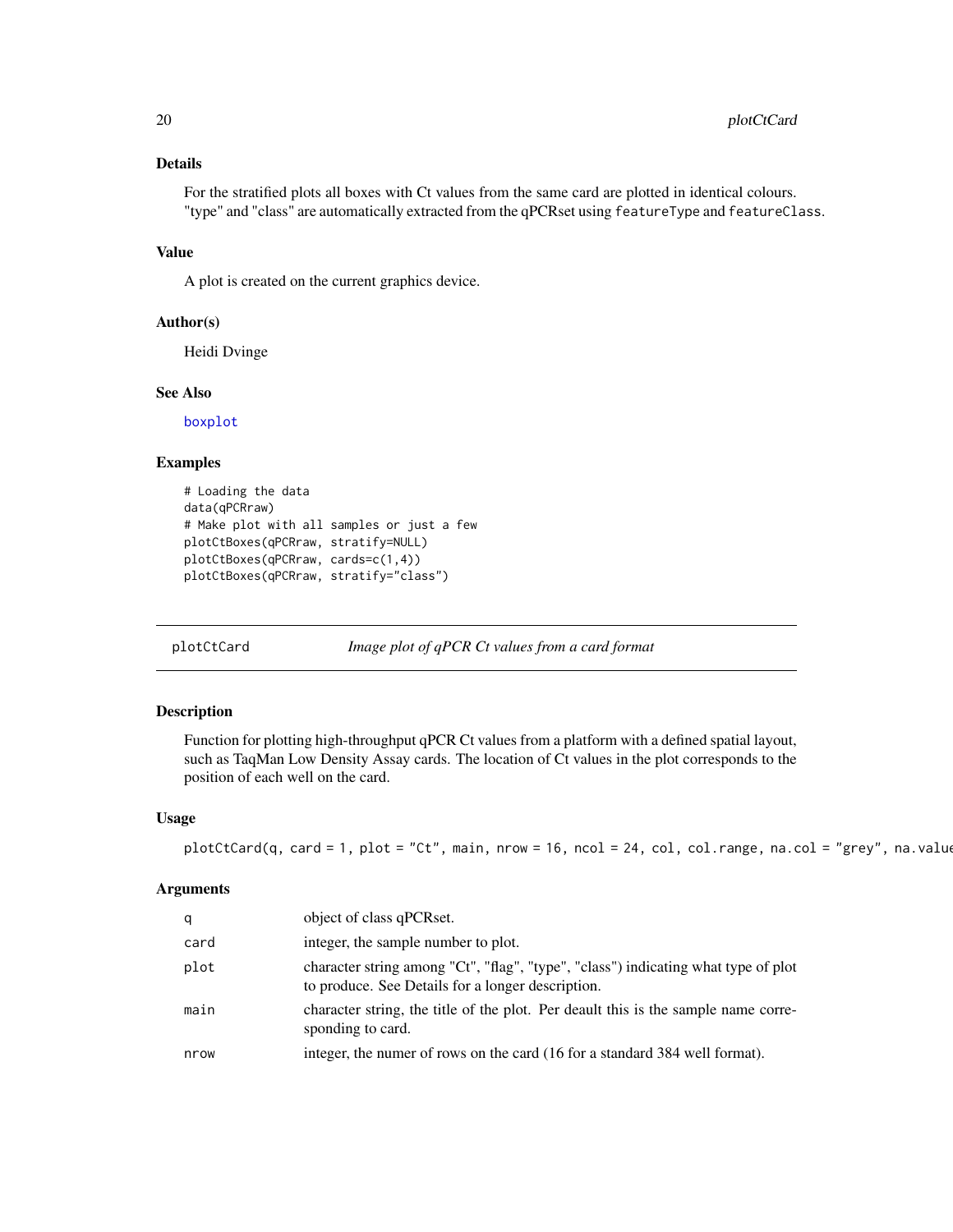plotCtCard 21

| ncol        | integer, the numer of columns on the card (24 for a standard 384 well format).                                                                             |
|-------------|------------------------------------------------------------------------------------------------------------------------------------------------------------|
| col         | vector of colors of the same length as the number of different groups for the<br>categorical data, or the name of a colour scheme for the continuous data. |
| col.range   | vector, the range of colours to use.                                                                                                                       |
| na.col      | the colour used for well with NA (undetermined) Ct values.                                                                                                 |
| na.value    | numeric, if NA has been replaced by an (arbitrary) high Ct value in the data.                                                                              |
| legend.cols | integer, how many columns should the legend text be split into (defaults to num-<br>ber of labels).                                                        |
| well.size   | numeric, for adjusting the size of the wells on the card.                                                                                                  |
| zero.center | logical, should the colours be shifted to be zero-centered.                                                                                                |
| unR         | logical, should wells from the category "Unreliable" be crossed out.                                                                                       |
| unD         | logical, should wells from the category "Undetermined" be crossed out.                                                                                     |
| $\cdots$    | any other arguments will be passed to the plot and points functions.                                                                                       |

# Details

This function may be used to plot the values of any well-specific information, such as the raw or normalized Ct values, or categorical data such as flag, gene class etc. The image follows the layout of an actual HTqPCR card.

If  $unR=TRUE$  these will wells will be crossed out using a diagonal cross  $(X)$ , whereas  $unD=TRUE$  will be marked with a horisontal/vertical cross.

#### Value

A plot is created on the current graphics device.

#### Author(s)

Heidi Dvinge

# See Also

[image](#page-0-0), and [plotCtArray](#page-17-1) for plotting data from other high-throughput qPCR platforms (e.g. Fluidigm arrays).

#### Examples

```
# Load some example data
data(qPCRraw)
# Plot Ct values from first card
plotCtCard(qPCRraw)
plotCtCard(qPCRraw, card=2, col.range=c(10,35))
plotCtCard(qPCRraw, unR=TRUE, unD=TRUE)
# Other examples
plotCtCard(qPCRraw, plot="class")
plotCtCard(qPCRraw, plot="type")
plotCtCard(qPCRraw, plot="flag")
```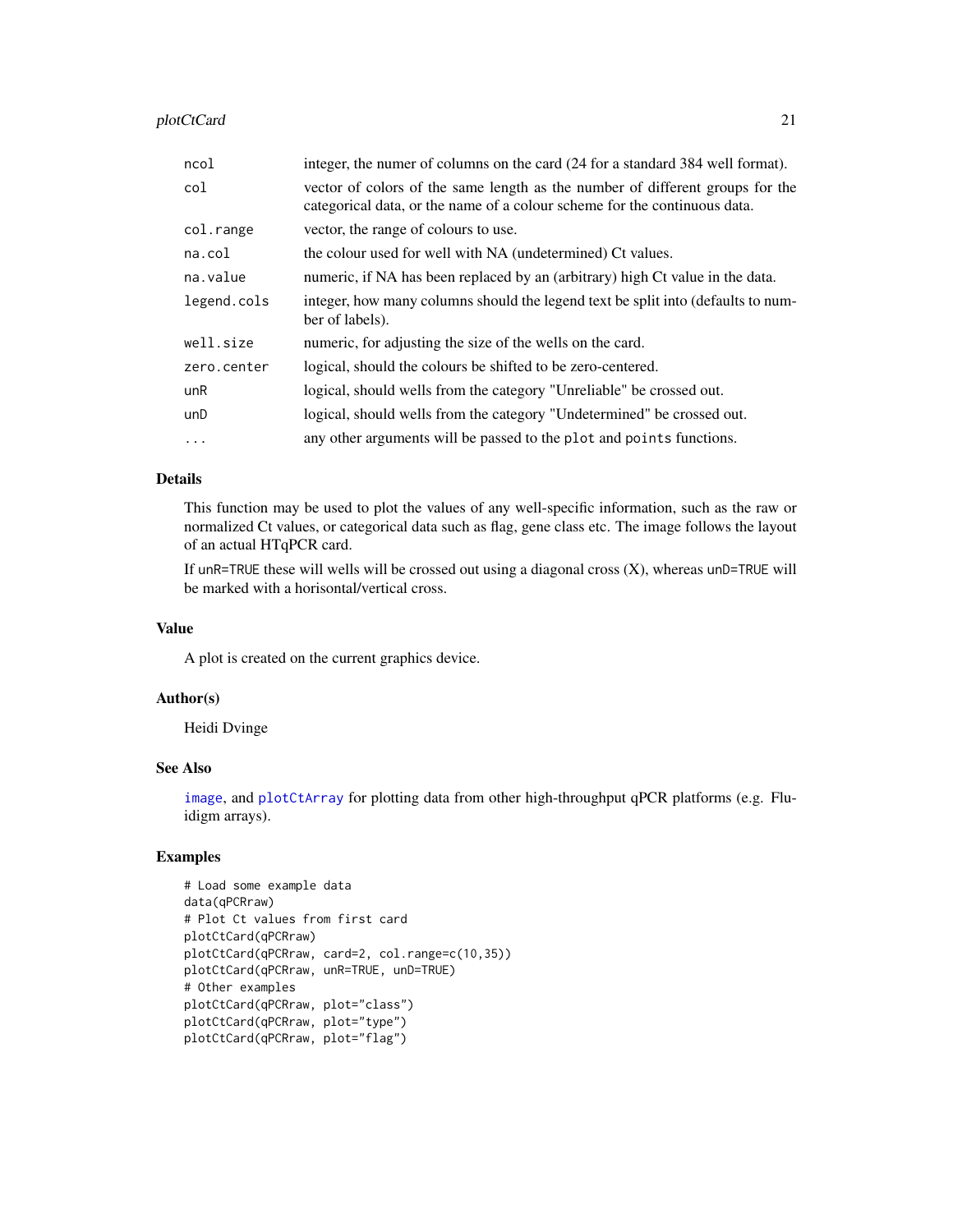<span id="page-21-1"></span><span id="page-21-0"></span>

# Description

This function will provide a summary of the featureCategory for a qPCRset. Focus can either be on categories across samples, or across features.

#### Usage

```
plotCtCategory(q, cards = TRUE, by.feature = FALSE, stratify, col, xlim, main, ...)
```
#### Arguments

| q          | object of class qPCRset.                                                                                                                                                |
|------------|-------------------------------------------------------------------------------------------------------------------------------------------------------------------------|
| cards      | integers, the number of the cards (samples) to plot.                                                                                                                    |
| by.feature | logical, should the categories be summarised for features rather than samples.<br>See details.                                                                          |
| stratify   | character string, either "type" or "class" indicating if the categories should be<br>stratified by featureType or featureClass of q. Ignored if by features is<br>TRUE. |
| col        | vector with the colours to use for the categories. Default is green for "OK",<br>yellow for "Unreliable" and red for "Undetermined". See details.                       |
| xlim       | vector, the limits of the x-axis. If by feature is FALSE, this can be used to<br>adjust the size of the barplot to fit in the colour legend.                            |
| main       | character string, the title of the plot.                                                                                                                                |
| $\cdot$    | further arguments passed to barplot or heatmap.                                                                                                                         |
|            |                                                                                                                                                                         |

#### Details

This function is for generating two different types of plot. If by.feature=FALSE the number of each featureCategory will be counted for each card, and a barplot is made. If however by.feature=TRUE, then the categories for each feature across the selected cards will be clustered in a heatmap.

The colours given in col correspond to all the unique categories present in the entire featureCategory of q, even categories not represented for the samples selected by cards. Categories are sorted alphabetically, and colours assigned accordingly.

For by. feature=TRUE the plot can be modified extensively using calls to the underlying heatmap function, such as setting cexRow to adjust the size of row labels.

# Value

A figure is produced on the current graphics device.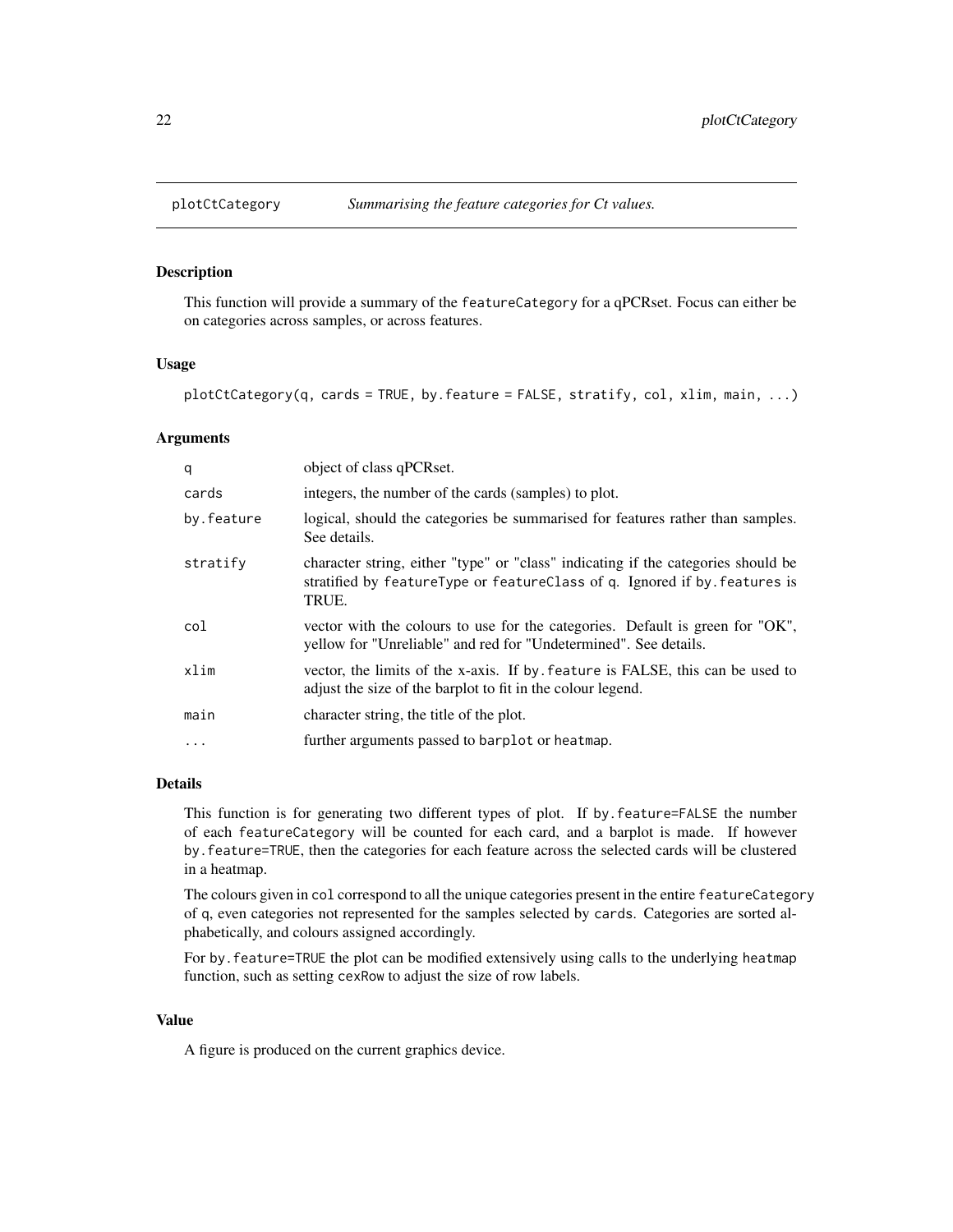#### <span id="page-22-0"></span>plotCtCor 23

#### Author(s)

Heidi Dvinge

#### See Also

[setCategory](#page-47-1), and [heatmap](#page-0-0) for the underlying plotting function for by. feature=TRUE.

# Examples

```
# Load example preprocessed data
data(qPCRpros)
# Plot categories for samples
plotCtCategory(qPCRpros)
plotCtCategory(qPCRpros, cards=1:3, stratify="class")
# Categories for features
plotCtCategory(qPCRpros, by.feature=TRUE)
```
plotCtCor *Correlation between Ct values from qPCR data*

#### Description

Function for plotting the correlation based on Ct values between samples containing high-throughput qPCR data.

#### Usage

```
plotCtCor(q, col, col. range = c(0, 1), main, mar, ...)
```
#### Arguments

| q         | object of class qPCRset.                                                  |
|-----------|---------------------------------------------------------------------------|
| col       | vector of colours to use, defaults to a spectrum from red to blue/purple. |
| col.range | vector, the range of colours to use.                                      |
| main      | character string, plot title.                                             |
| mar       | vector, the size of the borrom and right hand side margins.               |
| $\ddotsc$ | any other arguments will be passed to the heatmap. 2 function.            |

# Details

This function may be used to cluster the samples based on Ct values and present the result in a heatmap. Per default the colours are a rainbow scale from 0 to 1.

The correlation is calculated as 1 - the 'Pearson' method. Prior to version 1.9.1 the value plotted was the correlation directly, rather than 1-correlation.

A standard heatmap is drawn, but this can be modified extensively using the arguments available in the heatmap.2 function.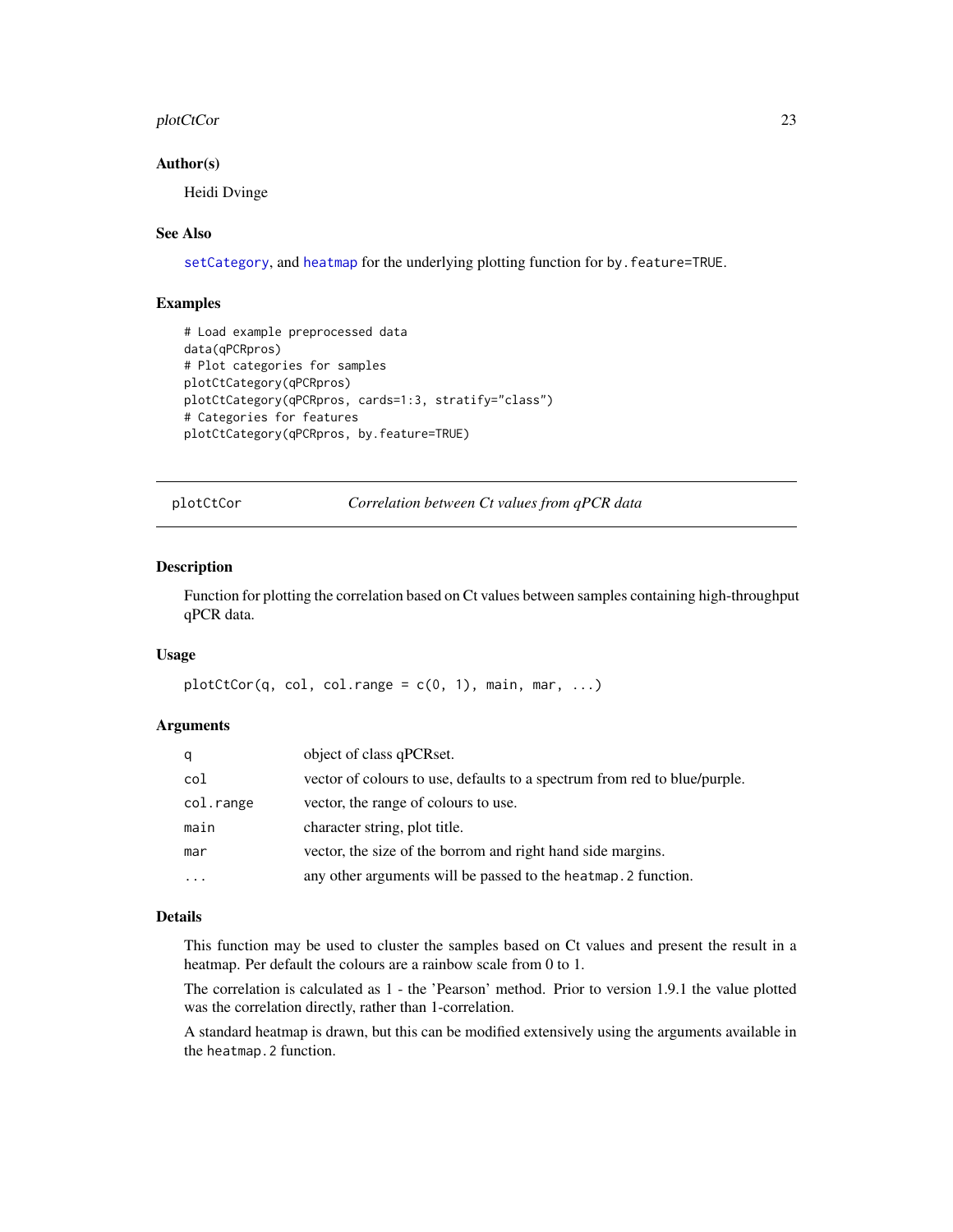<span id="page-23-0"></span>A plot is created on the current graphics device.

#### Author(s)

Heidi Dvinge

# See Also

[heatmap.2](#page-0-0)

# Examples

```
data(qPCRraw)
plotCtCor(qPCRraw)
plotCtCor(qPCRraw, col.range=c(0,0.6))
```
<span id="page-23-1"></span>plotCtDensity *Distribution plot for qPCR Ct values.*

#### Description

Function for plotting the density distribution of Ct values from high-throughput qPCR data.

# Usage

```
plotCtDensity(q, cards = TRUE, xlab = "Ct", ylab = "Density", col, main = NULL, legend = TRUE, lwd = 2, ...)
```
# Arguments

| q        | object of class qPCRset.                                                     |
|----------|------------------------------------------------------------------------------|
| cards    | vector, the numbers of the cards to plot. Defaults to $TRUE = all \, cards.$ |
| xlab     | character string, label for the x-axis.                                      |
| ylab     | character string, label for the y-axis.                                      |
| col      | vector of colours to use, defaults to different colour for each card.        |
| main     | character string, plot title.                                                |
| legend   | logical, whether to include a colour legend or not.                          |
| lwd      | numeric, the width of the lines.                                             |
| $\ddots$ | any other arguments will be passed to the matplot function.                  |

# Details

The distribution of Ct values in the qPCRset q is calculated using density.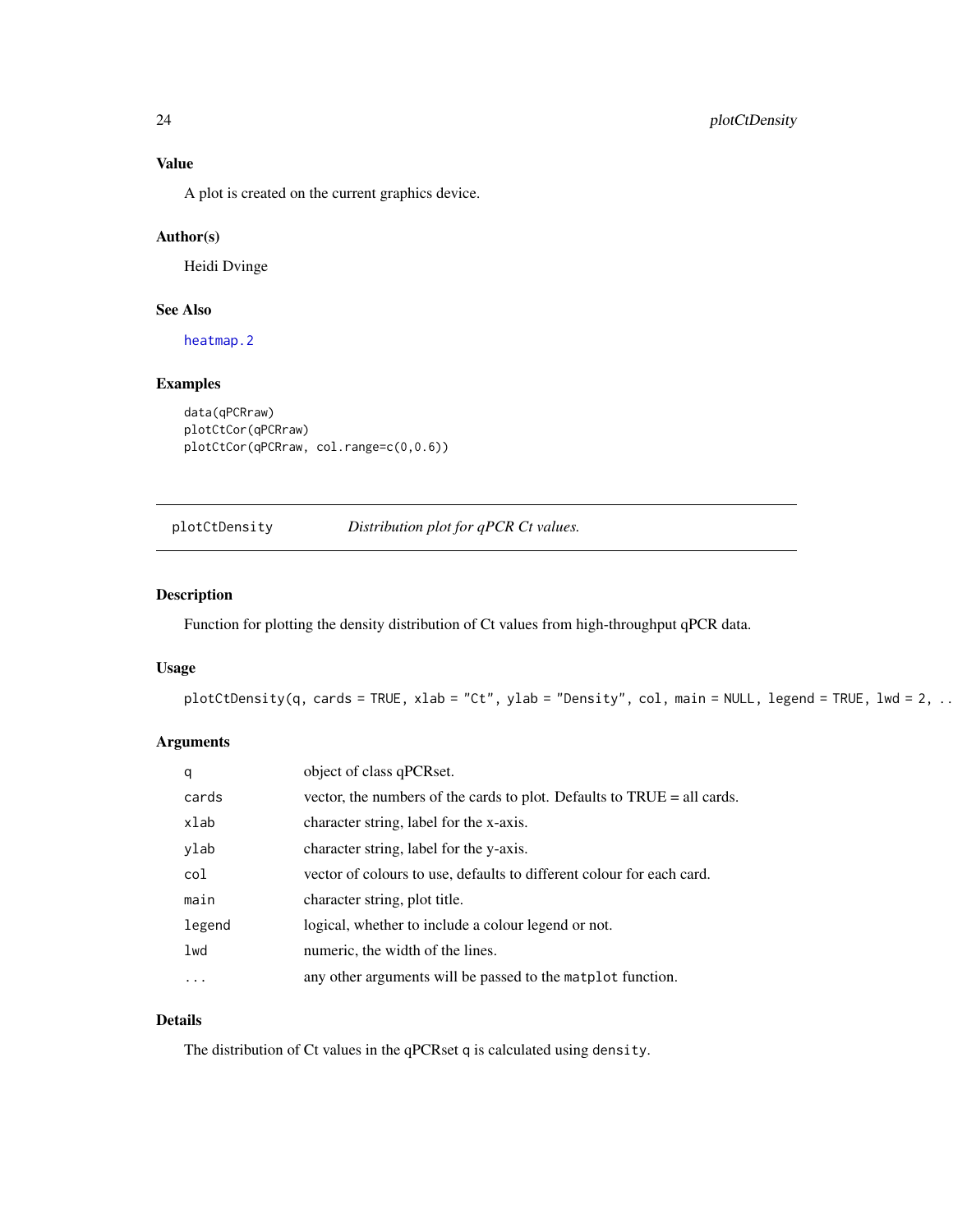# <span id="page-24-0"></span>plotCtHeatmap 25

# Value

A plot is created on the current graphics device.

# Author(s)

Heidi Dvinge

# See Also

[matplot](#page-0-0), [density](#page-0-0)

# Examples

```
# Loading the data
data(qPCRraw)
# Make plot with all samples or just a few
plotCtDensity(qPCRraw)
plotCtDensity(qPCRraw, cards=c(1,4))
```
plotCtHeatmap *Heatmap of qPCR Ct values.*

# Description

Function for drawing a heatmap of Ct values from high-throughput qPCR experiments such as using TaqMan Low Density Arrays.

# Usage

 $plotCtHeatmap(q, main = NULL, col, col.random, dist = "pearson", zero.center, mar, gene.name, same.$ 

# Arguments

| q            | object of class qPCRset.                                                                                                   |
|--------------|----------------------------------------------------------------------------------------------------------------------------|
| main         | character string, plot title.                                                                                              |
| col          | the colours to use. See details.                                                                                           |
| col.range    | vector, the range of colours to use.                                                                                       |
| dist         | character string, specifying whether to use "pearson" correlation (default) or<br>"euclidean" distance for the clustering. |
| zero.center  | logical, should the colours be shifted to be zero-centered. See details.                                                   |
| mar          | vector, the size of the borrom and right hand side margins.                                                                |
| gene.names   | character vector, names to replace the genes (rows) with. See details.                                                     |
| sample.names | character vector, names to replace the samples (columns) with. See details.                                                |
| $\cdots$     | any other arguments will be passed to the heatmap. 2 function.                                                             |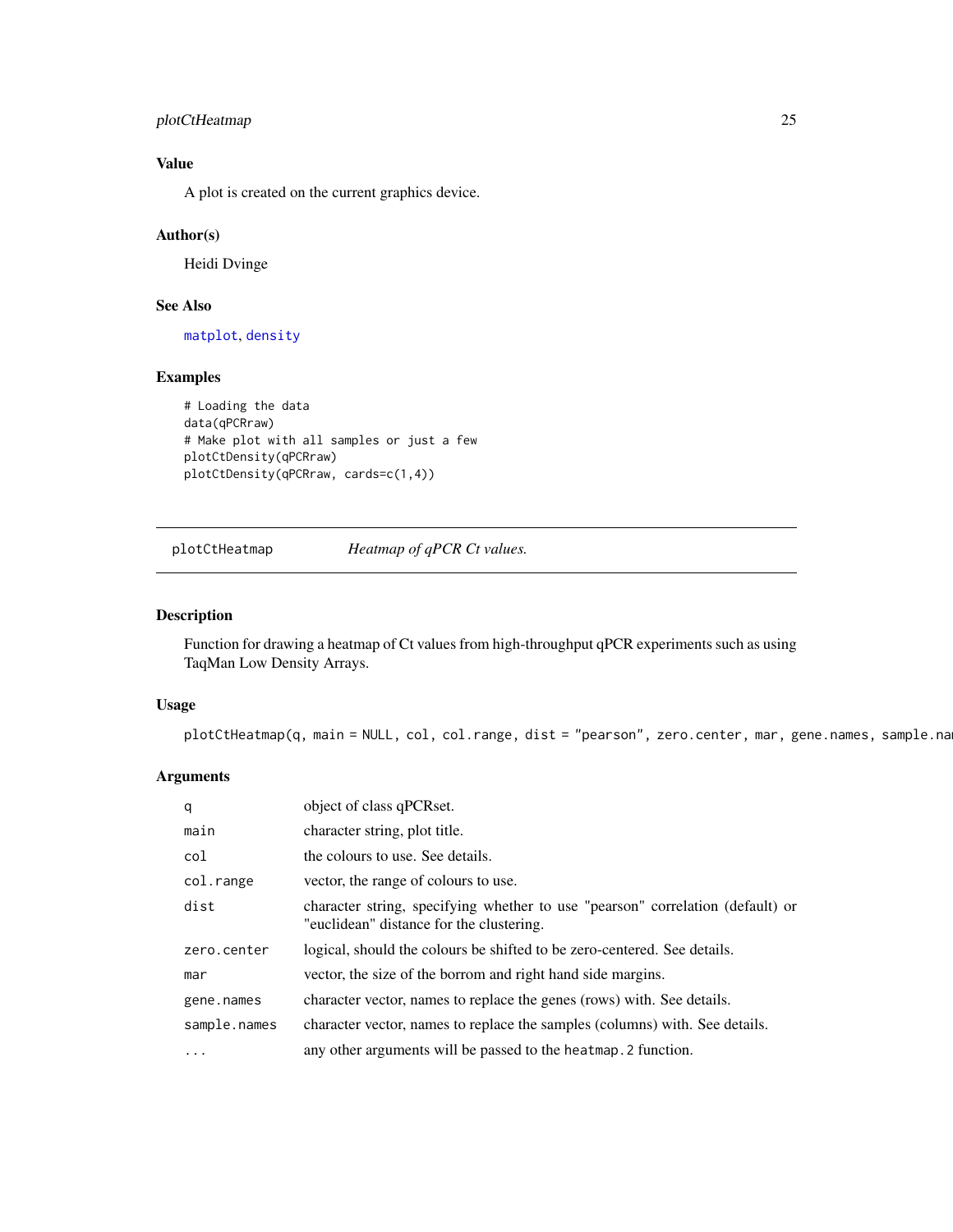#### Details

This function may be used to cluster the raw or normalized Ct values, and present the result in a heatmap.

The color range is used to represent the range of values for the statistic. If col==NULL the colour will be set to a spectrum from red to blue/purple, unless there are negative values in which case it goes red-yellow-green to reflect up and down regulation of genes. If zero.center=NULL then zero.center will automatically be set to TRUE to make the colour scale symmetric around 0.

Especially gene names will often not be readable in a standard size plotting device, and might therefore be removed. If gene.names or sample.names is set to a single character (such as "" for no naming), then this character will be repeated for all rows or columns.

A standard heatmap is drawn, but this can be modified extensively using the arguments available in the heatmap.2 function.

#### Value

A plot is created on the current graphics device.

#### Author(s)

Heidi Dvinge

#### See Also

[heatmap.2](#page-0-0)

#### Examples

```
# Load example data
data(qPCRraw)
# Some standard heatmaps
plotCtHeatmap(qPCRraw, gene.names="")
plotCtHeatmap(qPCRraw, gene.names="", dist="euclidean", col.range=c(10,35))
plotCtHeatmap(qPCRraw, gene.names="", dist="euclidean", col=colorRampPalette(rev(brewer.pal(9, "YlGnBu")))(20))
```
plotCtHistogram *Histrogram of Ct values from qPCR experiments.*

#### **Description**

The distribution of Ct values for a selected qPCR sample is shown in a histogram.

#### Usage

```
plotCtHistogram(q, card = 1, xlab = "Ct", col, main, n = 30, ...)
```
<span id="page-25-0"></span>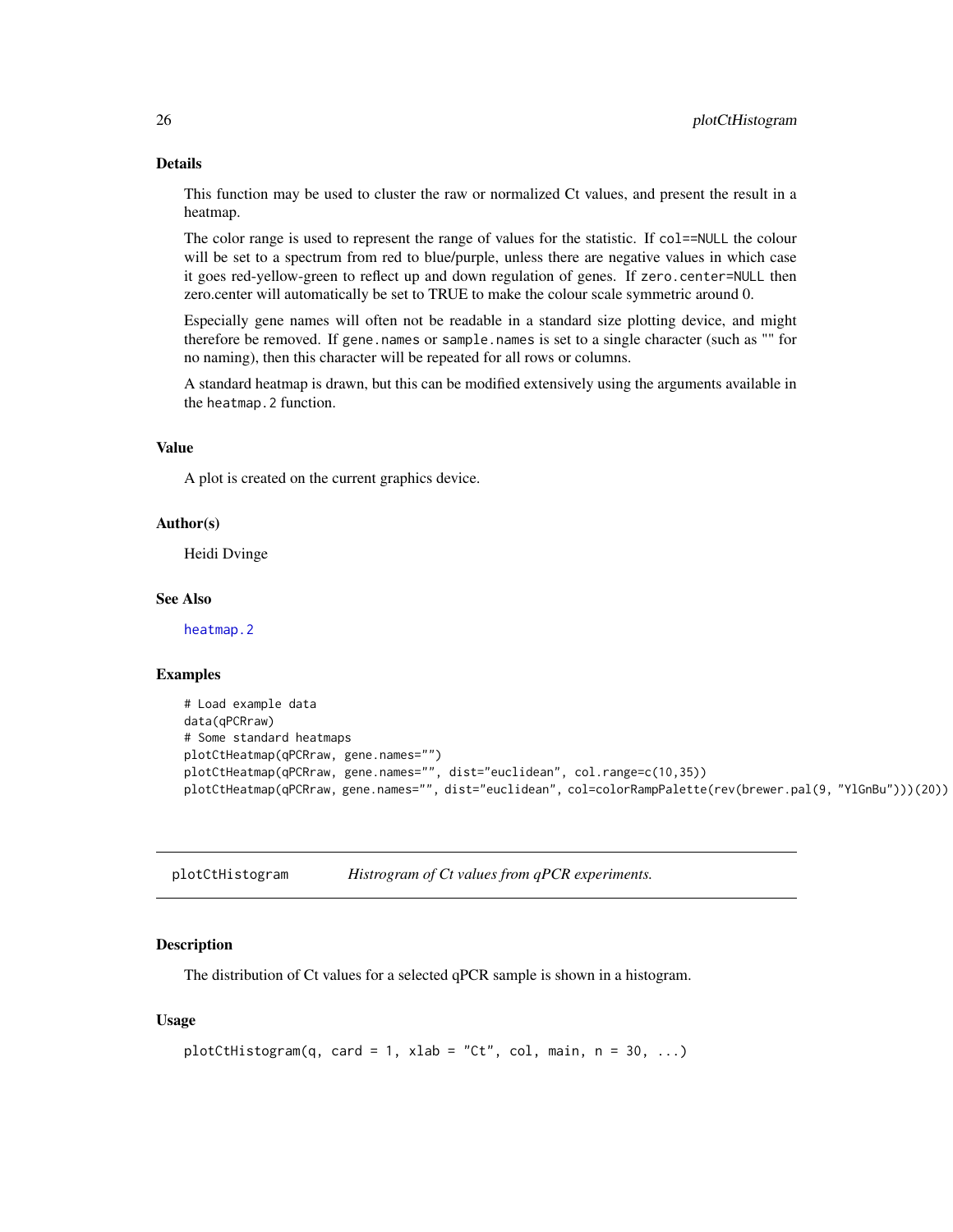# <span id="page-26-0"></span>plotCtLines 27

#### Arguments

| q    | an object of class qPCRset.                                          |
|------|----------------------------------------------------------------------|
| card | integer, the number of the card (sample) to plot.                    |
| xlab | character string, the label for the x-axis.                          |
| col  | integer or character, the colour for the histogram.                  |
| main | character string, the plot title. Default is the name of the sample. |
| n    | integer, number of bins to divide the Ct values into.                |
|      | any other arguments are passed to hist.                              |

# Value

A figure is generated in the current graphics device.

# Author(s)

Heidi Dvinge

# See Also

[plotCtDensity](#page-23-1) or [plotCtBoxes](#page-18-1) for including multiple samples in the same plot.

# Examples

```
# Load example data
data(qPCRraw)
# Create the plots
plotCtHistogram(qPCRraw, card=2)
plotCtHistogram(qPCRraw, card=3, n=50, col="blue")
```
plotCtLines *Plotting Ct values from qPCR across multiple samples.*

### Description

This function is for displaying a set of features from a qPCRset across multiple samples, such as a timeseries or different treatments. Values for each feature are connected by lines, and the can be averaged across groups rather than shown for individual smaples.

# Usage

```
plotCtLines(q, genes, groups, col = brewer.pal(10, "Spectral"), xlab = "Sample", ylab = "Ct", legend = T
```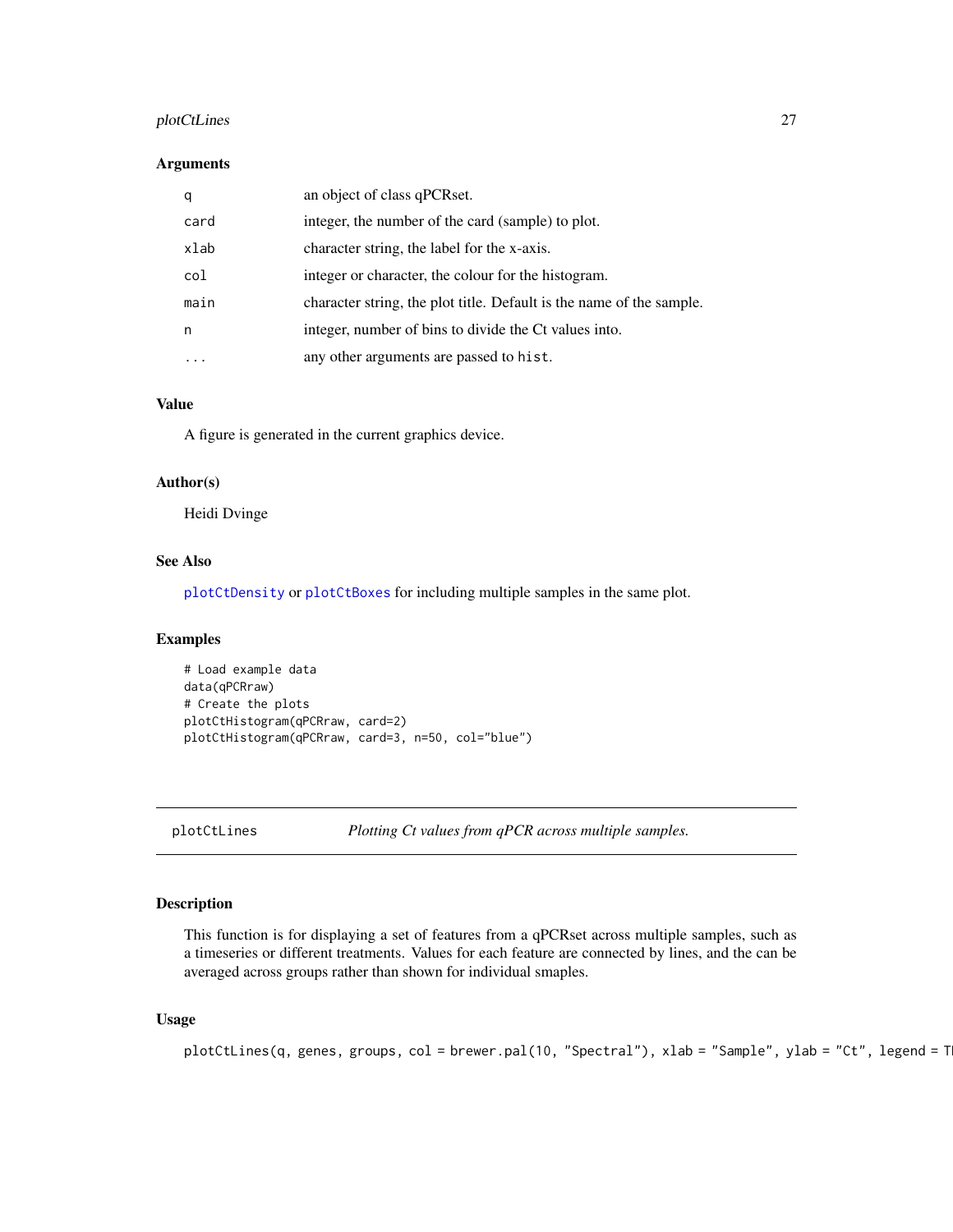#### Arguments

| q        | object of class qPCRset.                                                                                  |
|----------|-----------------------------------------------------------------------------------------------------------|
| genes    | numeric or character vector, selected genes to make the plot for.                                         |
| groups   | vector, the different groups that the samples in q belong to. See details.                                |
| col      | vector, colours to use for the lines.                                                                     |
| xlab     | character string, label for the x-axis.                                                                   |
| ylab     | character string, label for the y-axis.                                                                   |
| legend   | logical, whether to include a colour legend or not.                                                       |
| lwd      | numeric, the width of the lines.                                                                          |
| lty      | vector, line types to use. See par or lines for details.                                                  |
| pch      | vector, if groups is set, the point types that will be used for each feature in<br>genes.                 |
| xlim     | vector of length two, the limits for the x-axis. Mainly used for adjusting the<br>position of the legend. |
| $\cdots$ | any other arguments will be passed to the matplot function.                                               |

# Details

The default plot shows the Ct values across all samples in q, with lines connecting the samples. However, if groups is set the Ct values will be averaged within groups. Lines connect these averages, but the individual values are shown with different point types, as chosen in pch.

#### Value

A plot is created on the current graphics device.

#### Author(s)

Heidi Dvinge

#### See Also

[matplot](#page-0-0)

#### Examples

```
# Load some example data
data(qPCRraw)
samples <- exFiles <- read.delim(file.path(system.file("exData", package="HTqPCR"), "files.txt"))
# Draw dfferent plots
plotCtLines(qPCRraw, genes=1:10)
plotCtLines(qPCRraw, genes=1:10, groups=samples$Treatment, xlim=c(0,3))
feat <- as.numeric(as.factor(featureType(qPCRraw)[1:10]))
plotCtLines(qPCRraw, genes=1:10, col=feat)
```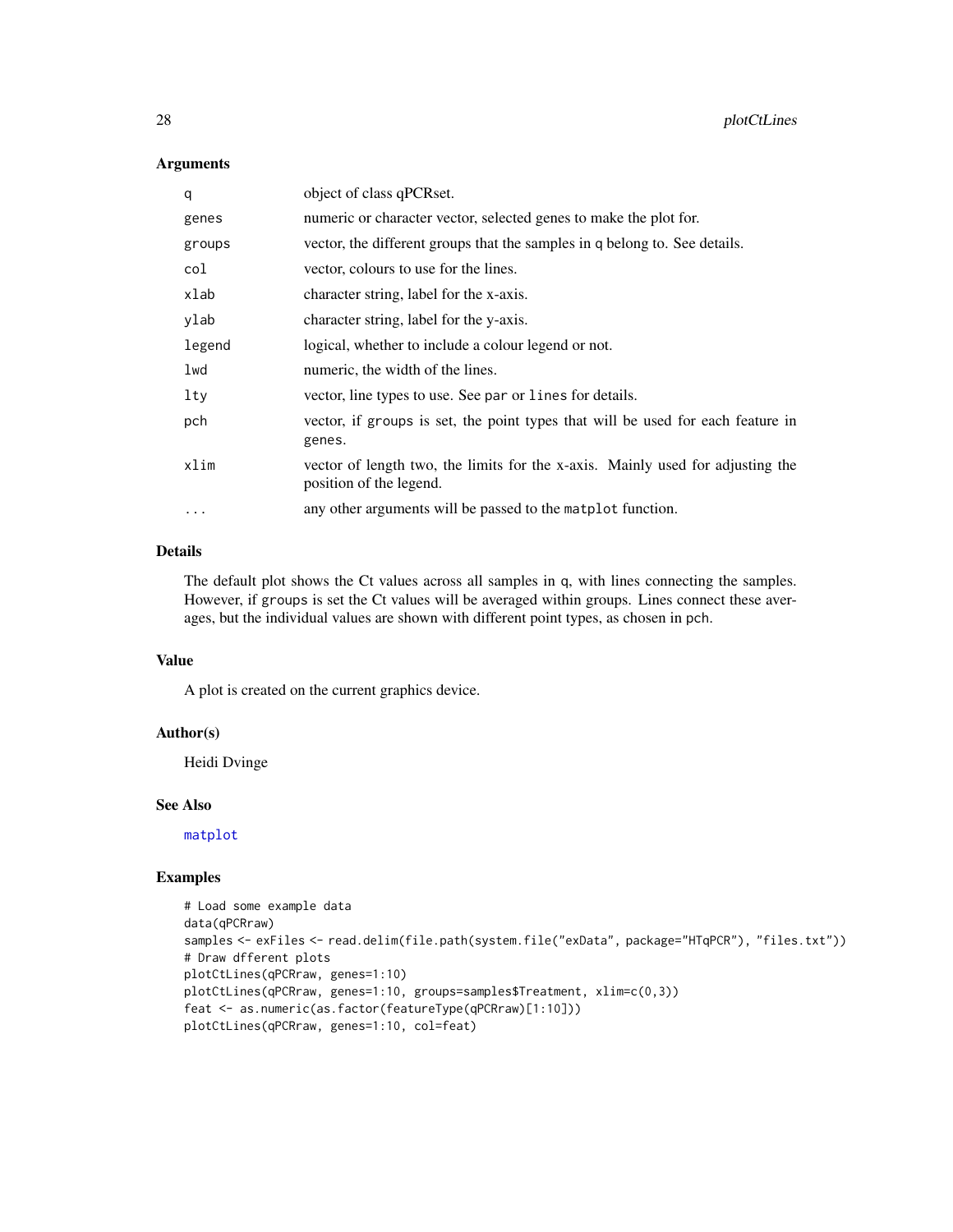<span id="page-28-1"></span><span id="page-28-0"></span>

# **Description**

Function for high-throughput qPCR data, for showing the average Ct values for features in a barplot, either for individual samples or averaged across biological or technical groups. If Ct values are shown, error bars can be included, or the Ct values can be displayed relative to a calibrator sample.

#### Usage

plotCtOverview(q, cards = TRUE, genes, groups, calibrator, replicates = TRUE, col, conf.int = FALSE, leg

## Arguments

| q          | object of class qPCRset.                                                                                                                                      |
|------------|---------------------------------------------------------------------------------------------------------------------------------------------------------------|
| cards      | integer, the cards (samples) to use. Defaults to all.                                                                                                         |
| genes      | vector selecting the features to show. See Details.                                                                                                           |
| groups     | vector with groups to average the samples across. If missing all the samples are<br>displayed individually. See Details.                                      |
| calibrator | the value in groups to use as calibrator sample. See Details.                                                                                                 |
| replicates | logical, if should values from replicated features in each sample be collapsed or<br>kept separate.                                                           |
| col        | colours to use for each sample or group. Per default a maximum of 10 colours<br>are used, so this parameter should be set if more than 10 groups are present. |
| conf.int   | logical, should the 95 percent confidence interval be shown. See Details.                                                                                     |
| legend     | logical, should a legend be included in the plot.                                                                                                             |
| $\ddotsc$  | further arguments passed to barplot.                                                                                                                          |

#### Details

If a calibrator is chosen all values will be displayed relative to this, i.e. as Ct(sample)-Ct(calibrator). If there is no calibrator, the full Ct values are shown, including 95% confidence interval if selected. For confidence intervals when there is a calibrator, it's the variation across Ct(sample)average(Ct(calibrator)) that is shown.

When setting replicates=TRUE it is often better to specify genes by name rather than selecting for example the first 10 features using 1:10. This literally only takes the first 10 rows of the data, although some of these features might be replicated elsewhere in the data.

The purpose of group is to tell plotCtOverview if any of the samples should be treated as biological replicates, in addition to the technical replicates that might be present on each plate. With e.g. 4 samples and groups=c("A", "B", "C", "D") they're each treated individually, and only replicates features on each plate are considered. However, groups=c("WT", "WT", "WT", "mutant") means that the first 3 are treated as biological replicates; hence for each gene in the barplot there'll be one bar for WT and one for mutant.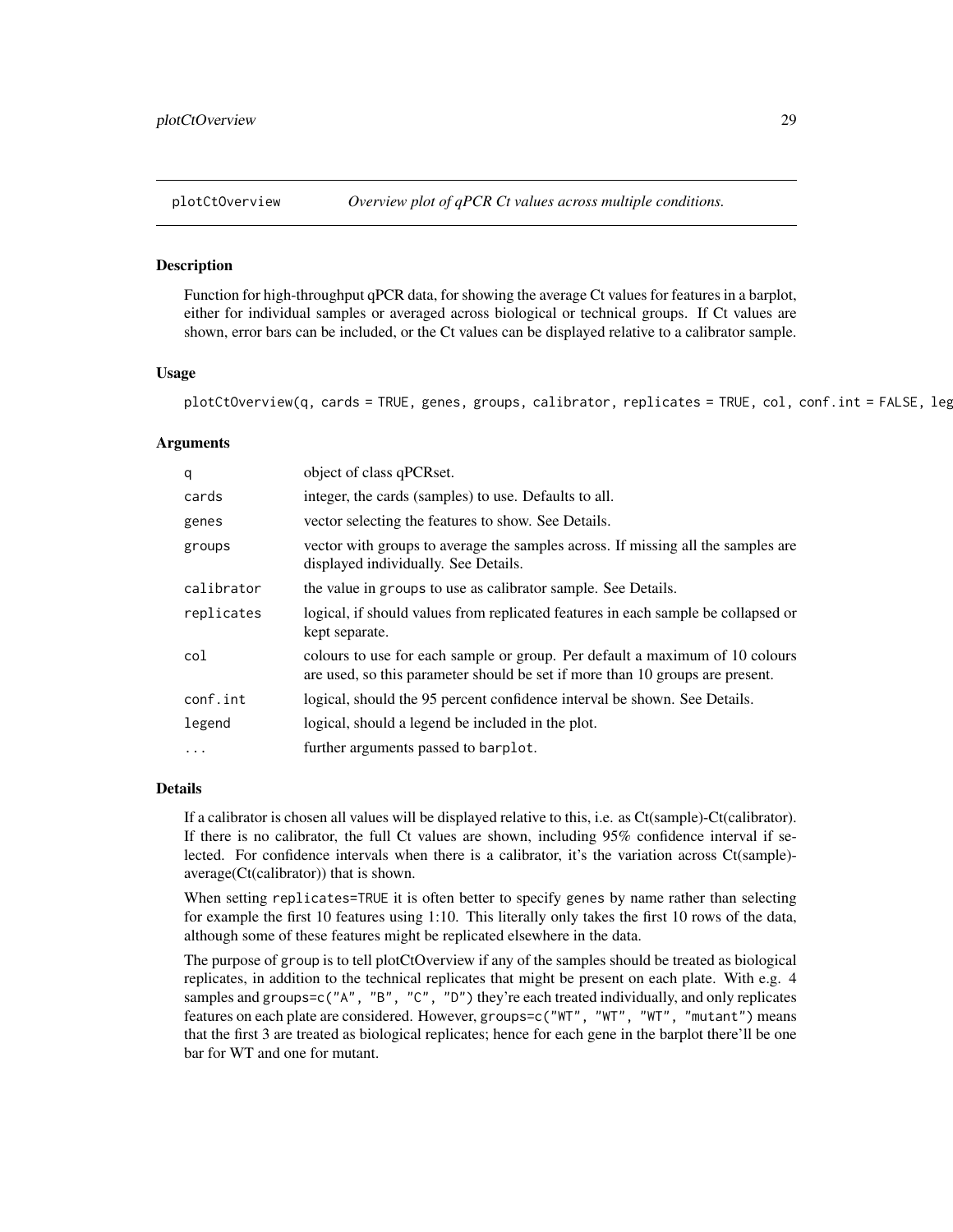<span id="page-29-0"></span>30 plotCtPairs and the plotCtPairs and the plotCtPairs and the plotCtPairs and the plotCtPairs and the plotCtPairs and the plotCtPairs and the plotCtPairs and the plotCtPairs and the plotCtPairs and the plotCtPairs and the

#### Value

A figure is produced in the current graphics device.

### Author(s)

Heidi Dvinge

# Examples

```
# Load example data
data(qPCRraw)
exPath <- system.file("exData", package="HTqPCR")
samples <- read.delim(file.path(exPath, "files.txt"))
# Show all samples for the first 10 genes
g <- featureNames(qPCRraw)[1:10]
plotCtOverview(qPCRraw, genes=g, xlim=c(0,90))
plotCtOverview(qPCRraw, genes=g, xlim=c(0,50), groups=samples$Treatment)
plotCtOverview(qPCRraw, genes=g, xlim=c(0,60), groups=samples$Treatment, conf.int=TRUE, ylim=c(0,55))
# Relative to a calibrator sample
plotCtOverview(qPCRraw, genes=g, groups=samples$Treatment, calibrator="Control")
plotCtOverview(qPCRraw, genes=g, groups=samples$Treatment, calibrator="Control", conf.int=TRUE, ylim=c(-0.5,0.5))
plotCtOverview(qPCRraw, genes=g, groups=samples$Treatment, calibrator="LongStarve")
# Plotting just some of the groups. The qPCRraw object has to be subsetted.
ex <- samples$Treatment
plotCtOverview(qPCRraw[,ex], genes=g, groups=samples$Treatment[ex])
```
plotCtPairs *Pairwise scatterplot of multiple sets of Ct values from qPCR data.*

# **Description**

Produces a plot of high-throughput qPCR Ct values from N number of samples plotted pairwise against each other in an N by N plot. The Ct values will be in the upper triangle, and the correlation between samples in the lower. Features can be marked based on for example feature class or type.

#### Usage

```
plotCtPairs(q, cards = TRUE, lower.panel = panel.Ct.cor, upper.panel = panel.Ct.scatter, Ct.max = 35, co
```
#### Arguments

| q           | object of class qPCRset.                                                                    |
|-------------|---------------------------------------------------------------------------------------------|
| cards       | vector, the cards to plot against each other.                                               |
| lower.panel | function, to use for plotting the lower triangle.                                           |
| upper.png   | function, to use for plotting the upper triangle.                                           |
| Ct.max      | numeric, Ct values above this limit will be excluded when calculating the corre-<br>lation. |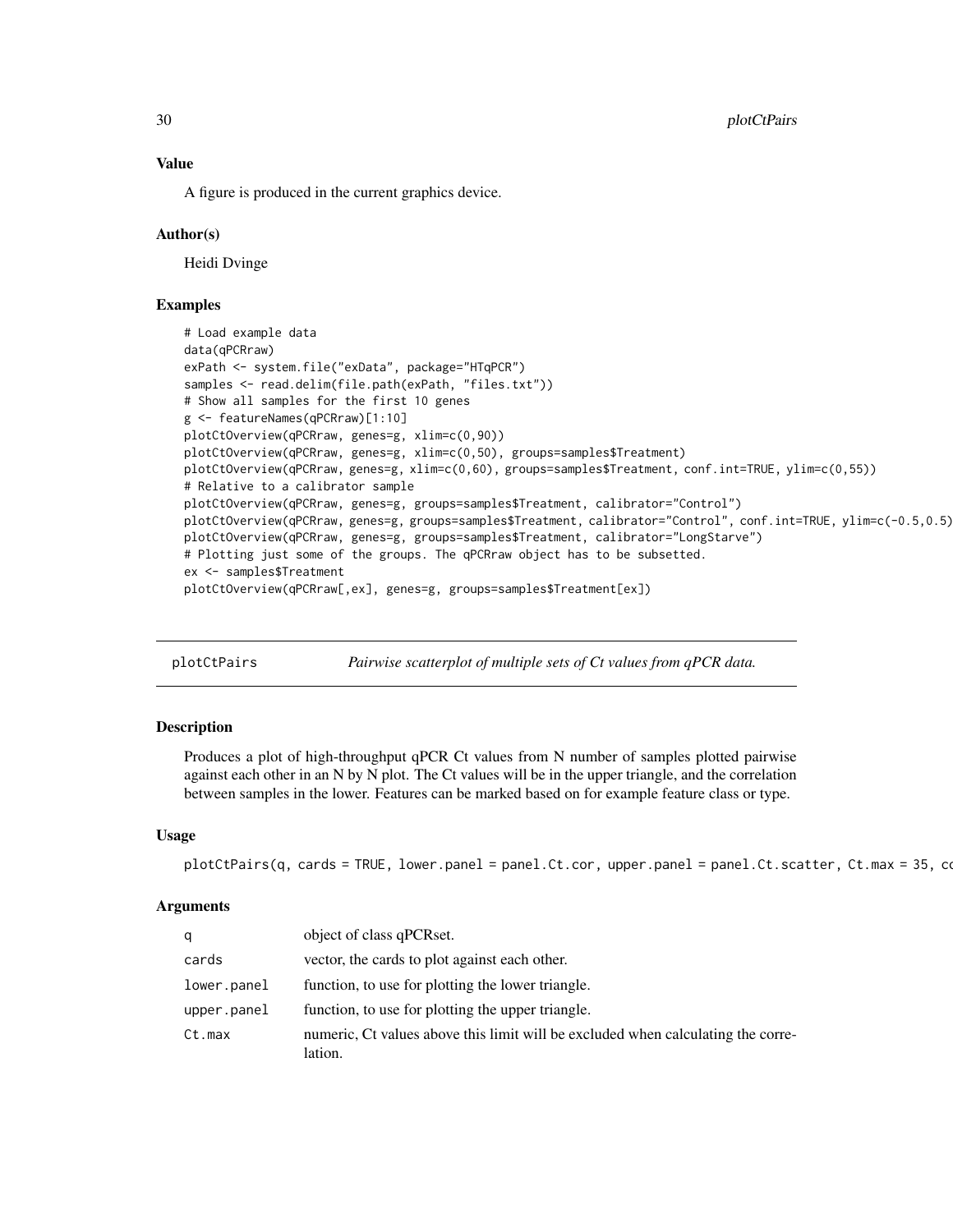#### <span id="page-30-0"></span>plotCtPCA 31

| col      | vector with the colour(s) to use for the points, or a character string ("type" or<br>"class") indicating whether points should be coloured according to featureType<br>or featureClass of q. |
|----------|----------------------------------------------------------------------------------------------------------------------------------------------------------------------------------------------|
| pch      | integer or single character, which plotting symbol to use for the points.                                                                                                                    |
| cex.cor  | numeric, the expansion factor for the text in panel. Ct. cor.                                                                                                                                |
| cex.pch  | numeric, the expansion factor for the points in panel.Ct.scatter.                                                                                                                            |
| diag     | logical, should the diagonal line $y=x$ be plotted.                                                                                                                                          |
| $\cdots$ | any other arguments are passed to the panel function or pairs.                                                                                                                               |

### Details

Per default, the lower panels contain the correlations between data sets. For each correlation all complete pairs are used, i.e. NAs are ignored. If there are no complete observations between two samples the correlation will be set to NA.

# Value

A figure is generated in the current graphics device.

# Author(s)

Heidi Dvinge

### See Also

[pairs](#page-0-0) or [plotCtScatter](#page-34-1) for plotting just two samples.

# Examples

```
# Load example data
data(qPCRraw)
# Various types of plot
plotCtPairs(qPCRraw, cards=1:4)
plotCtPairs(qPCRraw, col="black")
plotCtPairs(qPCRraw, Ct.max=40)
```
plotCtPCA *PCA for qPCR Ct values.*

# Description

Perform and plot a principal component analysis for high-throughput qPCR data from any platform, for doing clustering.

#### Usage

```
plotCtPCA(q, s.names, f.names, scale = TRUE, features = TRUE, col, cex = c(1, 1))
```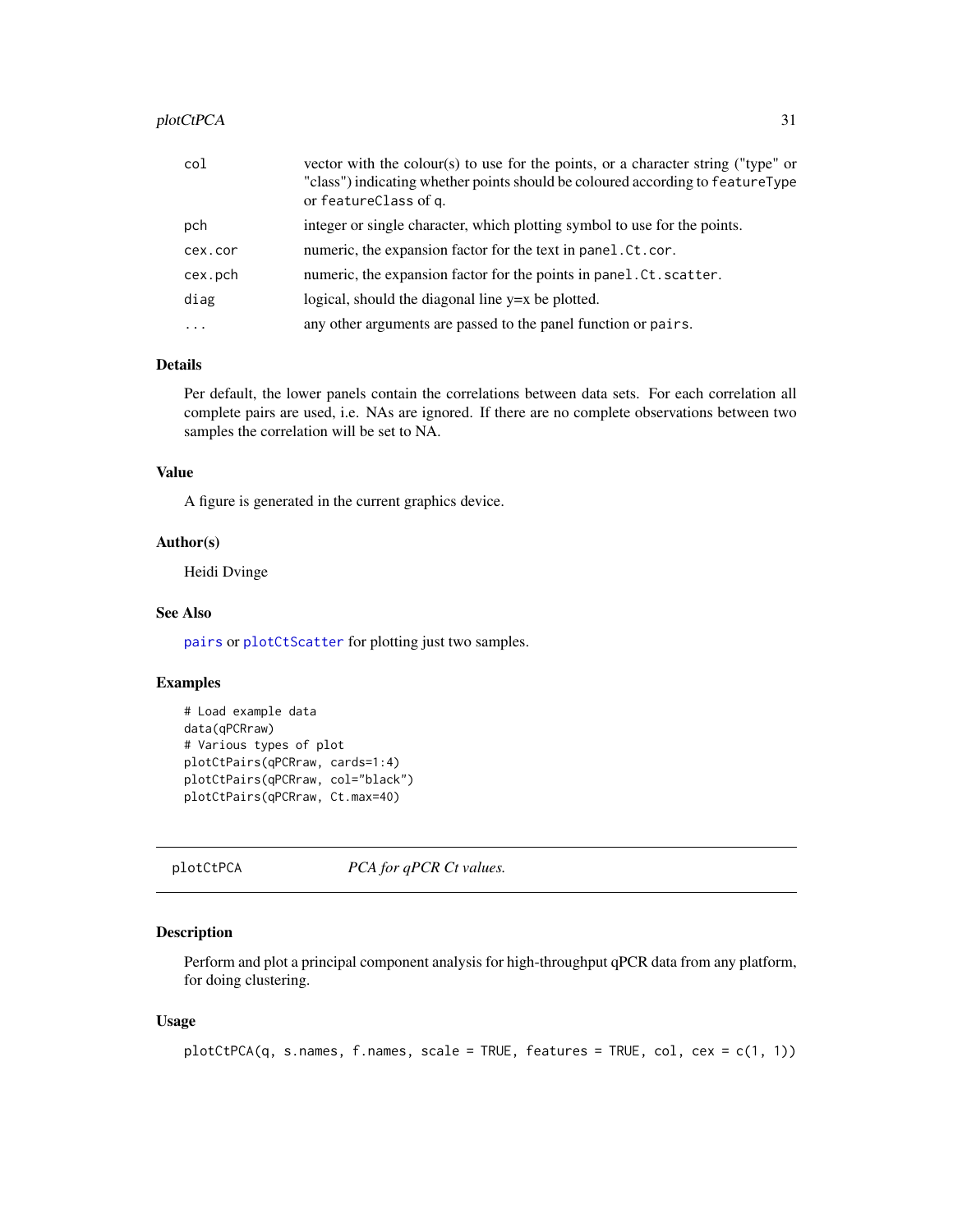#### **Arguments**

| q        | a matrix or an object of class qPCRset containing Ct values.                                         |
|----------|------------------------------------------------------------------------------------------------------|
| s.names  | character vector, names of samples. See details.                                                     |
| f.names  | character vector, names of features. See details.                                                    |
| scale    | logical, should the variables be scaled to have unit variance. Passed on to<br>prcomp.               |
| features | logical, should the features be plotted. See details.                                                |
| col      | vector, the colours to use for the samples if features=FALSE.                                        |
| cex      | vector of length 2, the expansion to use for features and samples respectively if<br>features=FALSE. |

# Details

Per default the sample names from the qPCRset are used, however the feature names are replaced by "\*" to avoid cluttering the plot.

If features=TRUE then a biplot including all features is produced, with samples represented by vectors. I.e. both observations and variables are plotted, which can potentially be used to identify outliers among the features. For features=FALSE only the samples will be included in the plot. This might be more useful for clustering.

In case of high-throughput arrays, some samples may be all NAs. These are ignored during the PCA calculation.

#### Value

A plot is created on the current graphics device.

#### Note

This is still a work in progress, and the function is not particularly sophisticated. Suggestions/wishes are welcome though.

# Author(s)

Heidi Dvinge

# See Also

#### [prcomp](#page-0-0), [biplot](#page-0-0)

# Examples

```
# Load example data
data(qPCRraw)
# Plot
plotCtPCA(qPCRraw)
# Include feature names; make them smaller
plotCtPCA(qPCRraw, f.names=featureNames(qPCRraw), cex=c(0.5,1))
```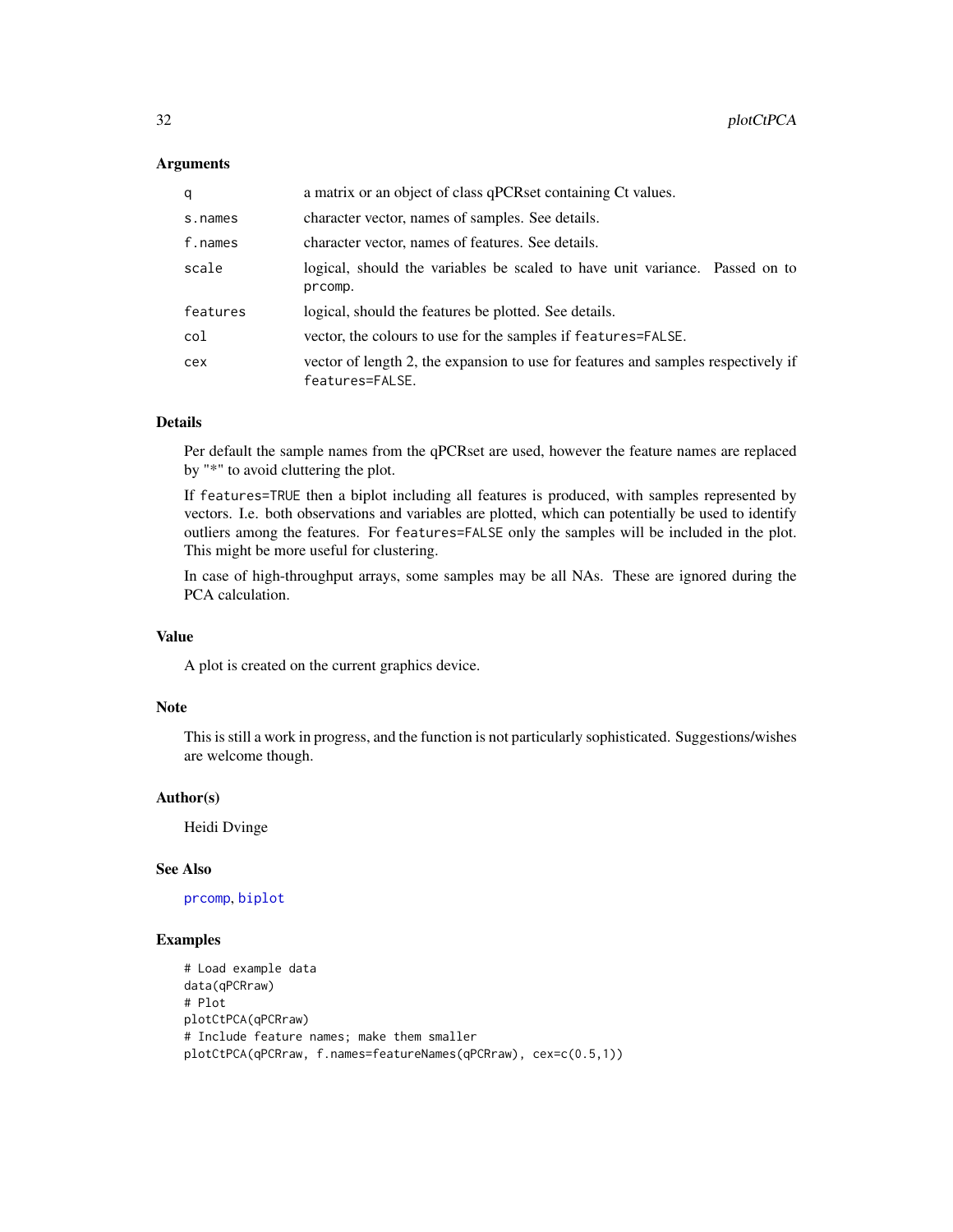# <span id="page-32-0"></span>plotCtReps 33

```
# Plot only the samples
plotCtPCA(qPCRraw, features=FALSE)
```
<span id="page-32-1"></span>plotCtReps *Scatter plot of features analysed twice during each qPCR experiment.*

#### **Description**

In high-throughput qPCR data some features may be present twice on each card (sample). This function will make a scatter plot of one replicate versus the other for each sample individually, as well as mark genes with very deviating replicate values.

#### Usage

```
plotCtReps(q, card = 1, percent = 20, verbose = TRUE, col = 1, ...)
```
#### Arguments

| q        | object of class qPCRset.                                                                                                   |
|----------|----------------------------------------------------------------------------------------------------------------------------|
| card     | integer, the sample number to plot.                                                                                        |
| percent  | numeric, features with replicate values differ more than this percentage from<br>their average will be marked on the plot. |
| verbose  | logical, should the deviating genes and their Ct values be printed to the terminal.                                        |
| col      | integer or character; the colour of the points in the scatter plot.                                                        |
| $\cdots$ | any other arguments are passed to plot.                                                                                    |

#### Details

This function will look through the data in the qPCRset, find all genes with are presented twice on the array, and plot the Ct values of these replicated genes against each other. Whether a genes goes to the x or y-axis depends on the first occurrence of the gene names.

All genes where abs(rep1-rep2) > percent/100\*replicate mean will be marked by an open circle, and the gene names written in red letters.

#### Value

An plot is created on the current graphics device. Also, a data.frame with the names and values of deviating genes is returned invisibly.

#### Author(s)

Heidi Dvinge

# See Also

[plot](#page-0-0), and [par](#page-0-0) for the plotting parameters.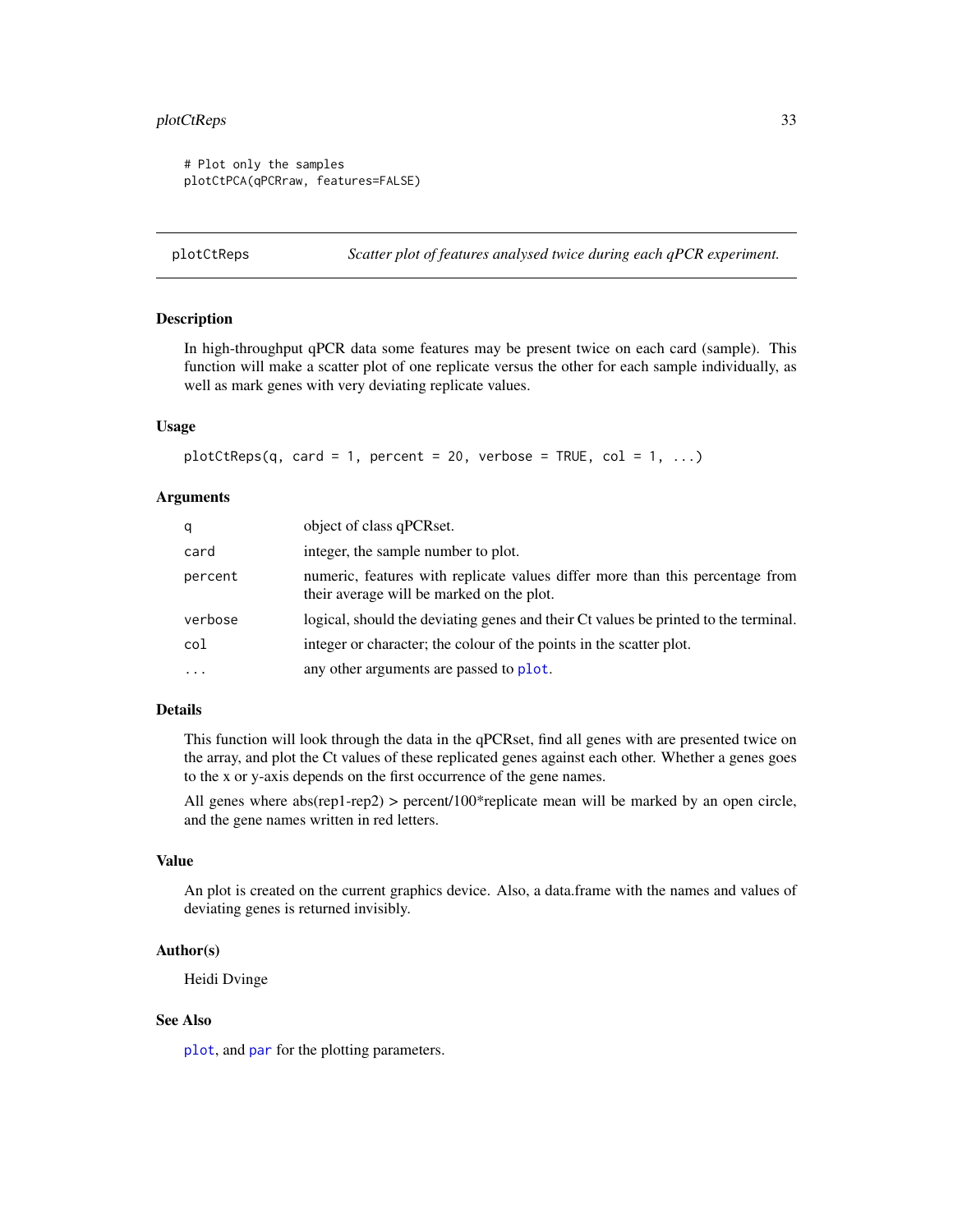# Examples

```
# Load example data
data(qPCRraw)
# Plot replicates
plotCtReps(qPCRraw, card=1, percent=30)
plotCtReps(qPCRraw, card=2, percent=10)
reps <- plotCtReps(qPCRraw, card=2, percent=20)
reps
```
<span id="page-33-1"></span>plotCtRQ *Plot the relative quantification of Ct values from qPCR experiments.*

# Description

Function for plotting the relative quantification (RQ) between two groups of data, whose Ct values have been tested for significant differential expression.

# Usage

```
plotCtRQ(qDE, comparison = 1, genes, transform = "log2", p.val = 0.1, mark.size = TRUE, p.size = 0.05, p.ve
```
# Arguments

| qDE        | list or data.frame, the result from ttestCtData or limmaCtData.                                                                |
|------------|--------------------------------------------------------------------------------------------------------------------------------|
| comparison | integer or character string, indicating which component to use if qDE is a list.                                               |
| genes      | numeric or character vector, selected genes to make the plot for.                                                              |
| transform  | character string, how should the data be displayed. Options are "none", "log2"<br>or "log10". See details                      |
| p.val      | numeric between 0 and 1, if genes is not supplied all given with (adjusted) p-<br>value below this threshold will be included. |
| mark.sig   | logical, should significant features be marked.                                                                                |
| p.sig      | numeric, the cut-off for significant p-values that will be marked by *.                                                        |
| p.very.sig | numeric, the cut-off for very significant p-values that will be marked by ".                                                   |
| mark.un    | logical, should data with unreliable target or calibrator samples be marked. See<br>details.                                   |
| un.tar     | colour to use for the undetermined targets. See details.                                                                       |
| un.cal     | colour to use for the undetermined calibrators. See details.                                                                   |
| col        | vector, colours to use for the bars.                                                                                           |
| legend     | logical, should a legend be included in the barplot.                                                                           |
| xlim       | vector of length 2, the limits on the x-axis. Mainly used for moving the legend<br>to the left of bars.                        |
| mar        | vector with 4 values, the size of the margins. See par for more info.                                                          |
| main       | character string, the image title. Default to the name of the chosen comparison.                                               |
| $\cdots$   | any other arguments will be passed to the barplot function.                                                                    |

<span id="page-33-0"></span>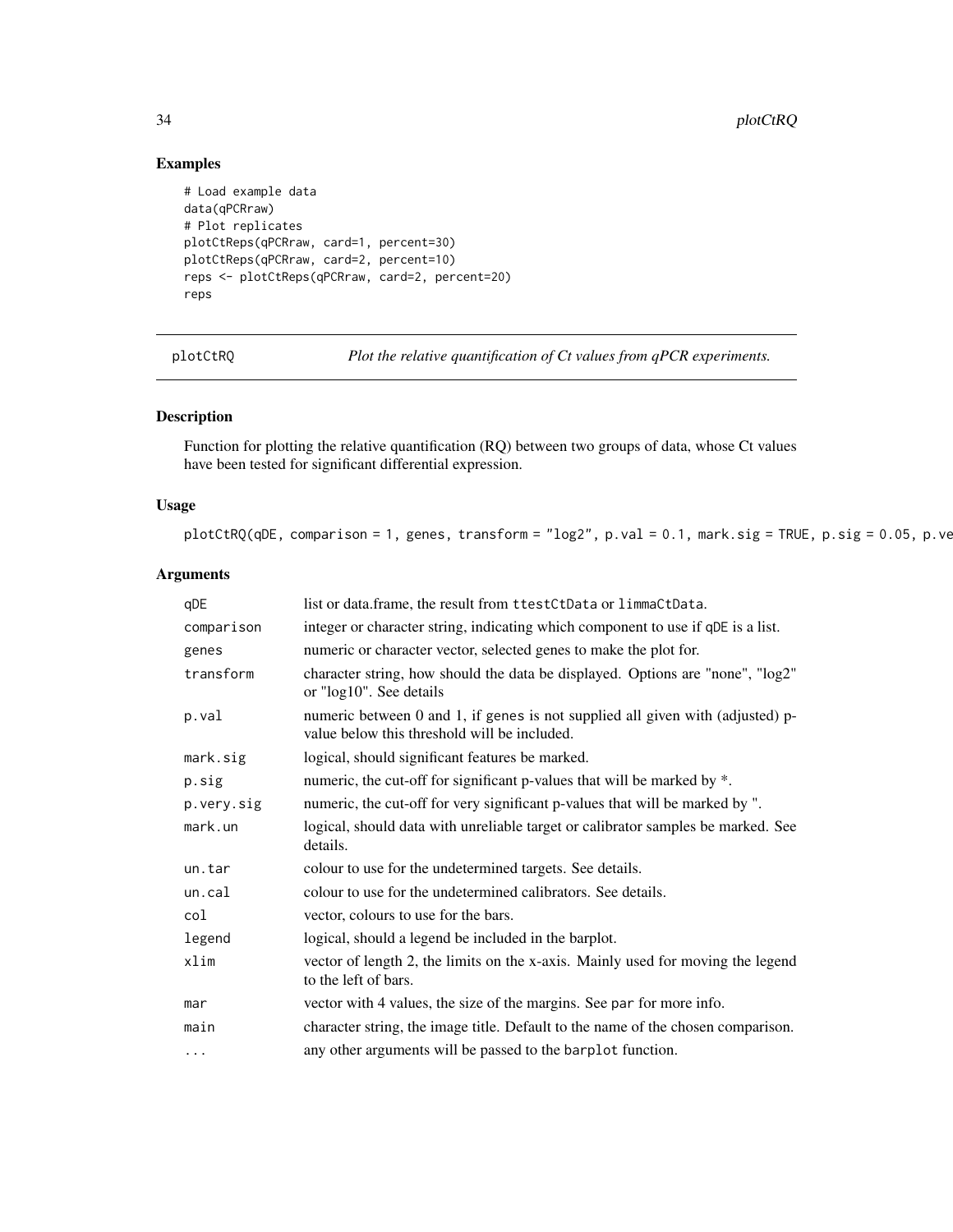#### <span id="page-34-0"></span>plotCtScatter 35

# Details

The relative quantification is calculated as  $RQ=2^{\wedge}$ -ddCT, where ddCT is the deltadeltaCt value.

If mark.un=TRUE, those bars where either the calibrator or target sample measurements were undetermined are marked using diagonal lines. Whether either of these are called undetermined (includes unreliable values) or not depends on all the input Ct values in ttestCtData or limmaCtData, and whether stringent=TRUE was used in these functions.

# Value

A plot is created on the current graphics device.

# Author(s)

Heidi Dvinge

# See Also

[ttestCtData](#page-49-1) and [limmaCtData](#page-11-1) for testing the Ct data for differential expression.

#### Examples

```
# Load example data and calculate differential expression
data(qPCRpros)
qDE <- ttestCtData(qPCRpros[,1:4], groups=factor(c("A", "B", "B", "A")), calibrator="B")
# Plotting the top 10 results or first 10 genes
plotCtRQ(qDE, genes=1:10)
plotCtRQ(qDE, genes=featureNames(qPCRpros)[1:10])
# Plot all results with p-value below 0.08
plotCtRQ(qDE, p.val=0.08, transform="none")
plotCtRQ(qDE, p.val=0.08, transform="log10")
```
<span id="page-34-1"></span>plotCtScatter *Scatterplot of two sets of Ct values from qPCR data.*

#### Description

Produces a plot of Ct values from two samples plotted against each other. Features can be marked based on for example feature class or type.

### Usage

```
plotCtScatter(q, cards = c(1, 2), col = "class", pch = 20, diag = FALSE, cor = TRUE, Ct.max = 35, legend =
```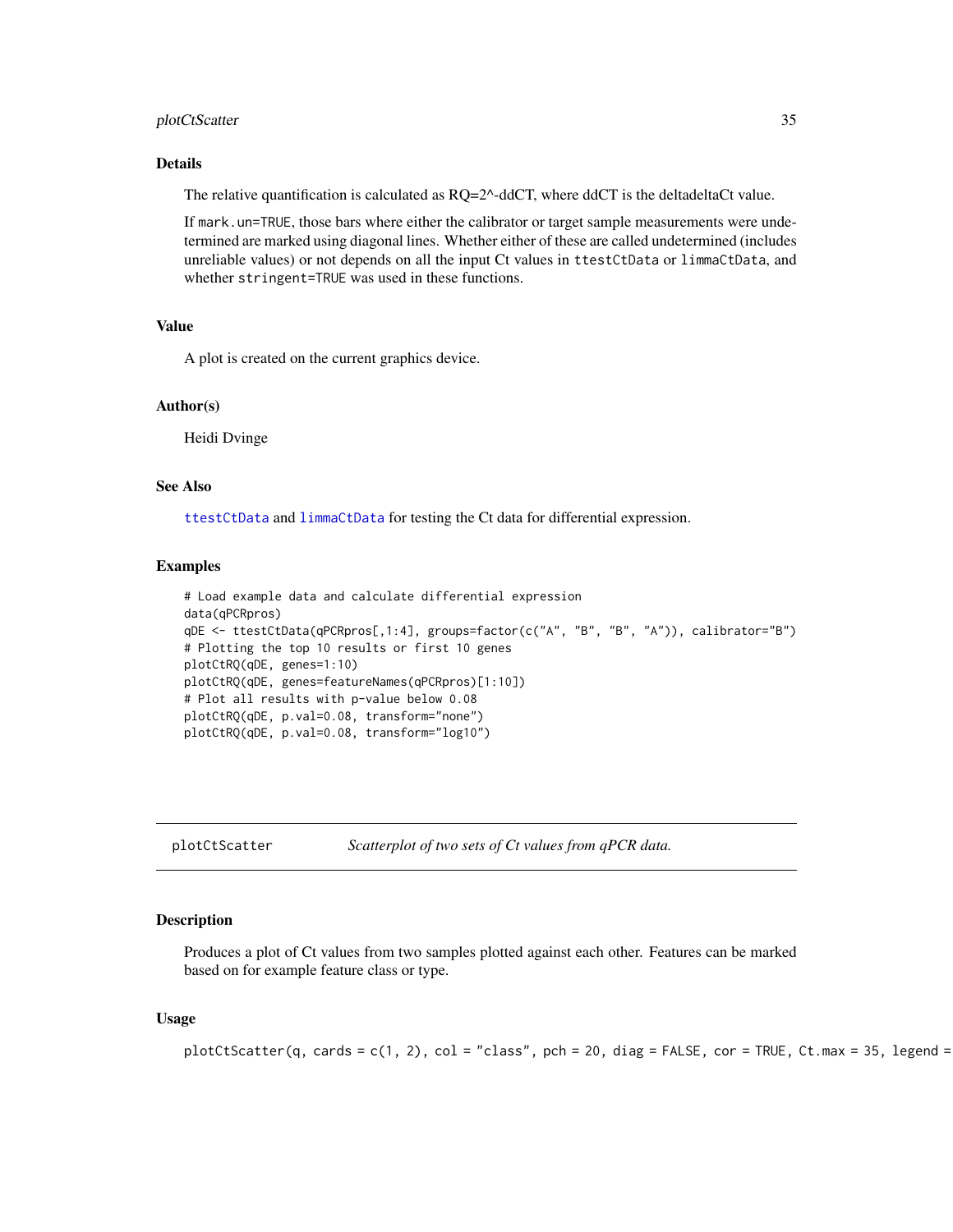#### <span id="page-35-0"></span>Arguments

| q      | object of class qPCRset.                                                                                                                                                                        |
|--------|-------------------------------------------------------------------------------------------------------------------------------------------------------------------------------------------------|
| cards  | vector, the two cards to plot against each other.                                                                                                                                               |
| col    | vector with the colour(s) to use for the points, or a character string ("type" or<br>"class") indicating whether points should be coloured according to featureType<br>or featureClass of q.    |
| pch    | integer, the point type to use for the plot.                                                                                                                                                    |
| diag   | logical, should the diagonal line $y=x$ be plotted.                                                                                                                                             |
| cor    | logical, should information about the correlation between the two samples be in-<br>cluded in the plot. The correlation is calculated both with and without removing<br>Ct values above Ct.max. |
| Ct.max | numeric, all Ct values above this will be removed for calculating one of the<br>correlations.                                                                                                   |
| legend | logical, if col is either "type" or "class", should a colour legend for these be<br>included.                                                                                                   |
|        | any other arguments are passed to plot.                                                                                                                                                         |

#### Value

A figure is generated in the current graphics device.

#### Author(s)

Heidi Dvinge

#### Examples

```
# Load example data
data(qPCRraw)
# Various types of plot
plotCtScatter(qPCRraw, cards=c(1,2))
plotCtScatter(qPCRraw, cards=c(1,4), col="type")
plotCtScatter(qPCRraw, cards=c(1,4), col="black", cor=FALSE, diag=TRUE)
```
<span id="page-35-1"></span>plotCtSignificance *Barplot with Ct values between genes from qPCR.*

# Description

Function for producing a barplot of the Ct values from high-throughput qPCR samples. A comparison is made between two groups which have been tested for differential expression, and all individual Ct values are shown, to identify potential outliers.

# Usage

```
plotCtSignificance(qDE, q, comparison = 1, genes, p.val = 0.1, groups, calibrator, target, p.sig = 0.05,
```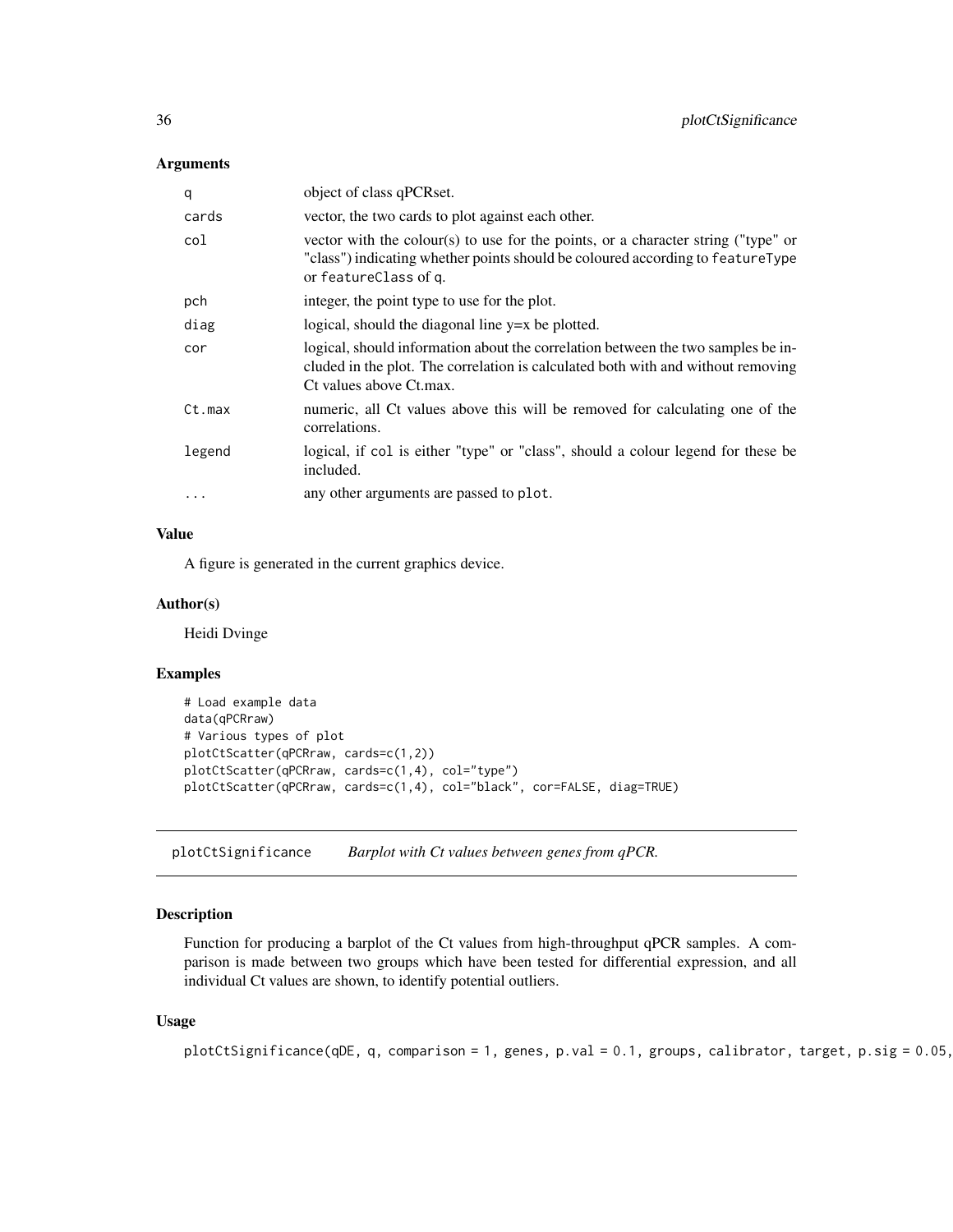# plotCtSignificance 37

# Arguments

| qDE        | list or data.frame, the result from ttestCtData or limmaCtData.                                                                                                                                                      |
|------------|----------------------------------------------------------------------------------------------------------------------------------------------------------------------------------------------------------------------|
| q          | the qPCRset data that was used for testing for differential expression.                                                                                                                                              |
| comparison | integer or character string, indicating which component to use if x is a list.                                                                                                                                       |
| genes      | numeric or character vector, selected genes to make the plot for.                                                                                                                                                    |
| p.val      | numeric between 0 and 1, if genes is not supplied all given with (adjusted) p-<br>value below this threshold will be included.                                                                                       |
| groups     | vector, the groups of all the samples in q.                                                                                                                                                                          |
| calibrator | character string, which of the groups is the calibrator.                                                                                                                                                             |
| target     | character string, which of the groups is the target.                                                                                                                                                                 |
| p.sig      | numeric, the cut-off for significant p-values that will be marked by *.                                                                                                                                              |
| p.very.sig | numeric, the cut-off for very significant p-values that will be marked by ".                                                                                                                                         |
| mark.sig   | logical, should significant features be marked.                                                                                                                                                                      |
| col        | vector, colours to use for the two sets of bars, one per sample type.                                                                                                                                                |
| un.col     | integer or character string, the colour to use for all Ct values that are "Unreliable"<br>or "Undetermined".                                                                                                         |
| point.col  | integer or character string, the colour to use for all other Ct values.                                                                                                                                              |
| legend     | logical, should a legend be included int eh barplot.                                                                                                                                                                 |
| mar        | vector with 4 values, the size of the margins. See par for more info.                                                                                                                                                |
| main       | character string, the image title. Default to the name of the chosen comparison.                                                                                                                                     |
| jitter     | numeric, between 0 and 1. If Ct values are very similar, the individual points<br>might lie on top of each other in the bars. This adds a jittering factor along the<br>x-axis. If 0 the points will all be aligned. |
| $\cdots$   | any other arguments will be passed to the barplot function.                                                                                                                                                          |

# Details

This function will make a barplot with the average Ct values for the test and reference samples for the selected genes. All the individual Ct values are plotted on top of the bars though, and the "Unreliable" or "Undetermined" ones are marked, to do a visual assessment of the impact of non-valid measurements on the average.

It's up to the user to specify the correct calibrator and target for the given comparison; no checking is done.

# Value

A plot is created on the current graphics device.

# Author(s)

Heidi Dvinge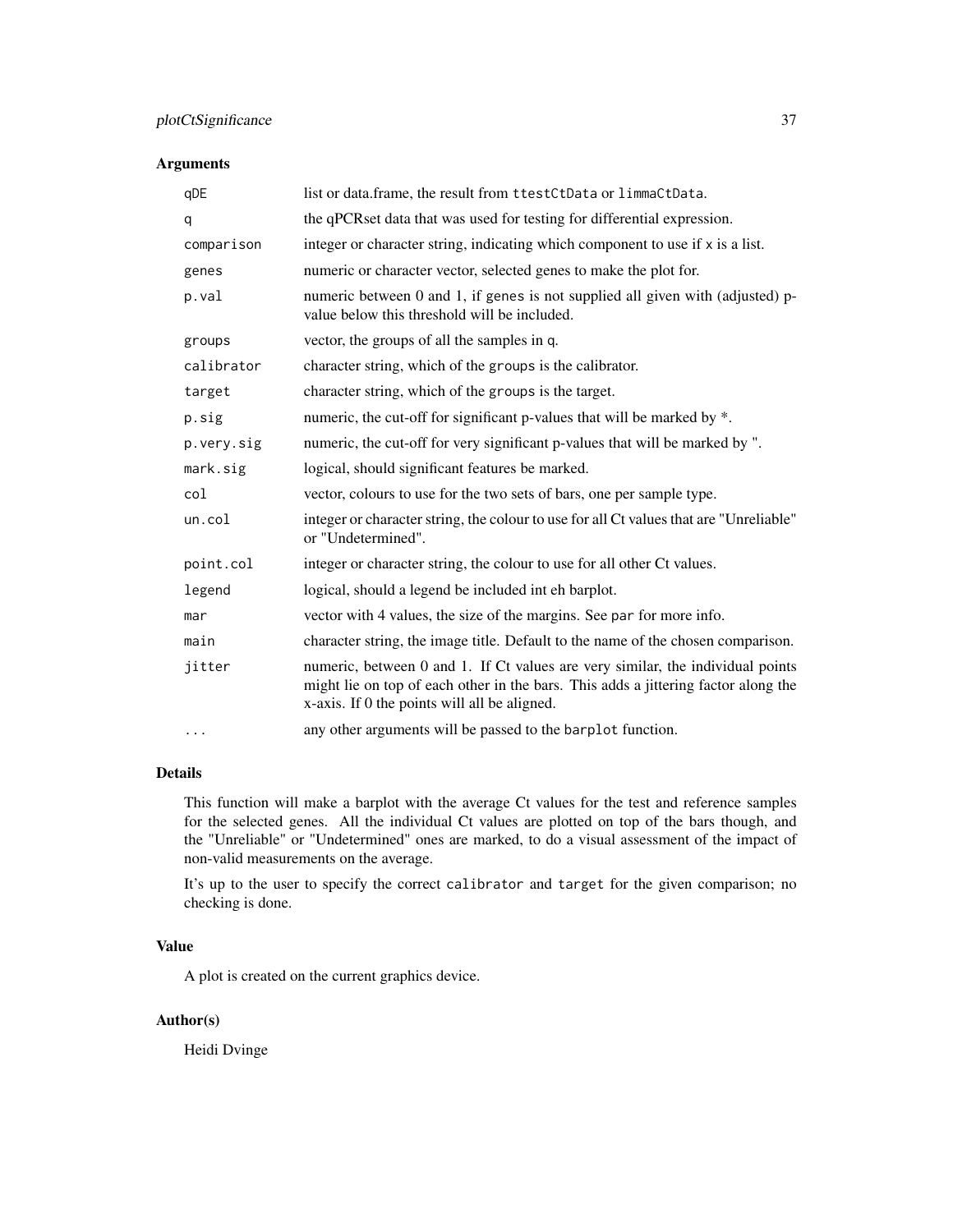#### See Also

[barplot](#page-0-0) and [plotCtRQ](#page-33-1) or [plotCtOverview](#page-28-1) for a plot of the relative quantification between samples.

### Examples

```
# Load example data and calculate differential expression
data(qPCRpros)
grp <- factor(c("A", "B", "B", "A"))
qDE <- ttestCtData(qPCRpros[,1:4], groups=grp, calibrator="B")
# Plot
plotCtSignificance(qDE, q=qPCRpros, groups=grp, target="A", calibrator="B", genes=1:10, jitter=0.2)
plotCtSignificance(qDE, q=qPCRpros, groups=grp, target="A", calibrator="B", genes=featureNames(qPCRpros)[1:10],
plotCtSignificance(qDE, q=qPCRpros, groups=grp, target="A", calibrator="B", p.val=0.05, jitter=0.1)
```
plotCtVariation *Plot variation in Ct values across replicates*

# Description

Examine the variation in Ct values, either across features present multiple times on each card, or for within different groups of samples. The function supports both a summarised and a more detailed output.

#### Usage

```
plotCtVariation(q, cards = TRUE, variation = "var", type = "summy", sample.rep, <math>feas</math>, <math>feats</math>, <math>leg = F</math>
```
#### Arguments

| q                | object of class qPCRset.                                                                                                                                                         |  |
|------------------|----------------------------------------------------------------------------------------------------------------------------------------------------------------------------------|--|
| cards            | vector, the numbers of the cards to plot. Defaults to TRUE = all cards.                                                                                                          |  |
| variation        | character string indication whether to calculate the variation, "var", or standard<br>deviation, "sd".                                                                           |  |
| type             | character string indicating whether to output the results in a summarised box-<br>plot, "summary" or as a more detailed scatter plot, "detail". See Details and the<br>examples. |  |
| sample.reps      | a vector grouping the samples (see Details). Overrides feature . reps.                                                                                                           |  |
| feature.reps     | a vector grouping the features according to which are replicates. Per default<br>$featureNames(q)$ are used.                                                                     |  |
| log              | logical, should the results be converted into $log10$ values.                                                                                                                    |  |
| add.featurenames |                                                                                                                                                                                  |  |
|                  | logical, if type="detail" should the names of each feature be added to the<br>scatter plot.                                                                                      |  |
| ylab             | character, the label of the y-axis.                                                                                                                                              |  |

<span id="page-37-0"></span>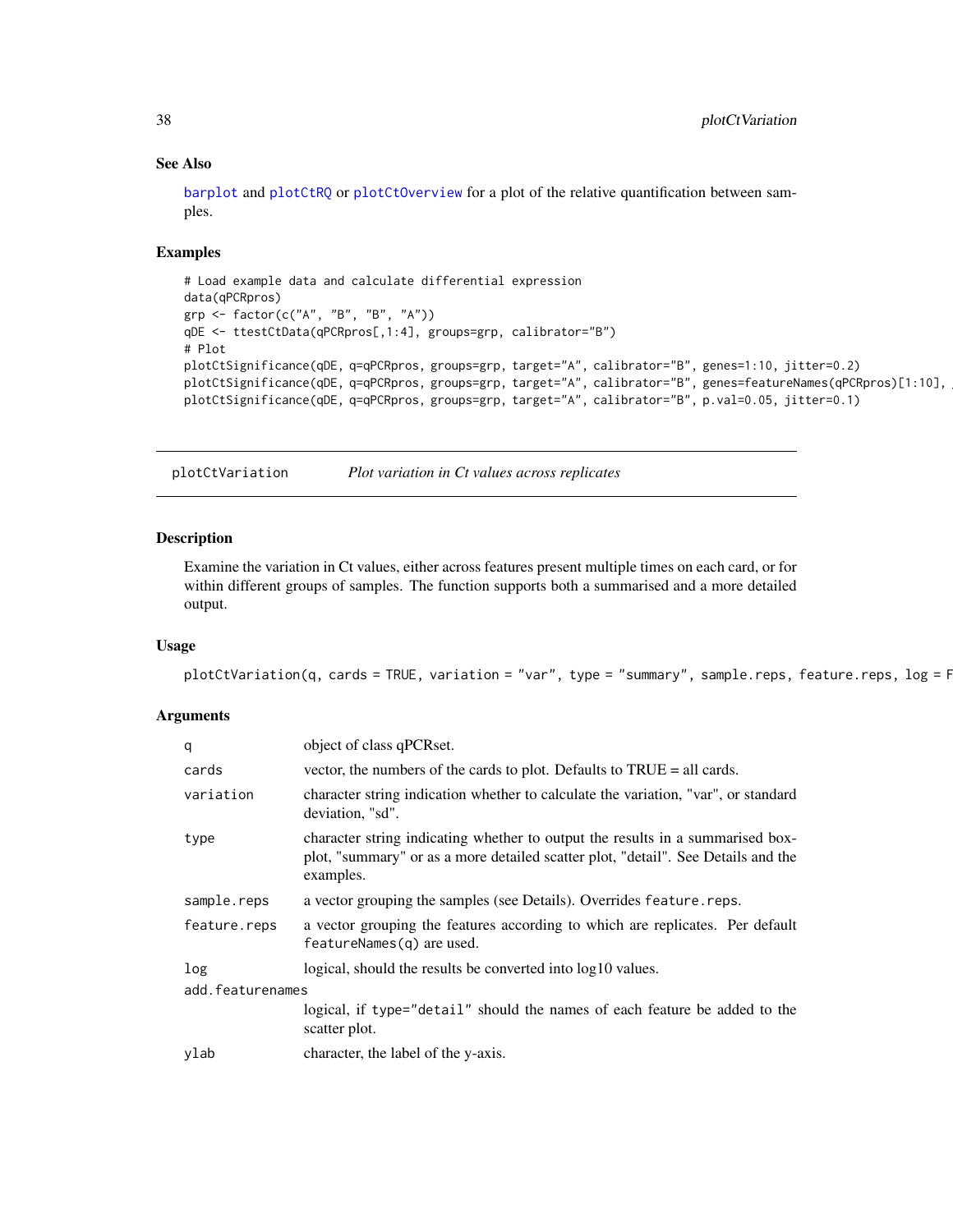| n.col                   | integer, if type="detail" how many columns should the scatterplots be pre-<br>sented in. Defaults to 3, or n. samples (q) if $<$ 3. |
|-------------------------|-------------------------------------------------------------------------------------------------------------------------------------|
| $\cdot$ $\cdot$ $\cdot$ | further arguments passed to boxplot or plot.                                                                                        |

#### Details

It is often useful to examine the data to determine if some samples are inherently more variable than other, or if the concordance between replicates on each qPCR card is acceptable. Using type="summary" generates a boxplot with all the variation values, either across genes (if sample.reps is set) or with each samples (default, or if feature.reps is set). That way the general distribution of variation or standard deviation values can be compared quickly.

If it looks like there's an unacceptable (or interesting) difference in the variation, this can be further investigated using type="detail". This will generate multiple sub-plots, containing a single scatterplot of variation versus mean for each gene (if sample.reps is set) or each sample (default, or if feature.reps is set). Including the mean in the plot can be used to assess heteroskedasticity in the data.

#### Value

A plot is created on the current graphics device. The variation and mean across each type of replicate is returned invisibly in a list with "Var" and "Mean" slots.

#### Author(s)

Heidi Dvinge

#### See Also

[plotCtReps](#page-32-1) for cases where the qPCR card only contains two replicates of each feature. [plotCVBoxes](#page-39-1) for other ways of plotting variation within different groups.

#### Examples

```
# Load some example data
data(qPCRraw)
# Get a summary of the standard deviation across replicated features
plotCtVariation(qPCRraw, variation="sd", log=TRUE)
# Summary of the first 40 genes, assuming there are 3 groups of samples
plotCtVariation(qPCRraw[1:40,], sample.reps=rep(1:2,3))
# Detailed summary of variation versus mean Ct value for replicated features within each sample
plotCtVariation(qPCRraw, type="detail", log=TRUE)
plotCtVariation(qPCRraw, type="detail")
# Add feature names to see which the highly varying replicates are.
plotCtVariation(qPCRraw, type="detail", add.featurenames=TRUE, pch=" ", cex=0.8)
# Use different information to indicate which features are replicates
plotCtVariation(qPCRraw, type="detail", feature.reps=paste("test", rep(1:96, each=4)))
# Examine variation across samples for the first 9 features
```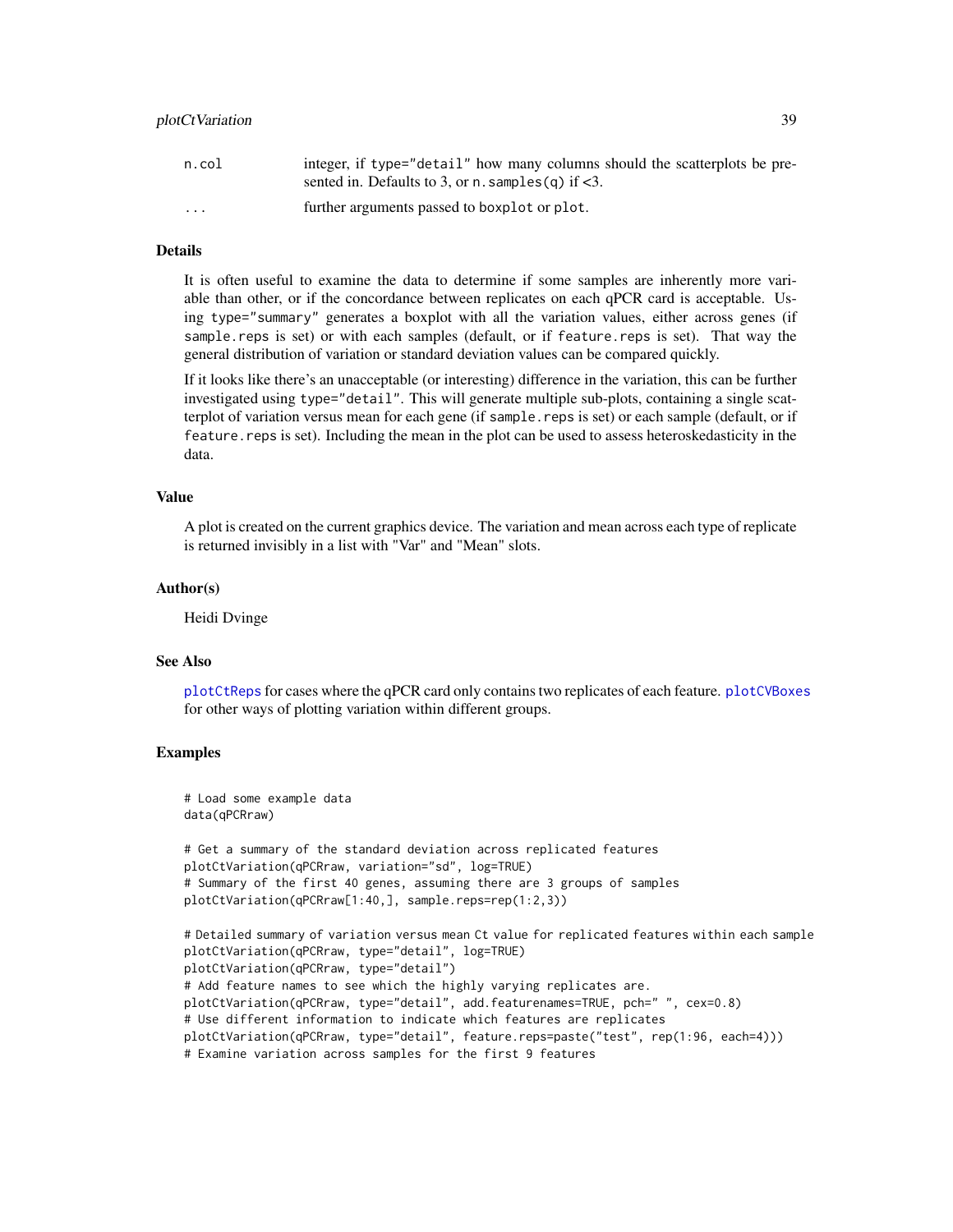# <span id="page-39-0"></span>40 plotCVBoxes

plotCtVariation(qPCRraw[1:9,], type="detail", sample.reps=paste("mutant", rep(1:3,2)), add.featurenames=TRUE)

```
# Examine the output
test <- plotCtVariation(qPCRraw, variation="sd")
names(test)
head(test[["Var"]])
```
<span id="page-39-1"></span>plotCVBoxes *Boxplots of CV for qPCR Ct values.*

### Description

Function that will calculate the coefficients of variation across selected qPCR data, and plot the results in a boxplot.

#### Usage

 $plotCVBoxes(q, cards = TRUE, xlab = "", ylab = "CV", col = brewer.pal(5, "Spectral"), main = NULL, strati$ 

#### Arguments

| q        | object of class qPCRset.                                                                                                                                                               |
|----------|----------------------------------------------------------------------------------------------------------------------------------------------------------------------------------------|
| cards    | vector, the numbers of the cards to plot. Defaults to $TRUE = all \, cards.$                                                                                                           |
| xlab     | character string, label for the x-axis.                                                                                                                                                |
| ylab     | character string, label for the y-axis.                                                                                                                                                |
| col      | vector of colours to use.                                                                                                                                                              |
| main     | character string, plot title.                                                                                                                                                          |
| stratify | character, specifying what to stratify the Ct values by. NULL, the default means<br>no stratification, "type" is the feature types of the qPCRset, and "class" the fea-<br>ture class. |
| $\cdots$ | any other arguments will be passed to the boxplot function.                                                                                                                            |

# Details

The CV is calculated across all the selected cards based on each well position, without taking possibly replicated genes on the cards into consideration. "type" and "class" are automatically extracted from the qPCRset using featureType and featureClass.

# Value

A plot is created on the current graphics device. The CV values are returned invisibly.

#### Author(s)

Heidi Dvinge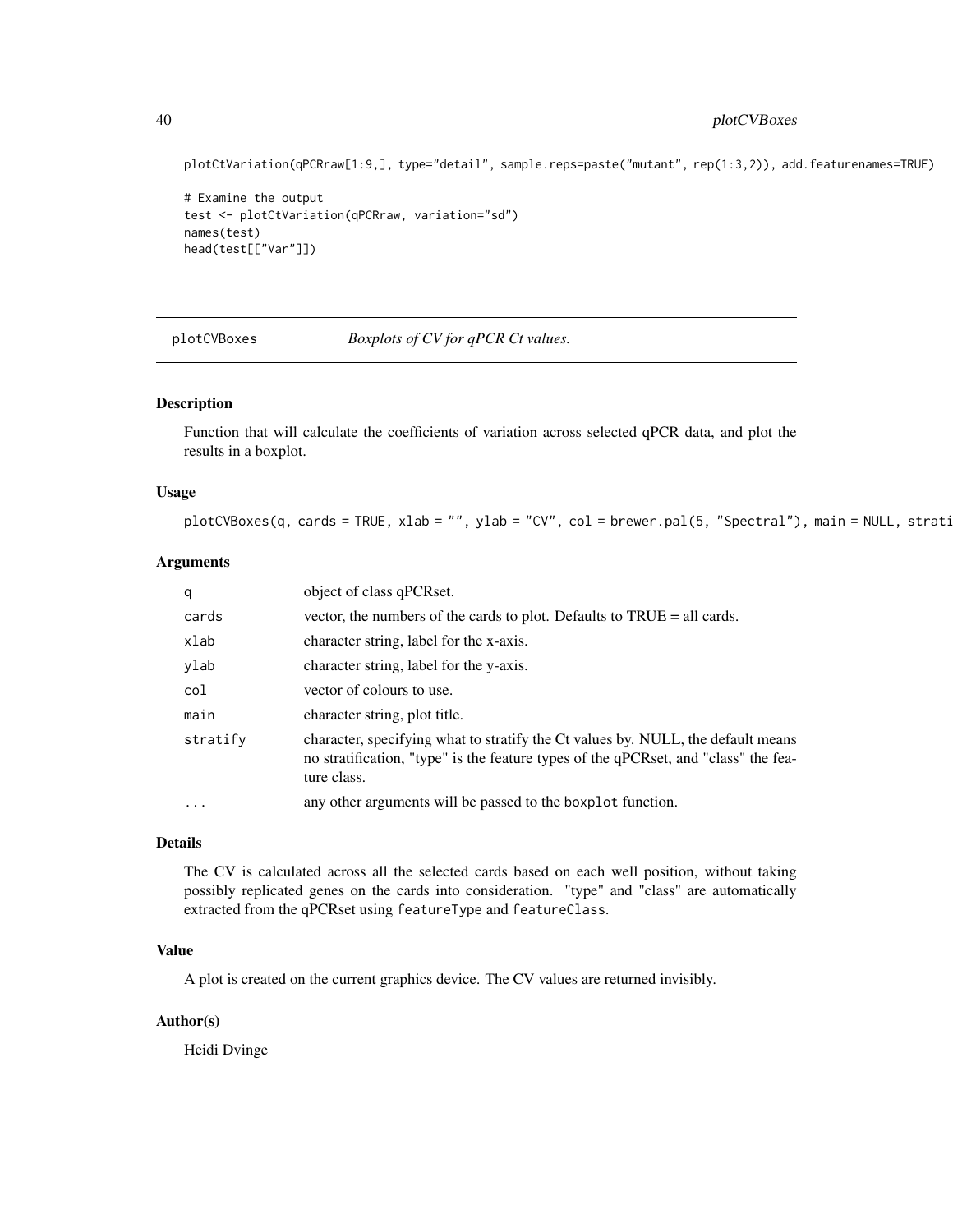#### <span id="page-40-0"></span> $qPCRpros$  41

#### See Also

[boxplot](#page-0-0)

#### Examples

```
# Load example data
data(qPCRraw)
# Make plot with all samples or just a few
plotCVBoxes(qPCRraw)
plotCVBoxes(qPCRraw, cards=c(1,4))
plotCVBoxes(qPCRraw, stratify="class")
x <- plotCVBoxes(qPCRraw, stratify="type")
x[1:10]
```
qPCRpros *Example processed qPCR data*

#### Description

Processed version of the raw data in qPCRraw, to be used as example data in the HTqPCR package. The data has been processed with setCategory to mark the feature categories, and with normalizeCtData using rank invariant normalisation.

#### Usage

data(qPCRpros)

#### Format

The format is: Formal class 'qPCRset' [package ".GlobalEnv"] with 8 slots ..@ CtHistory :'data.frame': 3 obs. of 1 variable: ...  $\&$  history: chr [1:3] "readCtData(files = exFiles\$File, path = exPath)"  $\text{``setCategory}(q = qPCRraw, groups = exFiles$Treatment) \text{''} normalizedCData(q = qPCRpros, norm$ = \"norm.rankinvariant\")" ..@ assayData :<environment: 0x1180c9400> ..@ phenoData :Formal class 'AnnotatedDataFrame' [package "Biobase"] with 4 slots .. .. ..@ varMetadata :'data.frame': 1 obs. of 1 variable: .. .. .. ..\$ labelDescription: chr "Sample numbering" .. .. ..@ data :'data.frame': 6 obs. of 1 variable: .. .. .. ..\$ sample: int [1:6] 1 2 3 4 5 6 .. .. ..@ dimLabels : chr [1:2] "sample-Names" "sampleColumns" .. .. ..@ .\_\_classVersion\_\_:Formal class 'Versions' [package "Biobase"] with  $1$  slots  $\dots \dots \dots \dots$   $\emptyset$ . Data: List of  $1 \dots \dots \dots \dots \dots$   $\emptyset$ : int [1:3]  $1 \ 1 \ 0 \dots \emptyset$  featureData :Formal class 'AnnotatedDataFrame' [package "Biobase"] with 4 slots .. .. ..@ varMetadata :'data.frame': 4 obs. of 1 variable: .. .. .. ..\$ labelDescription: chr [1:4] NA NA NA NA .. .. ..@ data :'data.frame': 384 obs. of 4 variables: .. .. .. ..\$ featureNames: Factor w/ 191 levels "Gene1","Gene10",..: 1 104 115 126 137 148 159 170 181 2 ... .. .. .. ..\$ featureType : Factor w/ 2 levels "Endogenous Control",..: 1 2 2 2 2 2 2 2 2 2 ... .. .. .. ..\$ featurePos : Factor w/ 384 levels "A1","A10","A11",..: 1 12 18 19 20 21 22 23 24 2 ... .. .. .. ..\$ featureClass: Factor w/ 3 levels "Kinase","Marker",..: 1 2 1 3 2 2 2 3 1 2 ... .. .. ..@ dimLabels : chr [1:2] "featureNames" "featureColumns" .. .. ..@ .\_\_classVersion\_\_:Formal class 'Versions' [package "Biobase"] with 1 slots .. .. .. .. ..@ .Data:List of 1 .. .. .. .. .. ..\$ : int [1:3] 1 1 0 ..@ experimentData :Formal class 'MIAME' [package "Biobase"]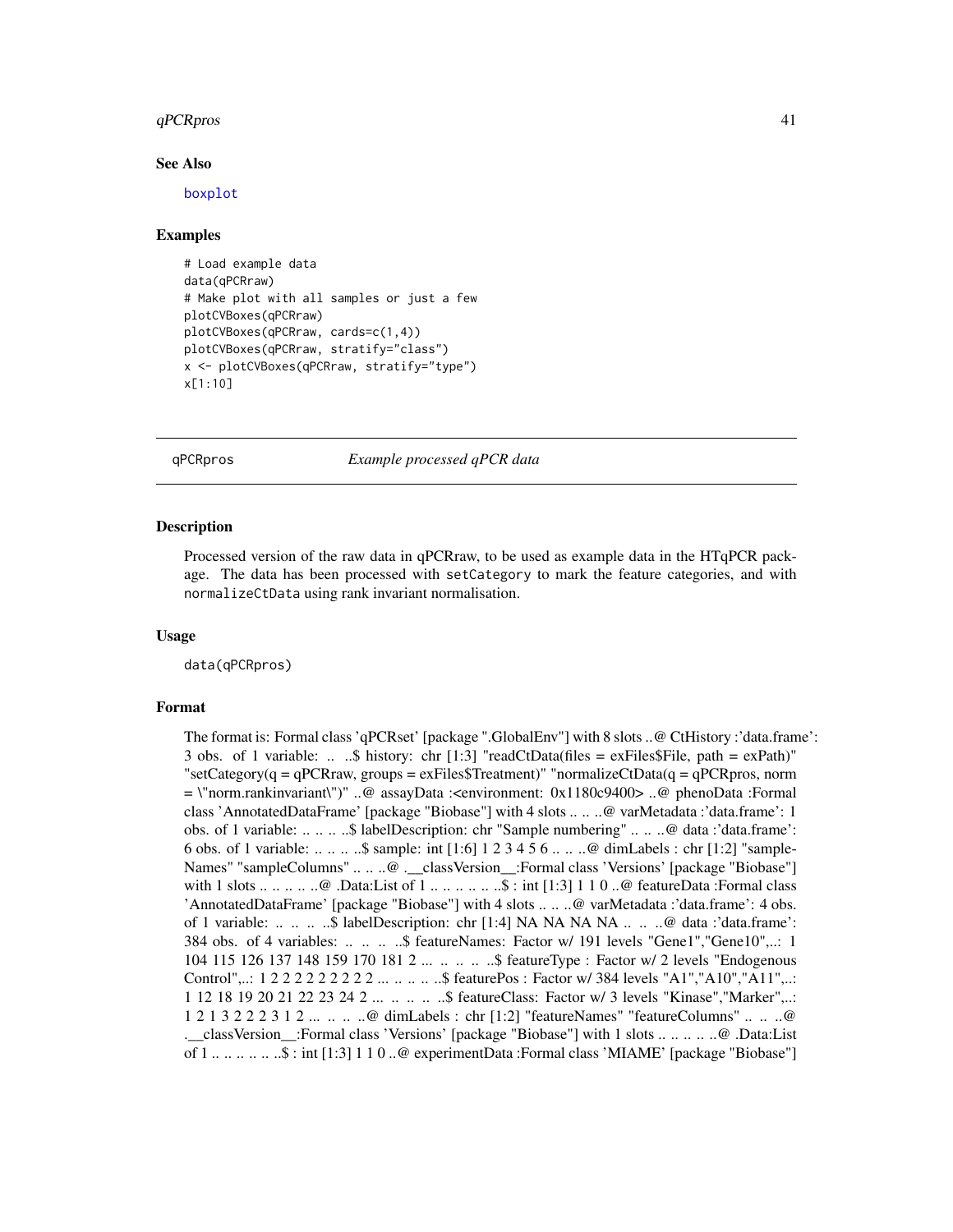<span id="page-41-0"></span>with 13 slots .. .. ..@ name : chr "" .. .. ..@ lab : chr "" .. .. ..@ contact : chr "" .. .. ..@ title : chr "" .. .. ..@ abstract : chr "" .. .. ..@ url : chr "" .. .. ..@ pubMedIds : chr "" .. .. ..@ samples : list()  $\ldots$  ...  $\omega$  hybridizations : list() ...  $\ldots$   $\omega$  normControls : list() ...  $\ldots$   $\omega$  preprocessing : list() ...  $\ldots$   $\omega$ other : list() .. .. ..@ .\_\_classVersion\_\_:Formal class 'Versions' [package "Biobase"] with 1 slots .. .. .. .. ..@ .Data:List of 2 .. .. .. .. .. ..\$ : int [1:3] 1 0 0 .. .. .. .. .. ..\$ : int [1:3] 1 1 0 ..@ annotation : chr(0) ..@ protocolData :Formal class 'AnnotatedDataFrame' [package "Biobase"] with 4 slots  $\ldots$  ...  $\omega$  varMetadata :'data.frame': 0 obs. of 1 variable: ... ... ...\$ labelDescription: chr(0) ... .. ..@ data :'data.frame': 6 obs. of 0 variables .. .. ..@ dimLabels : chr [1:2] "sampleNames" "sampleColumns" .. .. ..@ .\_\_classVersion\_\_:Formal class 'Versions' [package "Biobase"] with 1 slots .. .. .. .. ..@ .Data:List of 1 .. .. .. .. .. ..\$ : int [1:3] 1 1 0 ..@ .\_\_classVersion\_\_:Formal class 'Versions' [package "Biobase"] with 1 slots  $\dots \dots \oplus$  .Data:List of 3  $\dots \dots \oplus$ : int [1:3] 2 14 0  $\dots \dots$  $\ldots$ \$ : int [1:3] 2 14 0  $\ldots$   $\ldots$   $\ldots$ \$ : int [1:3] 1 3 0

#### Examples

data(qPCRpros)

qPCRraw *Example raw qPCR data.*

#### Description

Six qPCR samples, performed on the TaqMan Low Density Arrays from Applied Biosystem. Each sample contains 384 PCR reactions, and there are 3 different samples with 2 replicates each. To be used as example data in the HTqPCR package.

#### Usage

data(qPCRraw)

#### Format

The format is: Formal class 'qPCRset' [package ".GlobalEnv"] with 8 slots ..@ CtHistory :'data.frame': 1 obs. of 1 variable: .. ..\$ history: chr "readCtData(files = exFiles\$File, path = exPath)" ..@ assay-Data :<environment: 0x118094e30> ..@ phenoData :Formal class 'AnnotatedDataFrame' [package "Biobase"] with 4 slots .. .. ..@ varMetadata :'data.frame': 1 obs. of 1 variable: .. .. .. ..\$ labelDescription: chr "Sample numbering" .. .. .. @ data :'data.frame': 6 obs. of 1 variable: .. .. .. .. \$ sample: int  $[1:6]$  1 2 3 4 5 6 ... ..  $\omega$  dimLabels : chr  $[1:2]$  "sampleNames" "sampleColumns" .. .. ..@ .\_\_classVersion\_\_:Formal class 'Versions' [package "Biobase"] with 1 slots .. .. .. .. ..@ .Data:List of 1 .. .. .. .. .. ..\$ : int [1:3] 1 1 0 ..@ featureData :Formal class 'AnnotatedDataFrame' [package "Biobase"] with 4 slots .. .. ..@ varMetadata :'data.frame': 4 obs. of 1 variable: .. .. .. ..\$ labelDescription: chr [1:4] NA NA NA NA .. .. ..@ data :'data.frame': 384 obs. of 4 variables: .. .. .. ..\$ featureNames: Factor w/ 191 levels "Gene1","Gene10",..: 1 104 115 126 137 148 159 170 181 2 ... .. .. .. ..\$ featureType : Factor w/ 2 levels "Endogenous Control",..: 1 2 2 2 2 2 2 2 2 2 ... .. .. .. ..\$ featurePos : Factor w/ 384 levels "A1","A10","A11",..: 1 12 18 19 20 21 22 23 24 2 ... .. .. .. ..\$ featureClass: Factor w/ 3 levels "Kinase","Marker",..: 1 2 1 3 2 2 2 3 1 2 ... .. .. ..@ dimLabels : chr [1:2] "featureNames" "featureColumns" .. .. ..@ .\_\_classVersion\_\_:Formal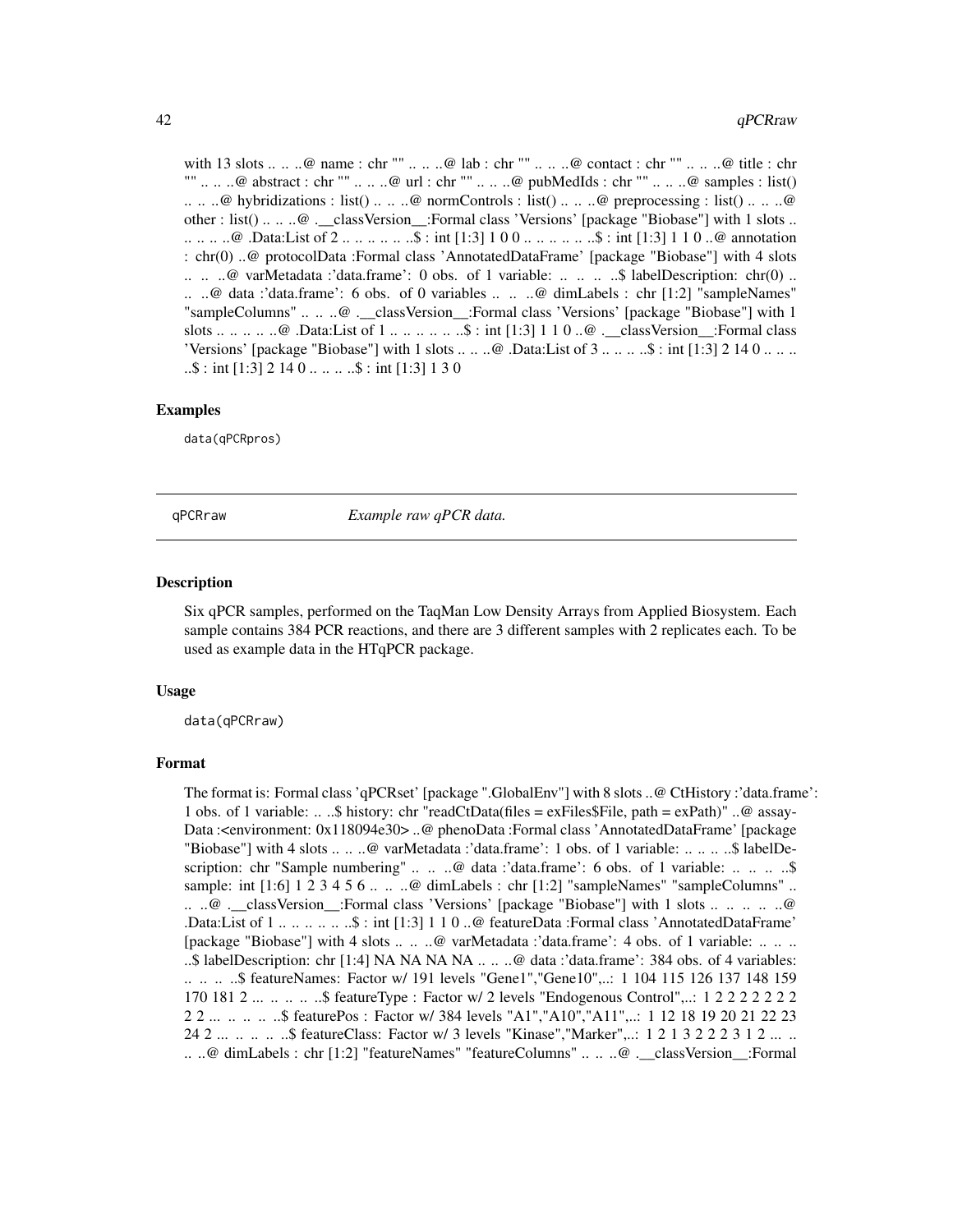#### <span id="page-42-0"></span>qPCRset-class 43

class 'Versions' [package "Biobase"] with 1 slots .. ..  $\ldots$  ... .. ..  $\omega$  .Data:List of 1 .. .. .. .. ... ...\$ : int [1:3] 1 1 0 ..@ experimentData :Formal class 'MIAME' [package "Biobase"] with 13 slots .. .. ..@ name : chr "" .. .. ..@ lab : chr "" .. .. ..@ contact : chr "" .. .. ..@ title : chr "" .. .. ..@ abstract : chr "" .. .. ..@ url : chr "" .. .. ..@ pubMedIds : chr "" .. .. ..@ samples : list() .. .. ..@ hybridizations : list() .. .. ..@ normControls : list() .. .. ..@ preprocessing : list() .. .. ..@ other : list() .. .. ..@ .\_\_classVersion\_\_:Formal class 'Versions' [package "Biobase"] with 1 slots .. .. .. .. ..@ .Data:List of 2 .. ..  $\ldots$  ... ..\$ : int [1:3] 1 0 0 .. .. ... ... ..\$ : int [1:3] 1 1 0 ..@ annotation : chr(0) ..@ protocolData :Formal class 'AnnotatedDataFrame' [package "Biobase"] with 4 slots  $\ldots$  ...  $\omega$  varMetadata :'data.frame': 0 obs. of 1 variable: ... ... ...\$ labelDescription: chr(0) ... .. ..@ data :'data.frame': 6 obs. of 0 variables .. .. ..@ dimLabels : chr [1:2] "sampleNames" "sampleColumns" .. .. ..@ .\_\_classVersion\_\_:Formal class 'Versions' [package "Biobase"] with 1 slots .. .. .. .. ..@ .Data:List of 1 .. .. .. .. .. ..\$ : int [1:3] 1 1 0 ..@ .\_\_classVersion\_\_:Formal class 'Versions' [package "Biobase"] with 1 slots  $\dots \dots \emptyset$  .Data:List of  $3 \dots \dots \dots$ \$ : int [1:3] 2 14 0  $\dots \dots$  $\ldots$ \$ : int [1:3] 2 14 0  $\ldots$   $\ldots$   $\ldots$ \$ : int [1:3] 1 3 0

#### Examples

data(qPCRraw)

<span id="page-42-1"></span>qPCRset-class *Class "qPCRset"*

#### **Description**

This is a class for containing the raw or normalized cycle threshold (Ct) values and some related quality information. It is suitable for TaqMan Low Density Arrays or any other type of (highthroughput) qPCR data, where gene expression is measured for any number of genes, across several samples/conditions. It inherits from [eSet](#page-0-0) for microarray data.

#### Objects from the Class

Objects can be created by calls of the form new("qPCRset", assayData, phenoData, featureData, experimentData, a or using readCtData.

#### Slots

- CtHistory: Object of class "data.frame" indicating how the data has been read in, normalized, filtered etc. Gives the exact commands used during these operations.
- assayData: Object of class "AssayData", containing the Ct values.
- phenoData: Object of class "AnnotatedDataFrame", where information about samples can be added.
- featureData: Object of class "AnnotatedDataFrame", where information about features can be added. If the object is from readCtData, the featureData will contain the columns 'feature-Name', 'featurePos' and 'featureType'.

experimentData: Object of class "MIAxE", where details about the experiment can be stored.

annotation: Object of class "character", where the name of the qPCR assay can be stored.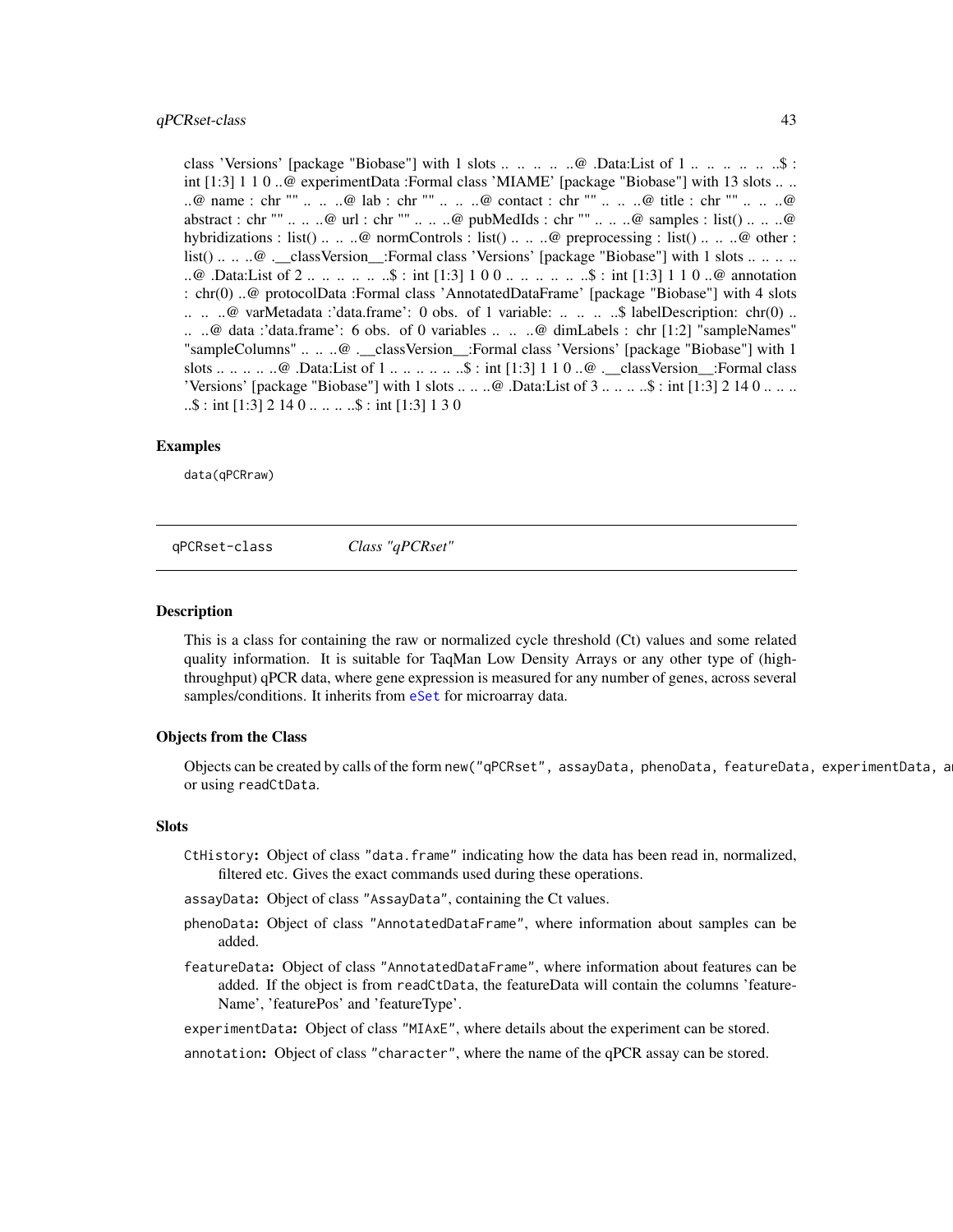protocolData: Object of class "AnnotatedDataFrame", where details of the protocol can be stored.

.\_\_classVersion\_\_: Object of class "Versions".

Furthermore, the following information is contained within the object.

- flag: Object of class "data. frame" containing the flag for each Ct value, as supplied by the input files.
- featureCategory: Object of class "data. frame" representing the quality of the measurement for each Ct value, such as "OK", "Undetermined" or "Unreliable" if the Ct value is considered too high.

#### Extends

Class ["eSet"](#page-0-0), directly. Class ["VersionedBiobase"](#page-0-0), by class "eSet", distance 2. Class ["Versioned"](#page-0-0), by class "eSet", distance 3.

# Methods

 $\lceil$  signature(x = "qPCRset"): Subsets by genes or samples.

- exprs signature(object =  $"q$ PCRset"): Extracts the Ct matrix. Is identical to getCt
- exprs<- signature(object = "qPCRset", value = "matrix"): Replaces the Ct matrix. Is identical to setCt<-
- **getCt** signature(object =  $"qPCRset"$ ): Extracts the Ct matrix. Is identical to exprs.
- setCt<- signature(object = "qPCRset", value = "matrix"): Replaces the Ct matrix. Is identical to exprs<-.
- **featureNames** signature(object = "qPCRset"): Extracts the features (gene names) on the card.
- featureNames<- signature(object = "qPCRset", value = "character"): Replaces the features (gene names) on the card.
- sampleNames signature(object = "qPCRset"): Extracts the sample names.
- sampleNames<- signature(object = "qPCRset", value = "character"): Replaces the sample names.
- **featureType** signature(object = "qPCRset"): Extracts the different types of features on the card, such as controls and target genes.
- featureType<- signature(object = "qPCRset", value = "factor"): Replaces the feature type for each gene.
- featurePos signature(object = "qPCRset"): Extracts the position of each feature (gene) on the assay, representing the location "well" (such as well A1, A2, ...). If data does not come from a card format, the positions will be given consecutive names.
- featurePos<- signature(object = "qPCRset", value = "character"): Replaces the position of each feature (gene) on the card.
- featureClass signature(object = "qPCRset"): Extracts the feature class for each gene.
- featureClass<- signature(object = "qPCRset", value = "factor"): Replaces the feature class for each gene, for example if it is a marker, transcription factor or similar.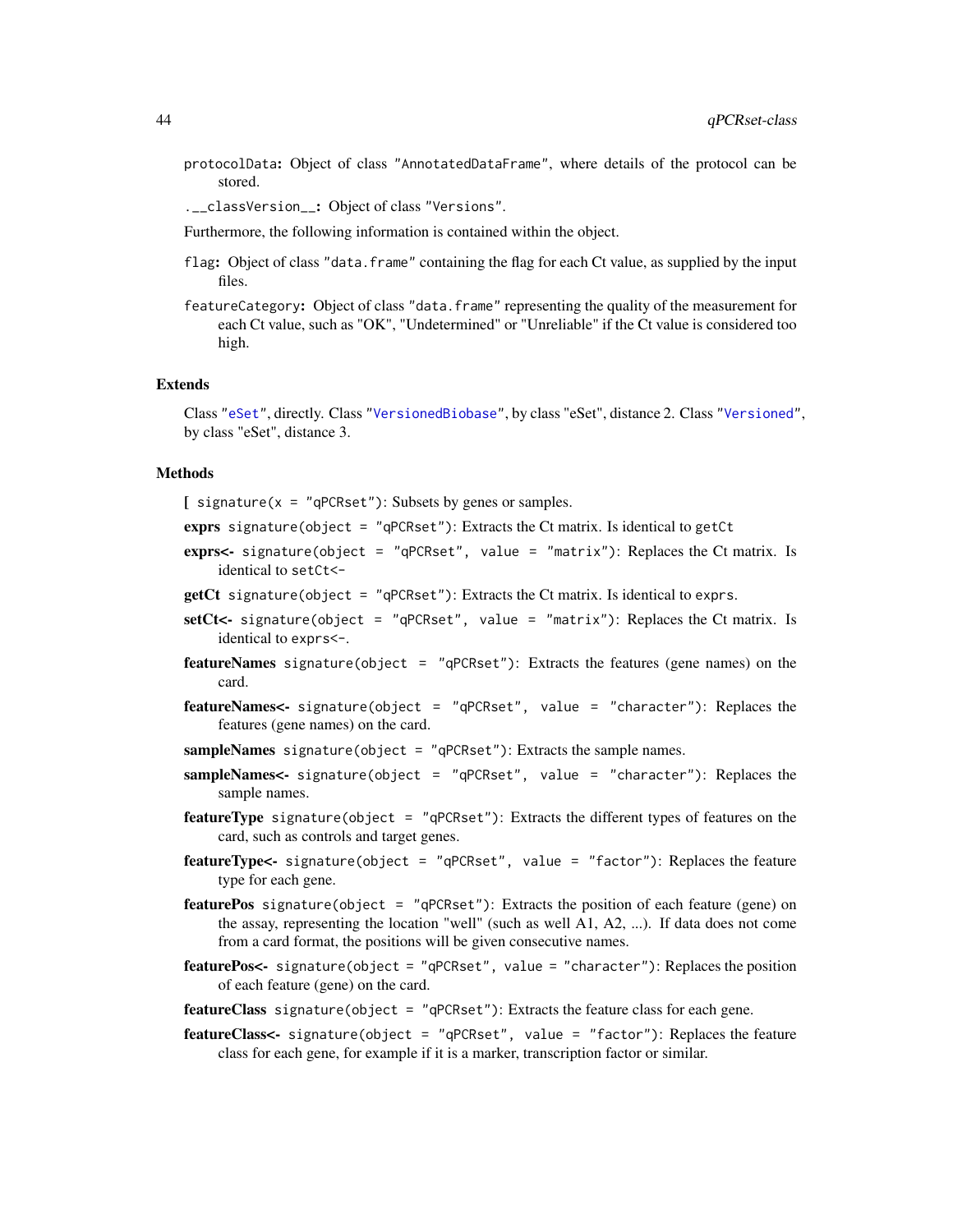<span id="page-44-0"></span>featureCategory signature(object = "qPCRset"): Extracts the category of each Ct value.

- featureCategory<- signature(object = "qPCRset", value = "data.frame"): Replaces the category of each Ct value.
- flag signature(object = "qPCRset"): Extracts the flag of each Ct value.
- flag<- signature(object = "qPCRset"): Replaces the flag of each Ct value.
- n.wells signature(object = "qPCRset"): Extracts information about the number of wells on the card.
- **n.samples** signature(object = "qPCRset"): Extracts information about the number of samples in the set.
- $getCtHistory$  signature(object = " $qPCRset$ "): Extracts data frame containing information about the history of the object (which operations have been performed on it).
- setCtHistory<- signature(object = "qPCRset"): Add information about the history of the object.
- show signature(object = " $qPCRset$ "): Displays some abbreviated information about the data object.
- summary signature(object = "qPCRset"): Displays a summary of the Ct values from each sample.

#### Author(s)

Heidi Dvinge

#### Examples

```
# The data format
data(qPCRraw)
show(qPCRraw)
getCtHistory(qPCRraw)
showClass("qPCRset")
str(qPCRraw)
# Information about samples
phenoData(qPCRraw)
pData(qPCRraw)
pData(qPCRraw)[,"Rep"] <- c(1,1,2,2,3,3)
# Information about features
featureData(qPCRraw)
head(fData(qPCRraw))
```
readCtData *Reading Ct values from qPCR experiments data into a qPCRset*

#### **Description**

This function will read tab separated text files with Ct values and feature meta-data from highthroughput qPCR experiments into a qPCRset containing all the relevant information.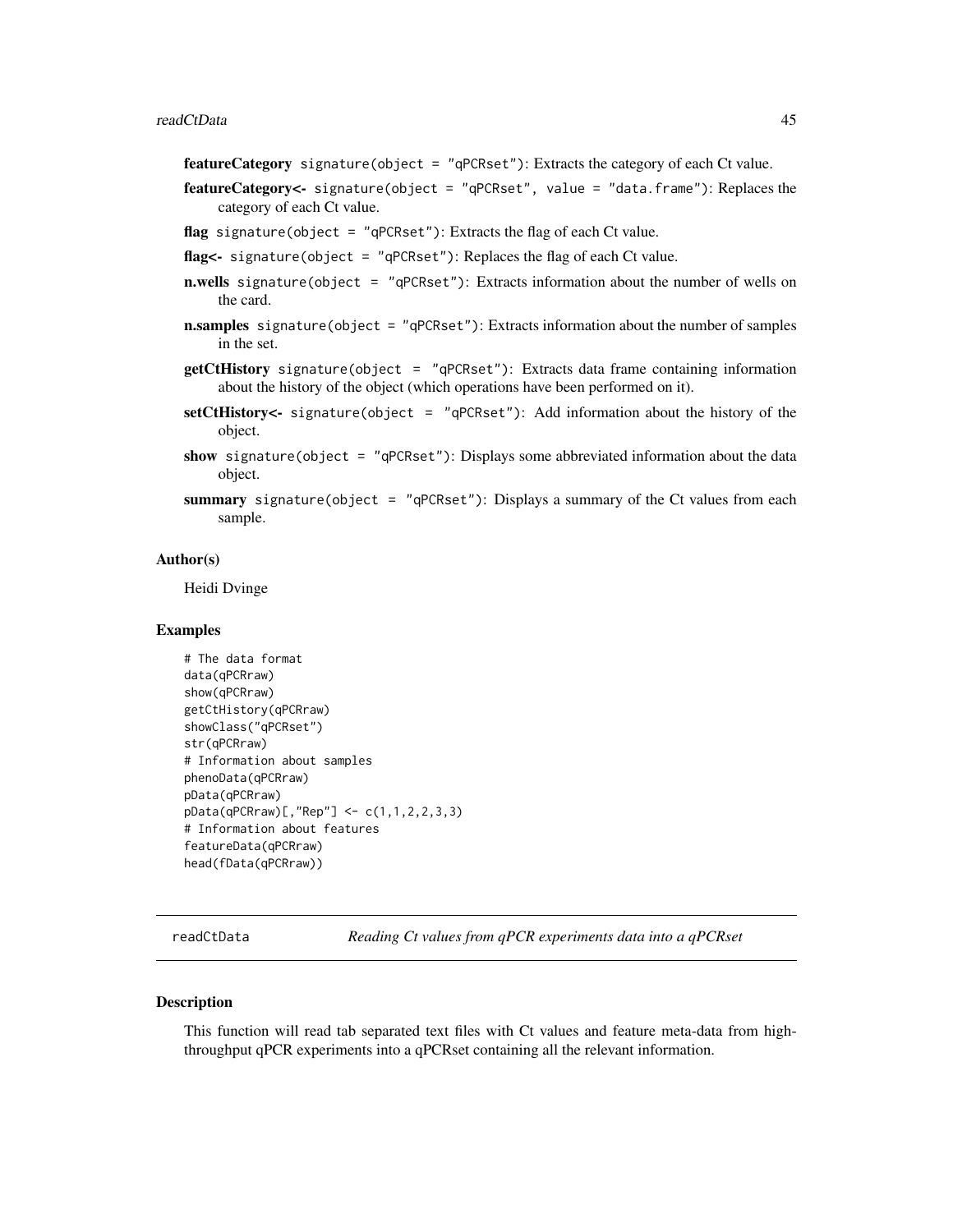#### Usage

readCtData(files, path = NULL, n.features = 384, format="plain", column.info, flag, feature, type, posi

### Arguments

| files       | character vector with the names of the files to be read.                                                                                                                                                                                                                                                                                                                                            |
|-------------|-----------------------------------------------------------------------------------------------------------------------------------------------------------------------------------------------------------------------------------------------------------------------------------------------------------------------------------------------------------------------------------------------------|
| path        | character string with the path to the folder containing the data files.                                                                                                                                                                                                                                                                                                                             |
| n.features  | integer, number of features present on each array (e.g. 384). See details.                                                                                                                                                                                                                                                                                                                          |
| format      | character, the format of the input file. Options are "plain", "SDS", "LightCy-<br>cler", "CFX", "OpenArray" and "BioMark". See Details.                                                                                                                                                                                                                                                             |
| column.info | list, indicating which column number or name the information of interest is in. It<br>is set automatically by format, but this can be overridden manually. The names<br>list slots can be 'flag', 'feature', 'position', 'type and 'Ct'. See Details. Note<br>than when indicating column names, these are sometimes changed by R to be<br>syntactically valid, so replacing e.g. brackets by dots. |
|             | flag, feature, Ct, type, position                                                                                                                                                                                                                                                                                                                                                                   |
|             | deprecated, use column. info instead.                                                                                                                                                                                                                                                                                                                                                               |
| header      | logical, does the file contain a header row or not. Only used for format="plain".                                                                                                                                                                                                                                                                                                                   |
| <b>SDS</b>  | deprecated, use format="SDS" instead.                                                                                                                                                                                                                                                                                                                                                               |
| n.data      | integer vector, same length as files. Indicates the number of samples that are<br>present in each file. For each file in files, n.data*n.features lines will be read.                                                                                                                                                                                                                               |
| samples     | character vector with names for each sample. Per default the file names are used.                                                                                                                                                                                                                                                                                                                   |
| na.value    | integer, a Ct value that will be assigned to all undetermined/NA wells.                                                                                                                                                                                                                                                                                                                             |
| sample.info | object of class AnnotatedDataFrame, given the phenoData of the object. Can<br>be added later.                                                                                                                                                                                                                                                                                                       |
| $\cdots$    | any other arguments are passed to read. table or read. csv.                                                                                                                                                                                                                                                                                                                                         |

#### Details

This is the main data input function for the HTqPCR package for analysing qPCR data. It extracts the threshold cycle, Ct value, of each well on the card, as well as information about the quality (e.g.~passed/failed) of the wells. The function is tuned for data from TaqMan Low Density Array cards, but can be used for any kind of qPCR data.

The information to be extracted is:

- flag integer indicating the number of column containing information about the flags.
- feature integer indicating the number of column containing information about the individual features (typically gene names).
- type integer indicating the number of column containing information about the type of each feature.
- position integer indicating the number of column containing information about the position of features on the card.
- Ct integer indicating the number of column containing information about the Ct values. Per default, this information is assumed to be in certain columns depending on the input format.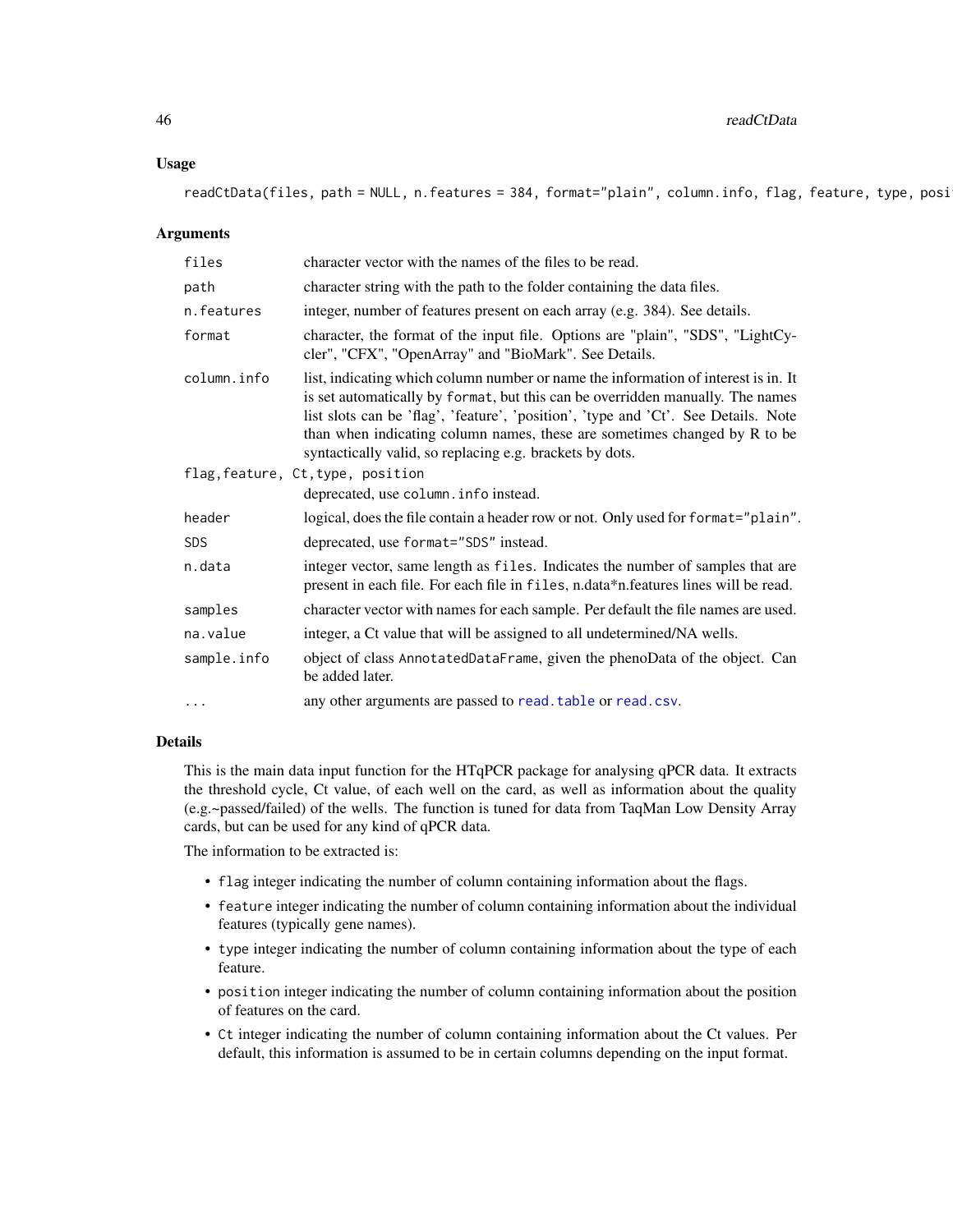featureNames, featureType and featurePos will be extracted from the first file. If flag, type or position are not included into column.info, this means that this information is not available in the file. flag will then be set to "Passed", type to "Target" and position to "feature1", "feature2", ... etc until the end of the file. Especially position might not be available in case the data does not come from a card format, but it is required in subsequent functions in order to disambiguate in case some features are present multiple times.

format indicates the format of the input file. The options currently implemented are:

- plain A tab-separated text file, containing no header unless header=TRUE. The information extracted defaults to column.info=list(flag=4, feature=6, type=7, position=3, Ct=8).
- SDS An output file from the SDS Software program. This is often used for the TaqMan Low Density Arrays from Applied Biosystems, but can also be used for assays from other vendors, such as Exiqon. column.info is the same as for "plain".
- OpenArray The TaqMan OpenArray Real-Time PCR Plates. The information extracted defaults to column.info=list(flag="ThroughHole.Outlier", feature="Assay.Assay.ID", type="Assay.Assay.
- BioMark The BioMark HD System from Fluidigm, currently including the 48.48 and 96.96 assays. The information extracted defaults to column.info=list(flag="Call", feature="Name.1", position="ID"
- CFX The CFX Automation System from Bio-Rad. The information extracted defaults to column.info=list(feature="Content", position="Well", Ct="Cq.Mean").
- LightCycler The LightCycler System from Roche Applied Science. The information extracted defaults to column.info=list(feature="Name", position="Pos", Ct="Cp").

The BioMark and OpenArray assays always contain information multiple samples on each assay, such as 48 features for 48 samples for the BioMark 48.48. The results across these samples are always present in a single file, e.g. with 48x48=2304 rows. Setting n.features=2304 will read in all the information and create a qPCRset object with dimensions 2304x1. Setting n.data=48 and n.features=48 will however automatically convert this into a 48x48 qPCRset. See openVignette(package="HTqPCR") for examples. The samples are being read in the order in which they're present in the file, i.e. from row 1 onwards, regardless of how they're loaded onto the particular platform.

If the data was analysed using for example SDS Software it may contain a variable length header specifying parameters for files that were analysed at the same time. If format="SDS" then readCtData will scan through the first 100 lines of each file, and skip all lines until (and including) the line beginning with "#", which is the header. The end of the file might also contain some plate ID information, but only the number of lines specified in n. features will be read.

n.features indicates the number of features present on each array. For example, for a 384 well plate with just 1 sample, the number would be 382. For a plate with 2 individual samples loaded onto it, n.features=196 and n.data=2. For 1 file with 5 plates and 2 samples per plate, the numbers are n.features=196 and n.data=10. n.features\*n.data must correspond to the total number of lines to be read from each file.

### Value

A ["qPCRset"](#page-42-1) object.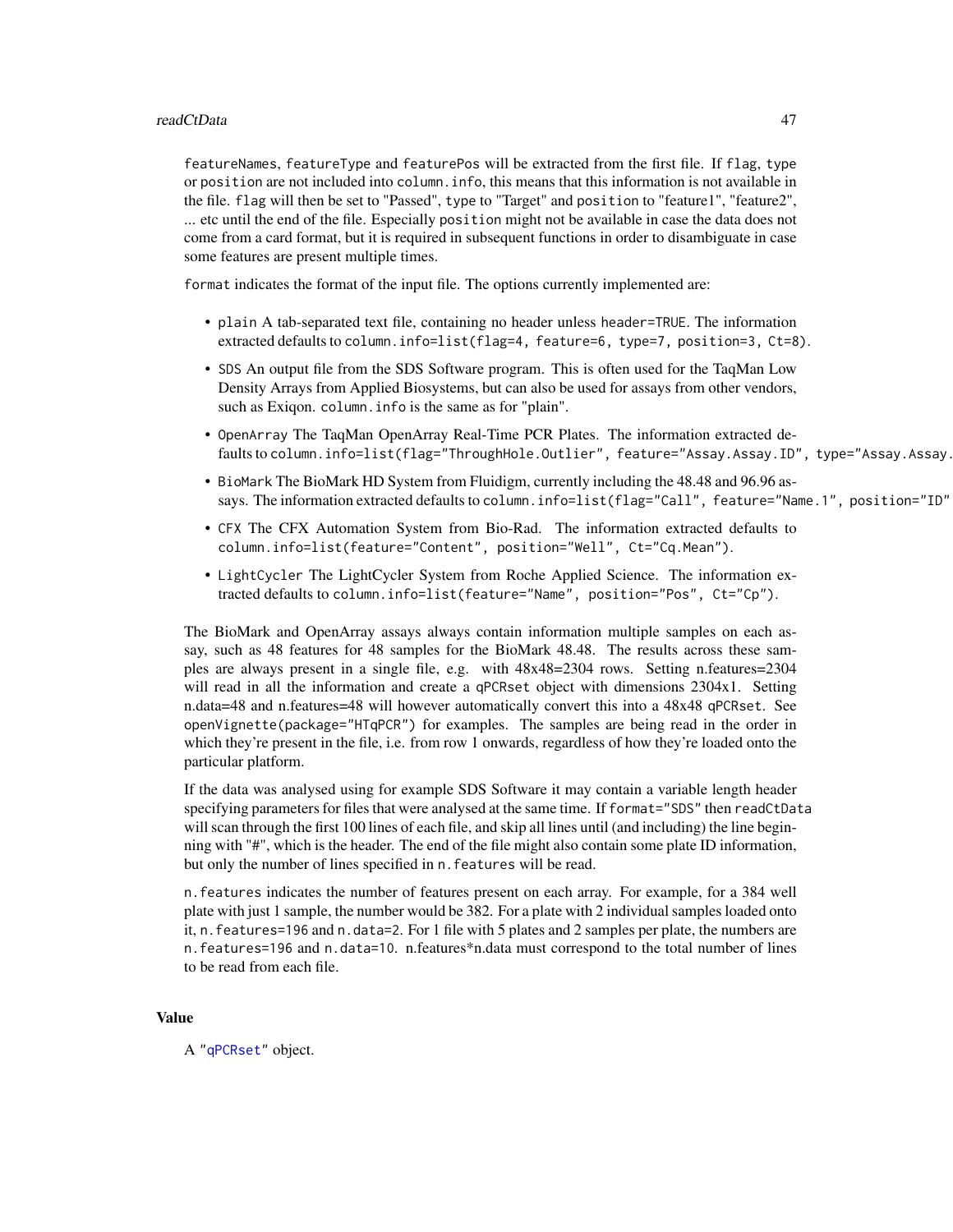#### <span id="page-47-0"></span>Warnings

The files are all assumed to belong to the same design, i.e.~have the same features (genes) in them and in identical order.

#### Author(s)

Heidi Dvinge

# See Also

[read.delim](#page-0-0) for further information about reading in data, and ["qPCRset"](#page-42-1) for a definition of the resulting object.

### Examples

```
# Locate example data and create qPCRset object
exPath <- system.file("exData", package="HTqPCR")
exFiles <- read.delim(file.path(exPath, "files.txt"))
raw <- readCtData(files=exFiles$File, path=exPath)
# Example of adding missing information (random data in this case)
featureClass(raw) <- factor(rep(c("A", "B", "C"), each=384/3))
pData(raw)[,"rep"] <- c(1,1,2,2,3,3)
```
## See the package vignette for more examples, including different input formats.

<span id="page-47-1"></span>setCategory *Assign categories to Ct values from qPCR data.*

# Description

Data in qPCRset objects will have feature categories ("Unreliable", "Undetermined") assigned to them based on different Ct criteria.

#### Usage

```
setCategory(q, Ct.max = 35, Ct.min = 10, replicates = TRUE, quantile = 0.9, groups, flag = TRUE, flag.out
```
#### Arguments

| q          | qPCRset object.                                                                                                |
|------------|----------------------------------------------------------------------------------------------------------------|
| Ct.max     | numeric, the maximum tolerated Ct value. Everything above this will be "Un-<br>determined".                    |
| Ct.min     | numeric, the minimum tolerated Ct value. Everything below this will be "Unre-<br>liable".                      |
| replicates | logical, should Ct values from genes replicated within each sample be collapsed<br>for the standard deviation. |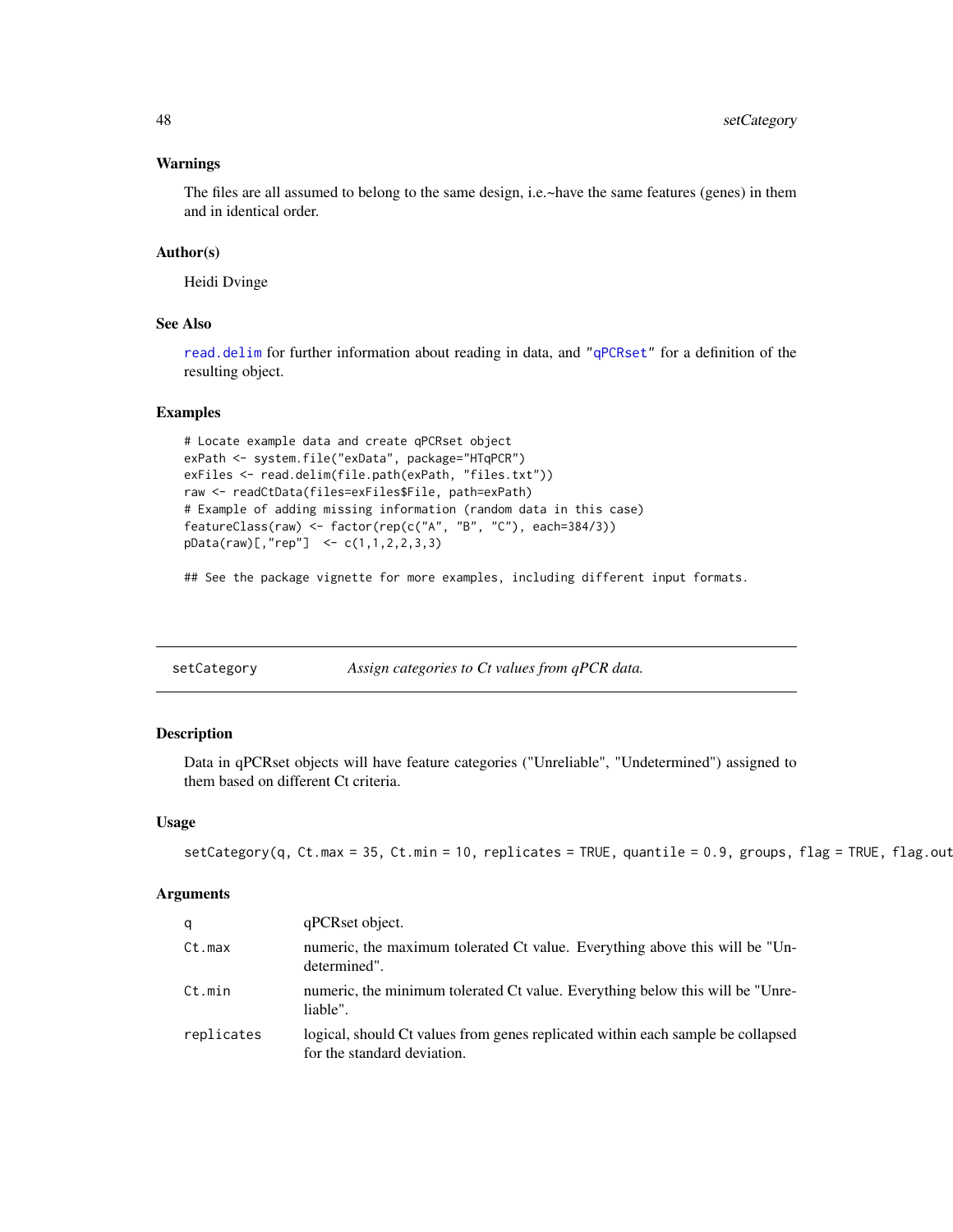# setCategory 49

| quantile | numeric from 0 to 1, the quantile interval accepted for standard deviations. See<br>details. NULL means that variation between replicates is not used for setting the<br>categories.     |
|----------|------------------------------------------------------------------------------------------------------------------------------------------------------------------------------------------|
| groups   | vector, grouping of cards, for example biological or technical replicates. NULL<br>means that variation between groups os samples is not assessed, same as for<br>setting quantile=NULL. |
| flag     | logical, should categories also be set to "Unreliable" according to the content of<br>$flag(q)$ .                                                                                        |
| flag.out | character vector, if $flag = TRUE$ , what are the $flag(s)$ to be set as "Unreliable".                                                                                                   |
| verbose  | logical, should a summary about category counts per sample be printed to the<br>prompt.                                                                                                  |
| plot     | logical, should some plots of the standard deviations be created.                                                                                                                        |
| $\cdots$ | any other arguments are passed to plot.                                                                                                                                                  |

# Details

Categories can be assigned to the featureCategory of the qPCRset using either just simple criteria (max/min of Ct values or flag of q) or by looking at the standard deviation of Ct values across biological and technical replicates for each gene.

When looking at replicates, the standard deviation and mean are calculated and a normal distribution following these parameters is generated. Individual Ct values that are outside the interval set by quantile are set as "Unreliable". So if e.g. quantile=90 the values outside the top 5% and lower 5% of the normal distribution with the given mean and standard deviation are removed.

"Undetermined" has priority over "Unreliable", so if a value is outside quantile but also above Ct.max it will be "Undetermined".

NB: When setting categories based on replicates, the Ct values are assumed to follow a normal distribution. This might not be the case if the number of samples within each group is small, and there are no replicates on the genes within each sample.

If the number of replicates vary significantly between biological groups, this will influence the thresholds used for determining the range of "OK" Ct values.

#### Value

If plot=TRUE one figure per sample group is returned to the current graphics device. A qPCRset with the new feature categories is returned invisibly.

#### Note

It's adviced to try several different values for quantile, depending on the input data set. Using the function PlotCtCategory(..., by.feature=FALSE) or plotCtCategory(..., by.feature=TRUE) might help assess the result of different quantile choices.

## Author(s)

Heidi Dvinge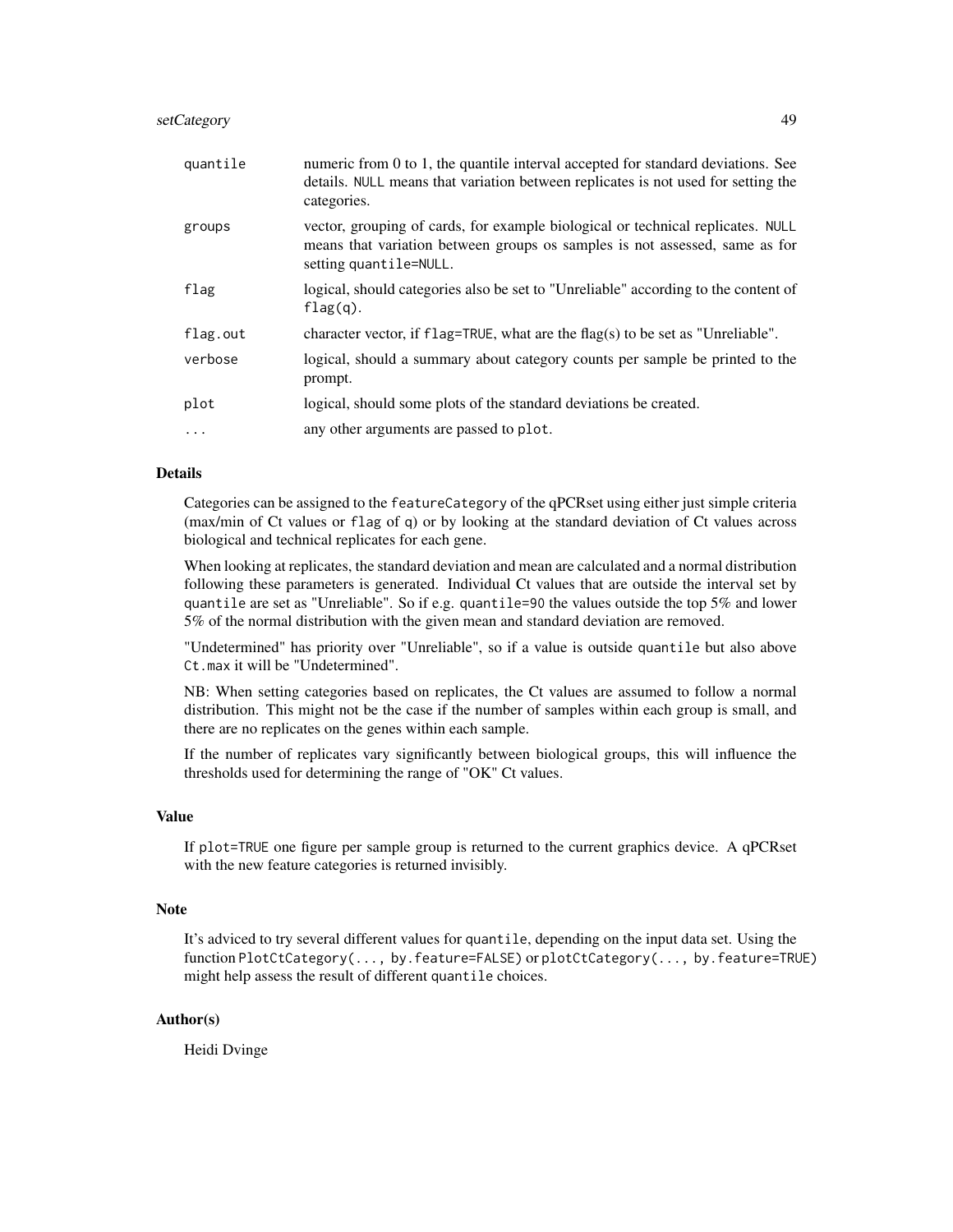# See Also

[filterCategory](#page-7-1), [plotCtCategory](#page-21-1)

#### Examples

```
# Load example data
data(qPCRraw)
exFiles <- read.delim(file.path(system.file("exData", package="HTqPCR"), "files.txt"))
# Set categories in various ways
setCategory(qPCRraw, flag=FALSE, quantile=NULL)
setCategory(qPCRraw[,1:4], groups=exFiles$Treatment[1:4], plot=TRUE)
setCategory(qPCRraw[,1:4], groups=exFiles$Treatment[1:4], plot=TRUE, quantile=0.80)
x <- setCategory(qPCRraw, groups=exFiles$Treatment, verbose=FALSE, quantile=0.80)
# Plot the categories
plotCtCategory(x)
```
<span id="page-49-1"></span>ttestCtData *Differentially expressed features with qPCR: t-test*

#### Description

Function for calculating t-test and p-values across two groups for the features present in highthroughput qPCR data, such as from TaqMan Low Density Arrays.

# Usage

 $ttestCtData(q, groups = NULL, calibration, alternative = "two.sided", paired = FALSE, replicates = TRUE,$ 

#### Arguments

| q           | qPCRset object.                                                                                                                                                  |
|-------------|------------------------------------------------------------------------------------------------------------------------------------------------------------------|
| groups      | factor, assigning each sample to one of two groups.                                                                                                              |
| calibrator  | which of the two groups is to be considered as the reference and not the test?<br>Defaults to the first group in groups.                                         |
| alternative | character string (first letter is enough), specifying the alternative hypothesis,<br>"two.sided" (default), "greater" or "less".                                 |
| paired      | logical, should a paired t-test be used.                                                                                                                         |
| replicates  | logical, if replicated genes are present on the array, the statistics will be calcu-<br>lated for all the replicates combined, rather than the individual wells. |
| sort        | boolean, should the output be sorted by p-values.                                                                                                                |
| stringent   | boolean, for flagging results as "Undetermined". See details.                                                                                                    |
| p.adjust    | character string, which method to use for p-value adjustment for multiple testing.<br>See details.                                                               |
| $\cdots$    | any other arguments will be passed to the t. test function.                                                                                                      |

<span id="page-49-0"></span>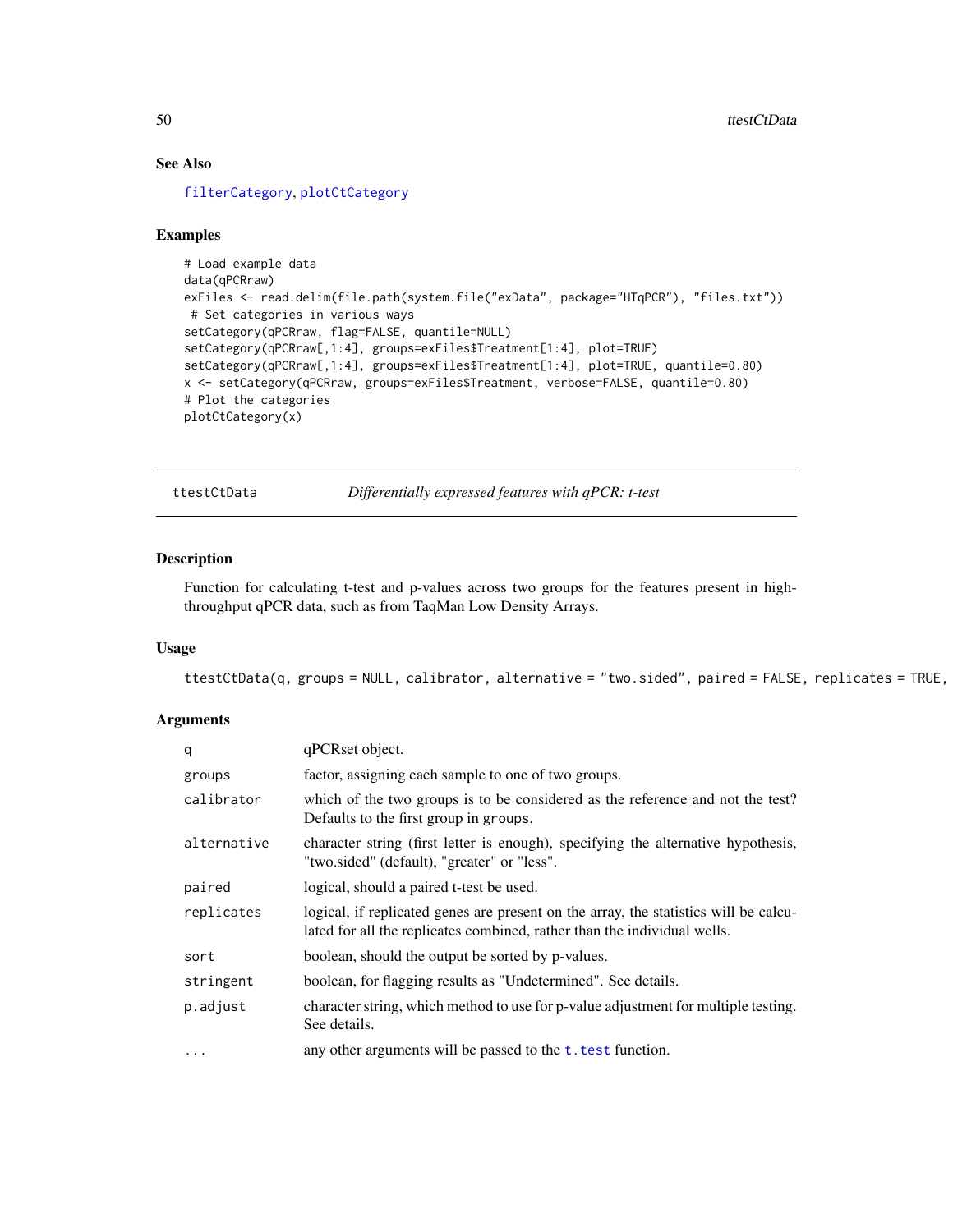#### ttestCtData 51

### Details

Once the Ct values have been normalised, differential expression can be calculated. This function deals with just the simple case, where there are two types of samples to compare. For more complex studies, see limmaCtData.

All results are assigned to a category, either "OK" or "Undetermined" depending on the input Ct values. If stringent=TRUE any unreliable or undetermined measurements among technical and biological replicates will result in the final result being "Undetermined". For stringent=FALSE the result will be "OK" unless at least half of the Ct values for a given gene are unreliable/undetermined.

The argument [p.adjust](#page-0-0) is passed on to the p.adjust function. Options include e.g. "BH" (Benjamini & Hochberg, the default), "fdr" and "bonferroni". See [p.adjust](#page-0-0) for more information on the individual methods.

#### Value

A data.frame containing the following information:

| genes              | The names of the features on the card.                                                                              |  |
|--------------------|---------------------------------------------------------------------------------------------------------------------|--|
| feature.pos        | The feature Pos of the genes. If replicated genes are used, the feature positions<br>will be concatenated together. |  |
| t.test             | The value of the t-test.                                                                                            |  |
| p.value            | The corresponding p-value.                                                                                          |  |
| ddCt               | The delta delta Ct values.                                                                                          |  |
| FC.                | The fold change; $2^{\wedge}$ -ddCt).                                                                               |  |
|                    | meanCalibrator The average expression level of each gene in the calibrator sample(s).                               |  |
| meanTarget         | The average expression level of each gene in the target sample(s).                                                  |  |
| categoryCalibrator |                                                                                                                     |  |
|                    | The category of the Ct values ("OK", "Undetermined") across the calibrator.                                         |  |
|                    | categoryTarget Ditto for the target.                                                                                |  |

#### Author(s)

Heidi Dvinge

#### See Also

[t.test](#page-0-0), [limmaCtData](#page-11-1), [mannwhitneyCtData](#page-13-1). [plotCtRQ](#page-33-1) and [plotCtSignificance](#page-35-1) can be used for visualising the results.

#### Examples

```
# Load example preprocessed data
data(qPCRpros)
# Test between two groups, collapsing replicated features
diff.exp <- ttestCtData(qPCRpros[,1:4], groups=factor(c("A", "B", "B", "A")), calibrator="B")
diff.exp[1:10,]
# The same test, taking replicated features individually
```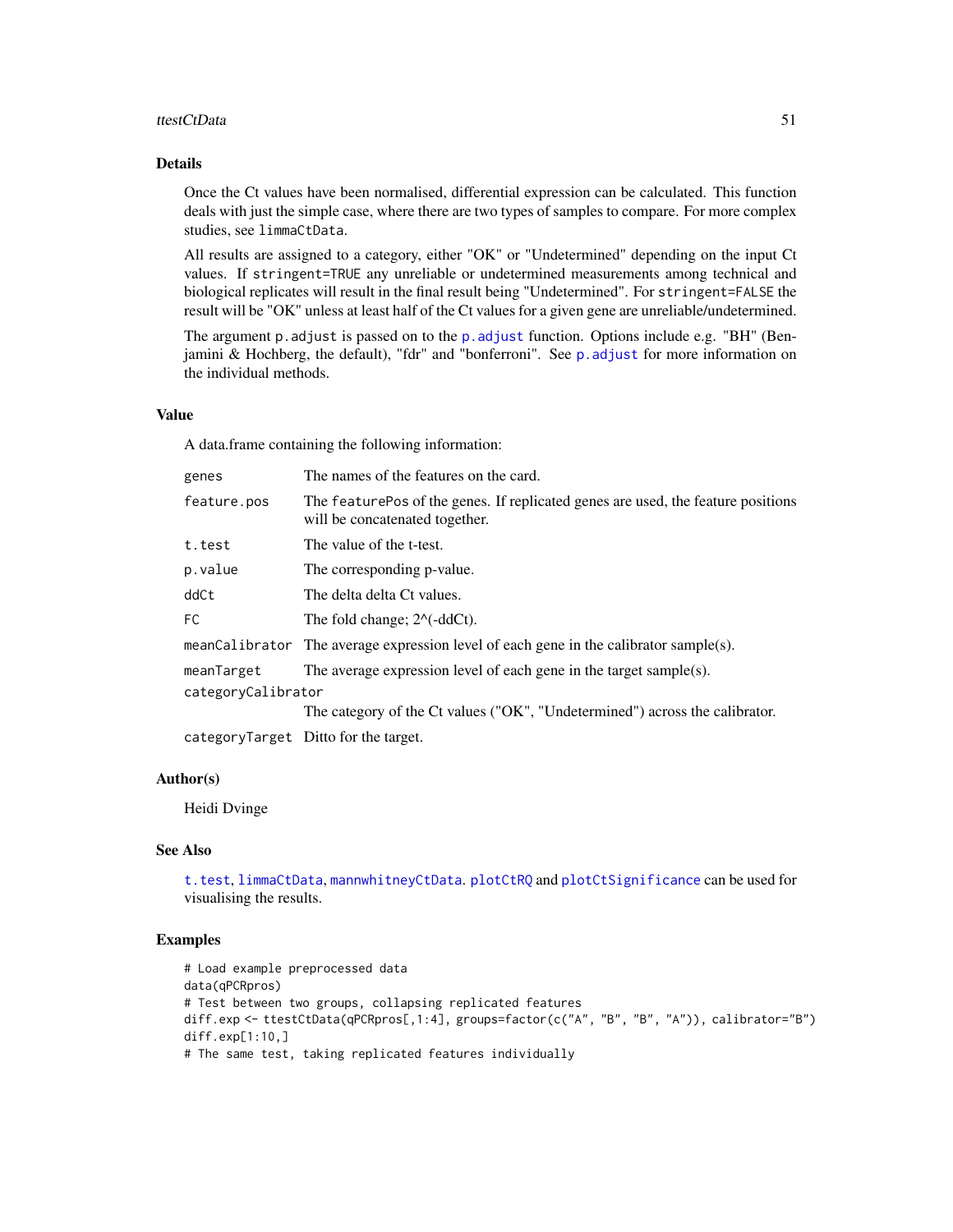#### 52 ttestCtData

diff.exp <- ttestCtData(qPCRpros[,1:4], groups=factor(c("A", "B", "B", "A")), calibrator="B", replicates=FALSE) # Using another method for p-value adjustment

diff.exp <- ttestCtData(qPCRpros[,1:4], groups=factor(c("A", "B", "B", "A")), calibrator="B", p.adjust="holm")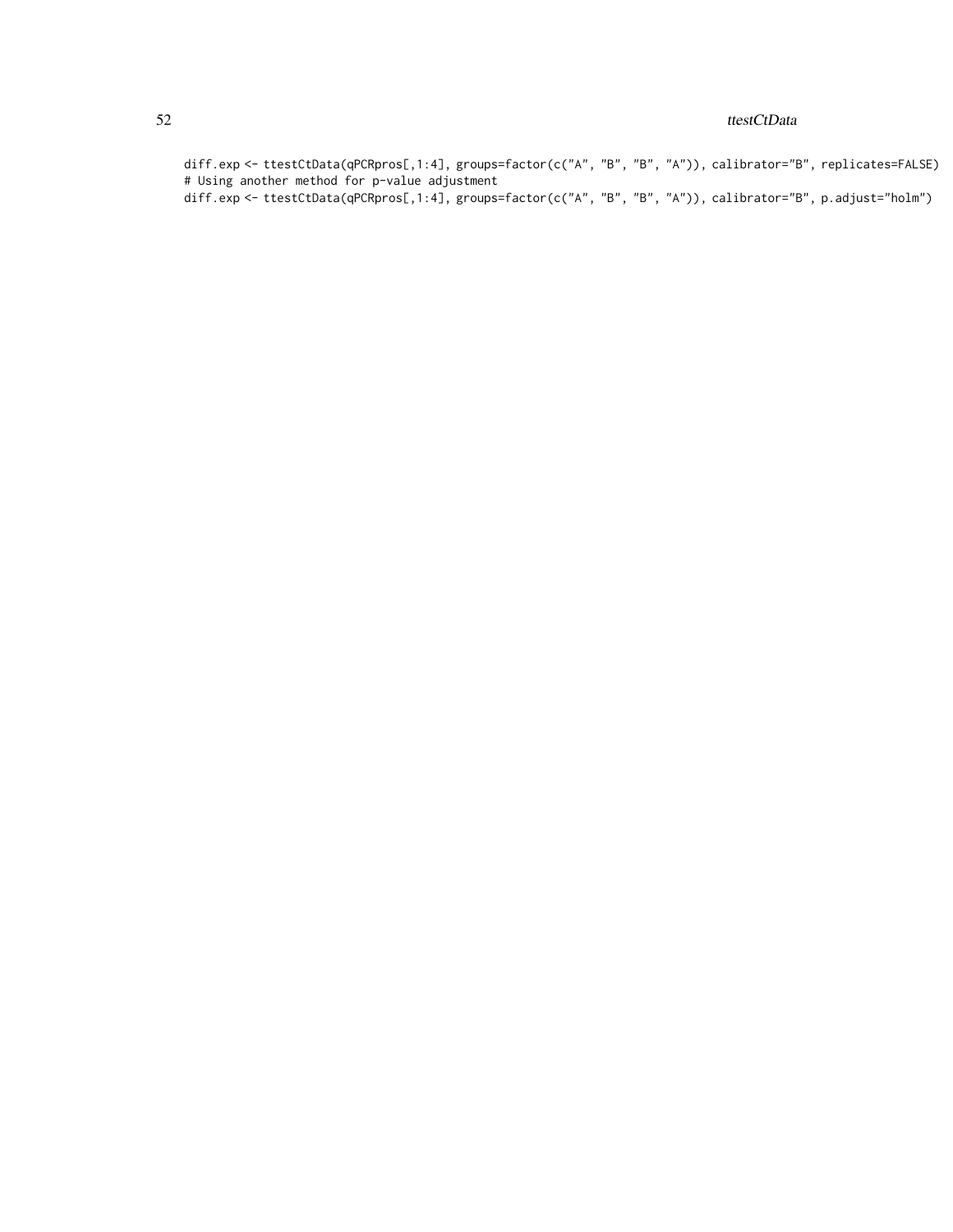# <span id="page-52-0"></span>**Index**

∗Topic classes qPCRset-class , [43](#page-42-0) ∗Topic datasets qPCRpros , [41](#page-40-0) qPCRraw , [42](#page-41-0) ∗Topic file readCtData , [45](#page-44-0) ∗Topic hplot clusterCt , [6](#page-5-0) heatmapSig, [10](#page-9-0) plotCtArray , [18](#page-17-0) plotCtBoxes , [19](#page-18-0) plotCtCard , [20](#page-19-0) plotCtCategory , [22](#page-21-0) plotCtCor , [23](#page-22-0) plotCtDensity , [24](#page-23-0) plotCtHeatmap , [25](#page-24-0) plotCtHistogram , [26](#page-25-0) plotCtLines , [27](#page-26-0) plotCtOverview , [29](#page-28-0) plotCtPairs , [30](#page-29-0) plotCtPCA , [31](#page-30-0) plotCtReps , [33](#page-32-0) plotCtRQ , [34](#page-33-0) plotCtScatter , [35](#page-34-0) plotCtSignificance , [36](#page-35-0) plotCtVariation , [38](#page-37-0) plotCVBoxes , [40](#page-39-0) ∗Topic htest changeCtLayout , [5](#page-4-0) filterCategory , [8](#page-7-0) filterCtData , [9](#page-8-0) limmaCtData , [12](#page-11-0) mannwhitneyCtData, [14](#page-13-0) normalizeCtData , [16](#page-15-0) setCategory, [48](#page-47-0) ttestCtData , [50](#page-49-0) ∗Topic manip cbind , [4](#page-3-0)

∗Topic package HTqPCR-package , [2](#page-1-0) .readCtBioMark *(*readCtData *)* , [45](#page-44-0) .readCtCFX *(*readCtData *)* , [45](#page-44-0) .readCtLightCycler *(*readCtData *)* , [45](#page-44-0) .readCtOpenArray *(*readCtData *)* , [45](#page-44-0) .readCtPlain *(*readCtData *)* , [45](#page-44-0) .readCtSDS *(*readCtData *)* , [45](#page-44-0) [,qPCRset-method *(*qPCRset-class *)* , [43](#page-42-0) barplot , *38* biplot , *32* boxplot , *20* , *41* cbind , [4](#page-3-0) , *4* changeCtLayout , [5](#page-4-0) clusterCt , [6](#page-5-0) contrasts.fit , *13* density , *25* dist , *7* duplicateCorrelation , *12* ebayes , *13* eSet , *43, 44* exprs,qPCRset-method *(*qPCRset-class *)* , [43](#page-42-0) exprs<-,qPCRset,ANY-method *(*qPCRset-class*)*, [43](#page-42-0) featureCategory *(*qPCRset-class *)* , [43](#page-42-0) featureCategory,qPCRset-method *(*qPCRset-class*)*, [43](#page-42-0) featureCategory<- *(*qPCRset-class *)* , [43](#page-42-0) featureCategory<-,qPCRset-method *(*qPCRset-class*)*, [43](#page-42-0) featureClass *(*qPCRset-class *)* , [43](#page-42-0) featureClass,qPCRset-method *(*qPCRset-class*)*, [43](#page-42-0) featureClass<- *(*qPCRset-class *)* , [43](#page-42-0) featureClass<-,qPCRset-method *(*qPCRset-class*)*, [43](#page-42-0)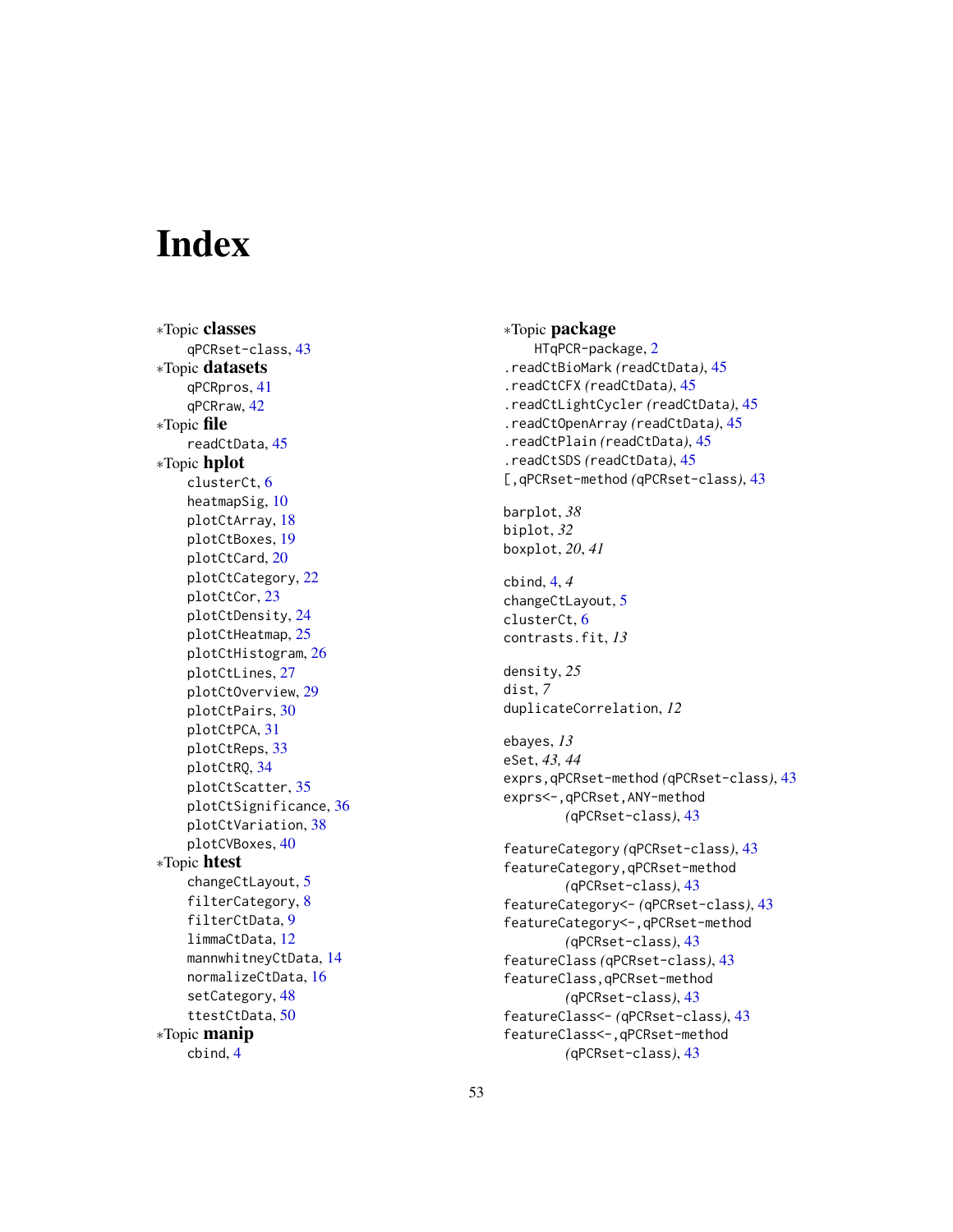featureNames,qPCRset-method *(*qPCRset-class*)*, [43](#page-42-0) featureNames<-,qPCRset,character-method *(*qPCRset-class*)*, [43](#page-42-0) featurePos *(*qPCRset-class*)*, [43](#page-42-0) featurePos,qPCRset-method *(*qPCRset-class*)*, [43](#page-42-0) featurePos<- *(*qPCRset-class*)*, [43](#page-42-0) featurePos<-,qPCRset-method *(*qPCRset-class*)*, [43](#page-42-0) featureType *(*qPCRset-class*)*, [43](#page-42-0) featureType,qPCRset-method *(*qPCRset-class*)*, [43](#page-42-0) featureType<- *(*qPCRset-class*)*, [43](#page-42-0) featureType<-,qPCRset-method *(*qPCRset-class*)*, [43](#page-42-0) filterCategory, [8,](#page-7-0) *50* filterCtData, [9](#page-8-0) flag *(*qPCRset-class*)*, [43](#page-42-0) flag,qPCRset-method *(*qPCRset-class*)*, [43](#page-42-0) flag<- *(*qPCRset-class*)*, [43](#page-42-0) flag<-,qPCRset-method *(*qPCRset-class*)*, [43](#page-42-0)

getCt *(*qPCRset-class*)*, [43](#page-42-0) getCtHistory *(*qPCRset-class*)*, [43](#page-42-0)

hclust, *7* heatmap, *23* heatmap.2, *11*, *24*, *26* heatmapSig, [10,](#page-9-0) *13* HTqPCR *(*HTqPCR-package*)*, [2](#page-1-0) HTqPCR-package, [2](#page-1-0)

identify.hclust, *7* image, *21*

limmaCtData, *10, 11*, [12,](#page-11-0) *15*, *35*, *51* lmFit, *13*

mannwhitneyCtData, *13*, [14,](#page-13-0) *51* matplot, *25*, *28*

n.samples *(*qPCRset-class*)*, [43](#page-42-0) n.wells *(*qPCRset-class*)*, [43](#page-42-0) normalize.invariantset, *17* normalizeCtData, [16](#page-15-0) normalizequantiles, *17*

p.adjust, *15*, *51*

pairs, *31* par, *19*, *33* plot, *33* plotCtArray, [18,](#page-17-0) *21* plotCtBoxes, [19,](#page-18-0) *27* plotCtCard, *10*, *19*, [20](#page-19-0) plotCtCategory, [22,](#page-21-0) *50* plotCtCor, [23](#page-22-0) plotCtDensity, *17*, [24,](#page-23-0) *27* plotCtHeatmap, [25](#page-24-0) plotCtHistogram, [26](#page-25-0) plotCtLines, [27](#page-26-0) plotCtOverview, [29,](#page-28-0) *38* plotCtPairs, [30](#page-29-0) plotCtPCA, [31](#page-30-0) plotCtReps, [33,](#page-32-0) *39* plotCtRQ, *13*, *15*, [34,](#page-33-0) *38*, *51* plotCtScatter, *31*, [35](#page-34-0) plotCtSignificance, *13*, *15*, [36,](#page-35-0) *51* plotCtVariation, [38](#page-37-0) plotCVBoxes, *39*, [40](#page-39-0) prcomp, *32* qPCRpros, [41](#page-40-0) qPCRraw, [42](#page-41-0) qPCRset, *47, 48* qPCRset-class, [43](#page-42-0) rbind *(*cbind*)*, [4](#page-3-0) read.csv, *46* read.delim, *48* read.table, *46* readCtData, [45](#page-44-0) rect.hclust, *7* sampleNames,qPCRset-method *(*qPCRset-class*)*, [43](#page-42-0) sampleNames<-,qPCRset,character-method *(*qPCRset-class*)*, [43](#page-42-0) setCategory, *8*, *23*, [48](#page-47-0) setCt<- *(*qPCRset-class*)*, [43](#page-42-0) setCtHistory<- *(*qPCRset-class*)*, [43](#page-42-0) show,qPCRset-method *(*qPCRset-class*)*, [43](#page-42-0) summary,qPCRset-method *(*qPCRset-class*)*, [43](#page-42-0) t.test, *50, 51* ttestCtData, *11*, *13*, *15*, *35*, [50](#page-49-0)

Versioned, *44*